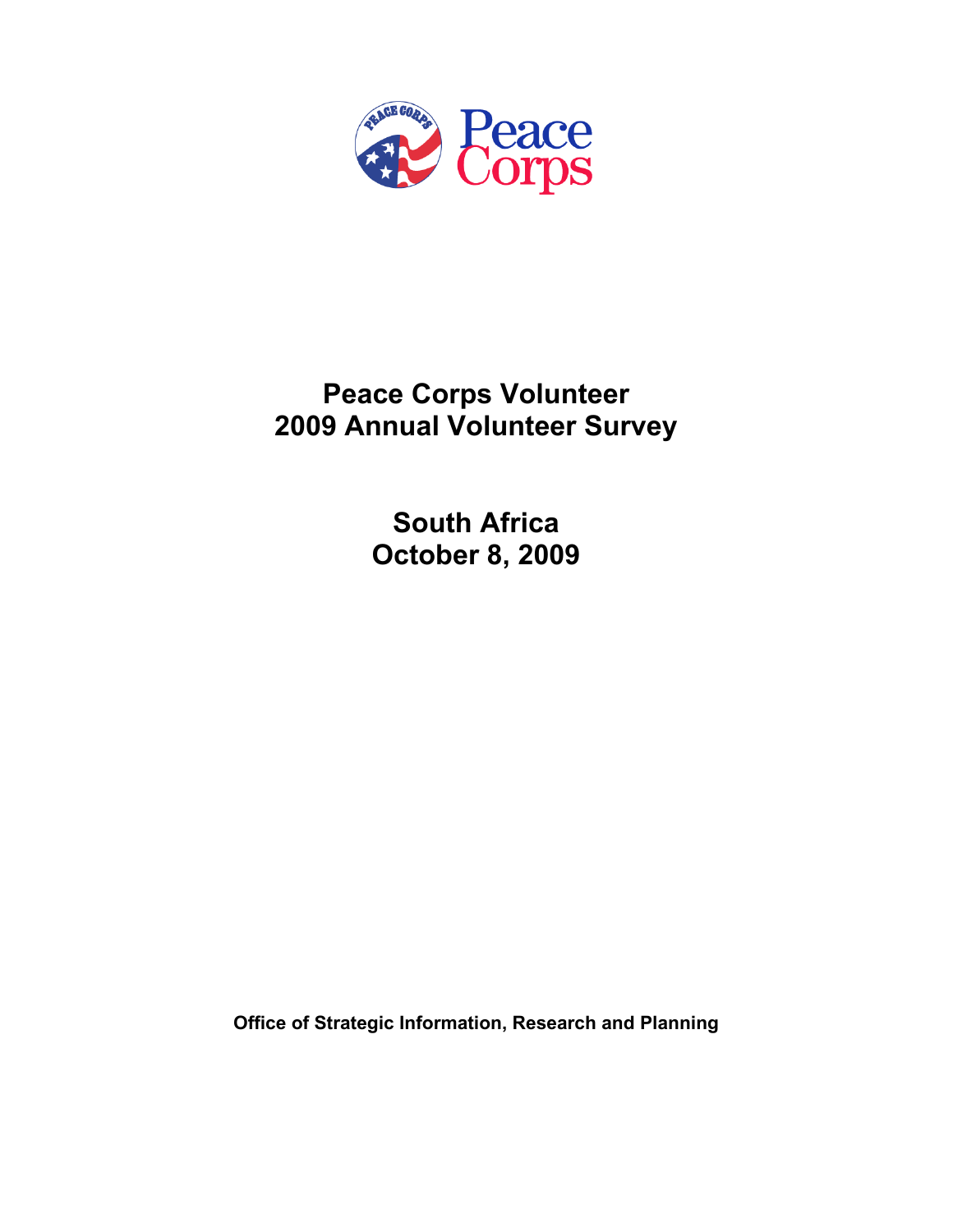## **Table of Contents**

| Introduction to the 2009 Annual Volunteer Survey Report 3 |     |
|-----------------------------------------------------------|-----|
| Overview of the Post's 2009 Volunteer Survey Respondents4 |     |
|                                                           |     |
|                                                           |     |
|                                                           |     |
|                                                           |     |
|                                                           |     |
|                                                           | .28 |
|                                                           |     |
|                                                           |     |
|                                                           |     |
| J. Overall Assessment of Peace Corps Service49            |     |
|                                                           |     |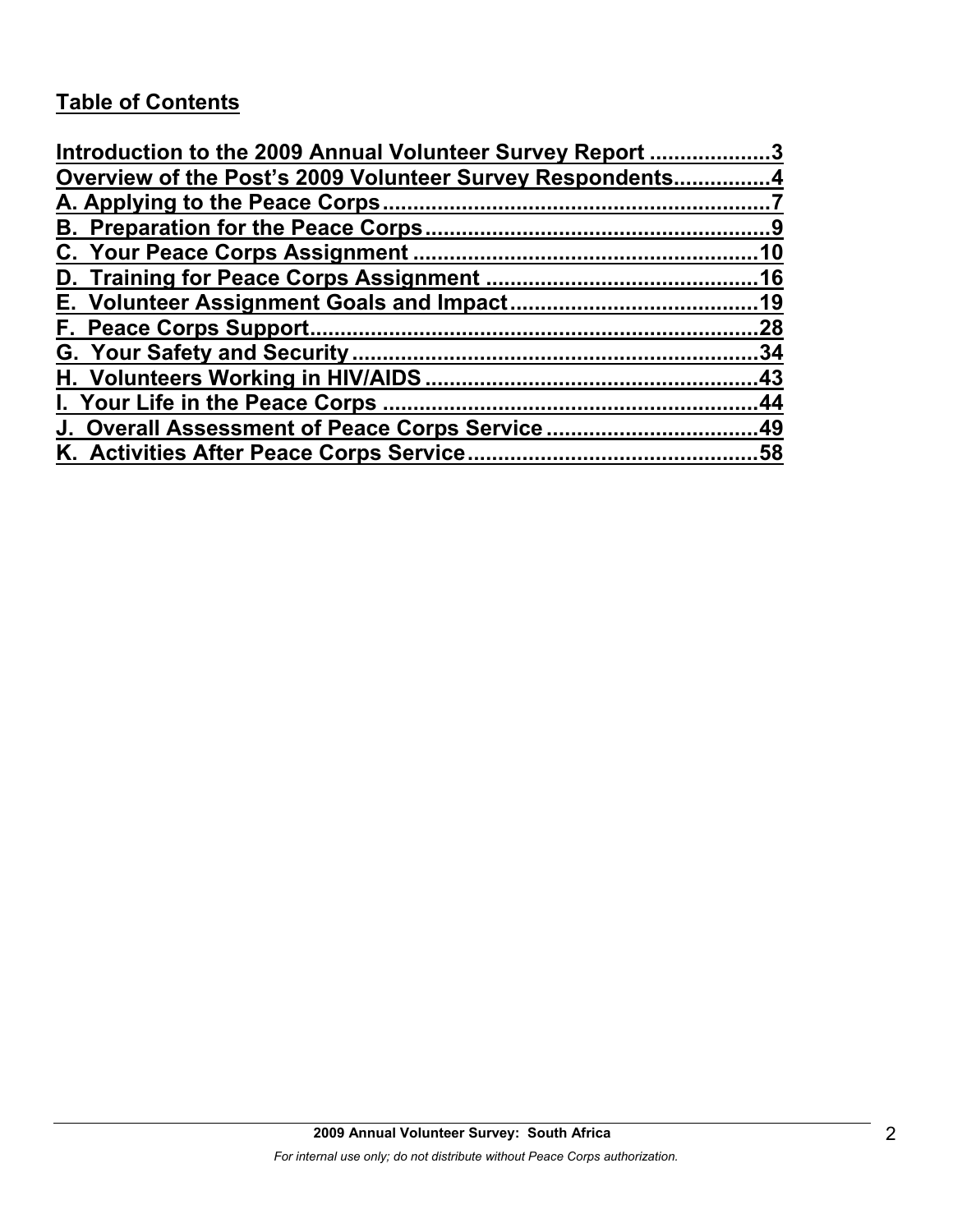## **Introduction to the 2009 Annual Volunteer Survey Report**

This country report contains the tables and charts from the Volunteers in your country who completed the 2009 Annual Volunteer Survey (AVS). The results provide a picture of the activities, experiences and views of Peace Corps Volunteers in 2009. The results show areas where Volunteers' needs are met and identify areas where improvements may be needed. The survey was fielded from May through August 2009.

A core set of questions was asked of all Volunteers. For the first time, Volunteers were also asked a series of questions relevant to their time in country:

- Volunteers in country 8 or less months were asked about applying to and preparing for the Peace Corps.
- Volunteers in country 18 or less months were asked about the effectiveness of their preservice training (PST).
- Volunteers in country 19 or more months were asked about their post-service plans, as well as the Peace Corps' resources for their post-service transition.

Tables and graphs are labeled by survey section and the survey question. The tables show the percent of post respondents that selected each choice and the total number of post respondents that answered the question. The number of responses for each question will vary, depending on:

- whether the question was asked of all Volunteers or only the Volunteers in-country a certain number of months and
- how many of the Volunteers who were "eligible" to answer the question did respond.

Most survey questions asked respondents to select only one from a set of choices. The percentages for the "select one" responses add up to 100 percent. Other questions asked Volunteers to "mark all that apply" in situations, for example, where it is likely that respondents are involved in more than one secondary activity. The percentages of the "mark all that apply" responses will total more than 100 percent; each percentage equals the number of respondents selecting that choice divided by the number of respondents who answered the question.

Posts are encouraged to compare these 2009 results with the 2006 and 2008 survey results to note trends and changes over time. Because questions are revised from one survey to the next, a crosswalk between the 2008 and 2009 questions is posted on the OSIRP intranet page under 2009 AVS Reports "Reference Documents." The earlier 2008 survey global, regional and post reports are also posted on the OSIRP Intranet page.

Volunteers' extensive narrative responses to the 29 open-ended questions on the survey are in the post's 2009 Annual Volunteer Survey Open Ended Reponses report. All Volunteers' narrative responses to key questions will be analyzed for global themes and presented in a later report.

The number of surveys for each post includes surveys submitted online by Volunteers and completed paper surveys sent to the Peace Corps headquarters for hand-entry into the online survey system. The final count may include mostly completed partial surveys added to the final dataset after the survey closed.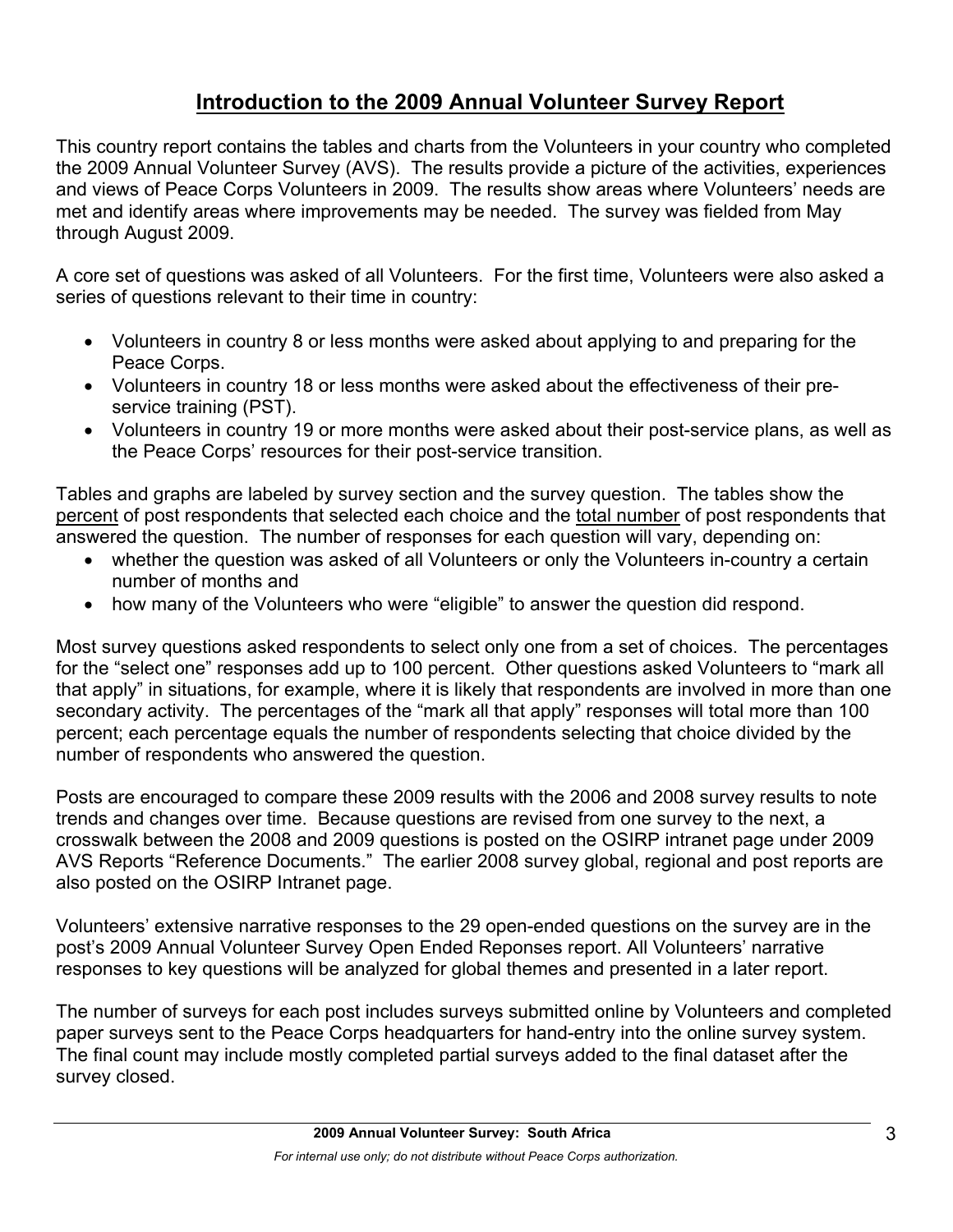## **Overview of the Post's 2009 Volunteer Survey Respondents**

This overview presents basic information about the characteristics of Volunteers who completed the 2009 Annual Volunteer Survey at post.

|            | 8 months or less |         | 9 to 18 months |         | 19 months or more |         | Total  |         |
|------------|------------------|---------|----------------|---------|-------------------|---------|--------|---------|
|            | Number           | Percent | Number         | Percent | Number            | Percent | Number | Percent |
| Months3grp | 13               | 19%     | 33             | 47%     | 24 <sub>l</sub>   | 34%     | 70     | 100%    |

#### **Completed Surveys by Months in Country**

#### **L1: What is your age?**

|         | $20 - 29$ | 30-49 | $50+$ | $\tau$ otal |
|---------|-----------|-------|-------|-------------|
| AGE3grp | 71%       | 16%   | 13%   | 69          |

#### **L2: What is your gender?**

|               | Female | Male | $\tau$ otal |
|---------------|--------|------|-------------|
| <b>GENDER</b> | 66%    | 34%  | 70          |

#### **Completed surveys by project.**

|                                            | Count | Column N % |
|--------------------------------------------|-------|------------|
| Community HIV/AIDS Outreach Project (CHOP) | 39    | 56%        |
| School and Community Resource Project      | 31    | 44%        |
| Other. Please specify                      |       |            |
| Total                                      | 70    | 100%       |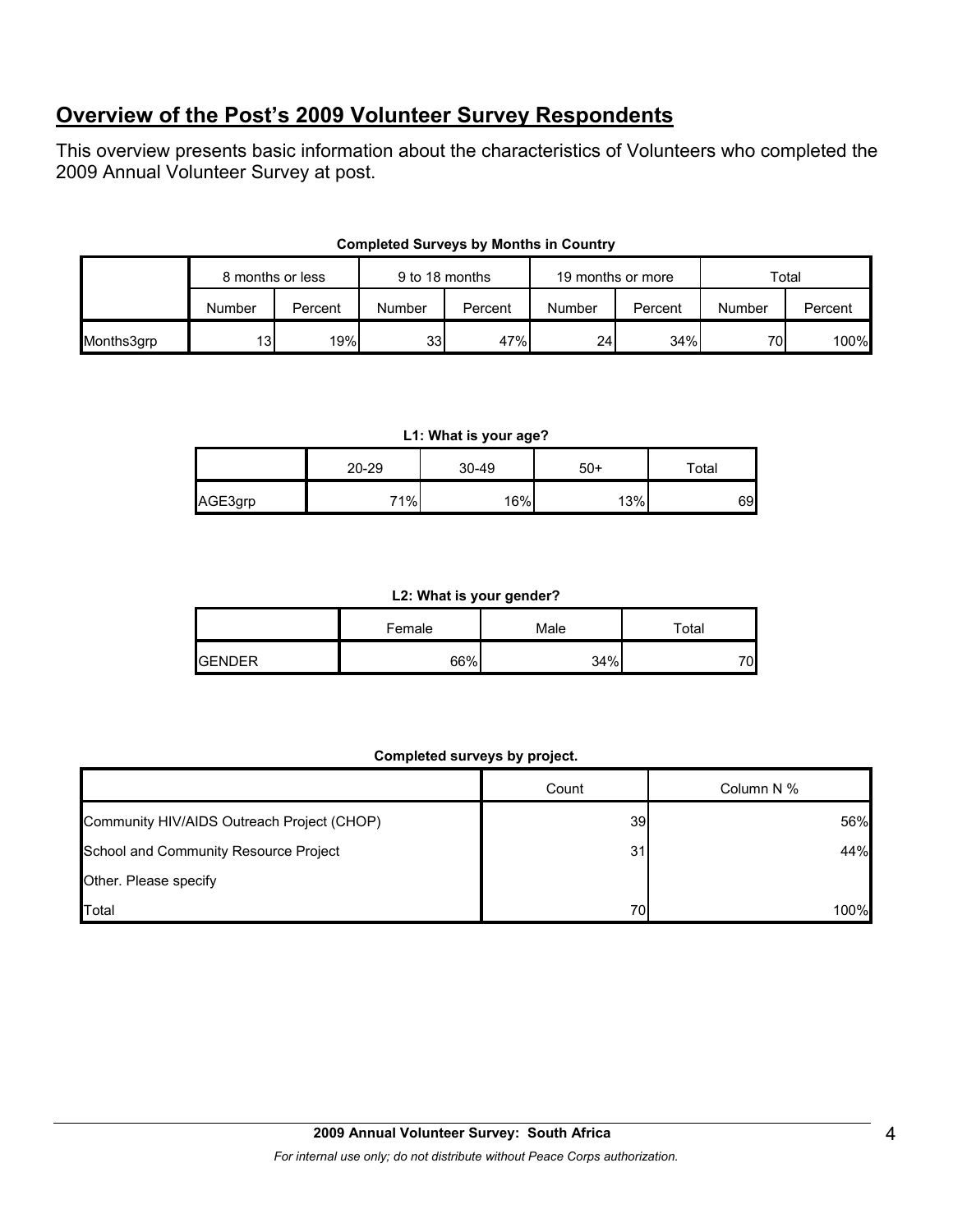|                |                                                 | Percent | Number          |
|----------------|-------------------------------------------------|---------|-----------------|
| C <sub>2</sub> | NGO development                                 | 26%     | 18              |
|                | Teacher training                                | 20%     | 14              |
|                | Youth development                               | 11%     | 8               |
|                | <b>HIV/AIDS</b>                                 | 11%     | 8               |
|                | Other: Please specify                           | 9%      | 6               |
|                | Community development                           | 7%      | $5\overline{)}$ |
|                | Information & communications technology (ICT)   | $6\%$   | 4               |
|                | English teaching                                | 4%      | 3               |
|                | Other education                                 | $3%$    | $\overline{c}$  |
|                | Water sanitation                                | 1%      |                 |
|                | Health extension                                | 1%      |                 |
|                | Business education/advising                     |         |                 |
|                | Urban & regional planning/municipal development |         |                 |
|                | Forestry/parks                                  |         |                 |
|                | Environmental education                         |         |                 |
|                | Math/science teaching                           |         |                 |
|                | Agroforestry                                    |         |                 |
|                | Agriculture/fish/livestock                      |         |                 |
|                | Total                                           | 100%    | 70              |

#### **C2: Which best describes the focus of your primary assignment/work?**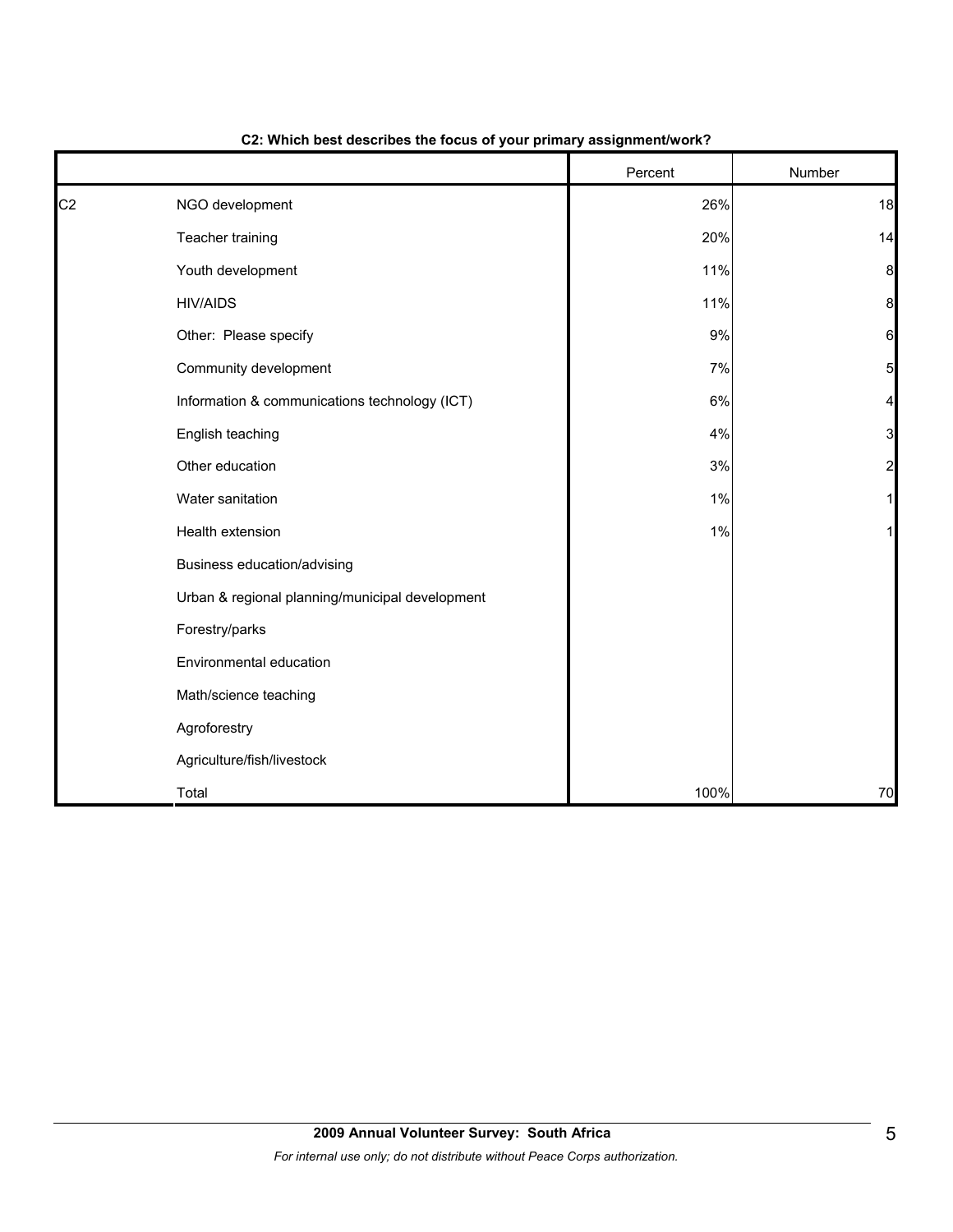|                      | $\ddot{\phantom{0}}$<br>. .                    | $\ddot{\phantom{1}}$ | $\cdot$       |
|----------------------|------------------------------------------------|----------------------|---------------|
|                      |                                                | PERCENT              | <b>NUMBER</b> |
| C <sub>2</sub> .TEXT | Open-ended results. Non-responsive to request. |                      | т.            |
|                      |                                                |                      |               |
|                      |                                                |                      |               |
|                      |                                                |                      |               |
|                      |                                                |                      |               |
|                      |                                                |                      |               |
|                      |                                                |                      |               |
|                      |                                                |                      |               |
|                      |                                                |                      |               |
|                      |                                                |                      |               |
|                      | Total                                          | 100%                 | 70            |

#### **C2.TEXT: Which of the following initiatives does your primary work include? Other (specify)**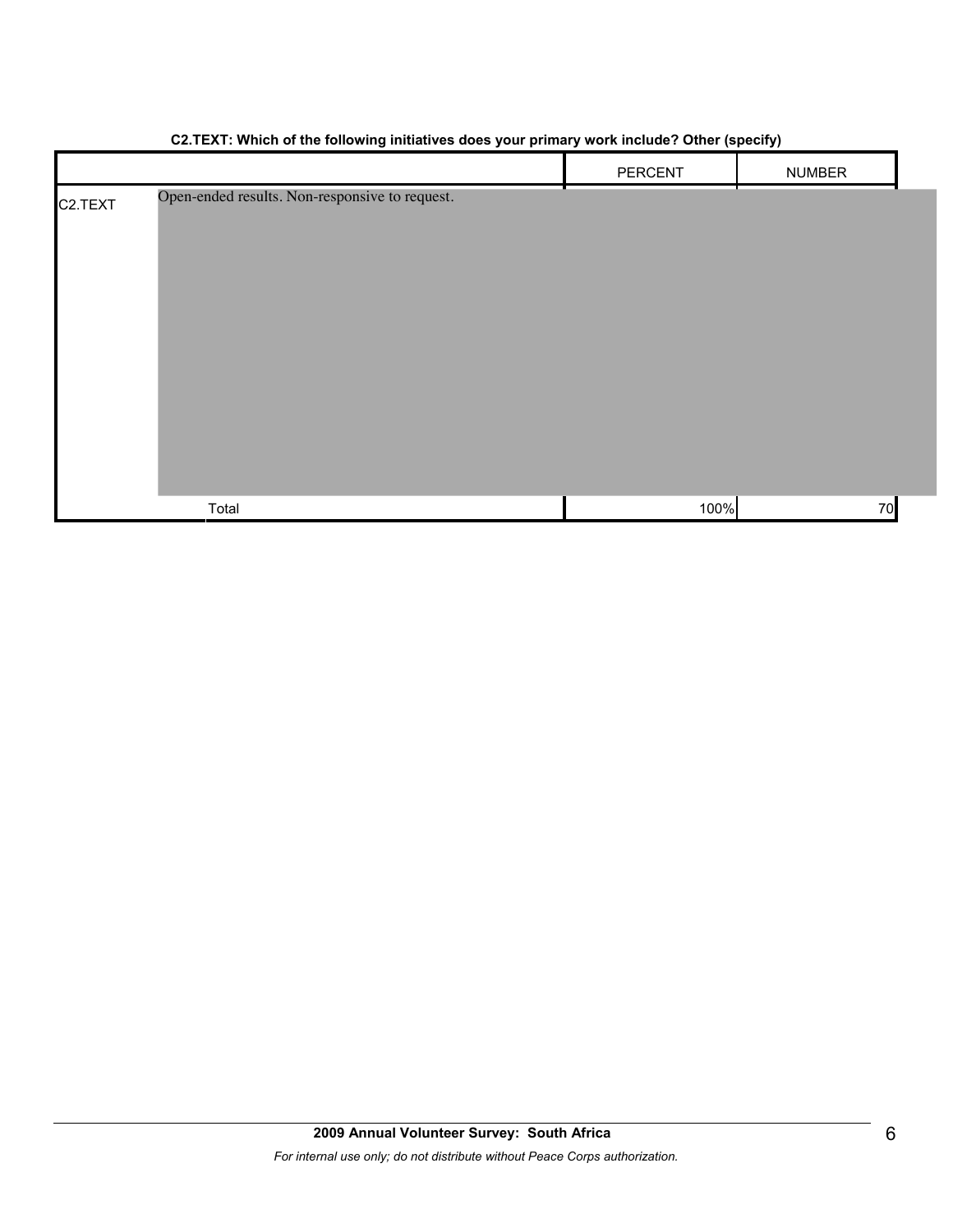## **A. Applying to the Peace Corps**

*This section reports Volunteers' motivations in applying and accepting a Peace Corps assignment.* 

|                             | Not Important | Somewhat important | Important | <b>NA</b> | Total |
|-----------------------------|---------------|--------------------|-----------|-----------|-------|
| Different culture           |               | 15%                | 85%       |           | 13    |
| Work experience             | 8%            | 8%                 | 85%       |           | 13    |
| Help others                 |               |                    | 100%      |           | 13    |
| International experience    |               | 15%                | 85%       |           | 13    |
| Language                    | 31%           | 46%                | 23%       |           | 13    |
| Personal growth             |               | 31%                | 69%       |           | 13    |
| U. S. job market            | 38%           | 54%                | 8%        |           | 13    |
| Serve my country            | 31%           | 38%                | 31%       |           | 13    |
| Travel/adventure            |               | 38%                | 62%       |           | 13    |
| Other: Please specify below |               | 25%                | 25%       | 50%       | 4     |

|  | A1: How important were the following factors in accepting a PC assignment? |  |  |  |  |
|--|----------------------------------------------------------------------------|--|--|--|--|
|--|----------------------------------------------------------------------------|--|--|--|--|

#### **A1\_OTHER: How important were the following factors in accepting a PC assignment? Other (specify)**

|          |                                                | <b>PERCENT</b> | <b>NUMBER</b> |  |
|----------|------------------------------------------------|----------------|---------------|--|
| A1_OTHER | Open-ended results. Non-responsive to request. |                |               |  |
|          |                                                |                |               |  |
|          |                                                |                |               |  |
|          | Total                                          | 100%           | 70            |  |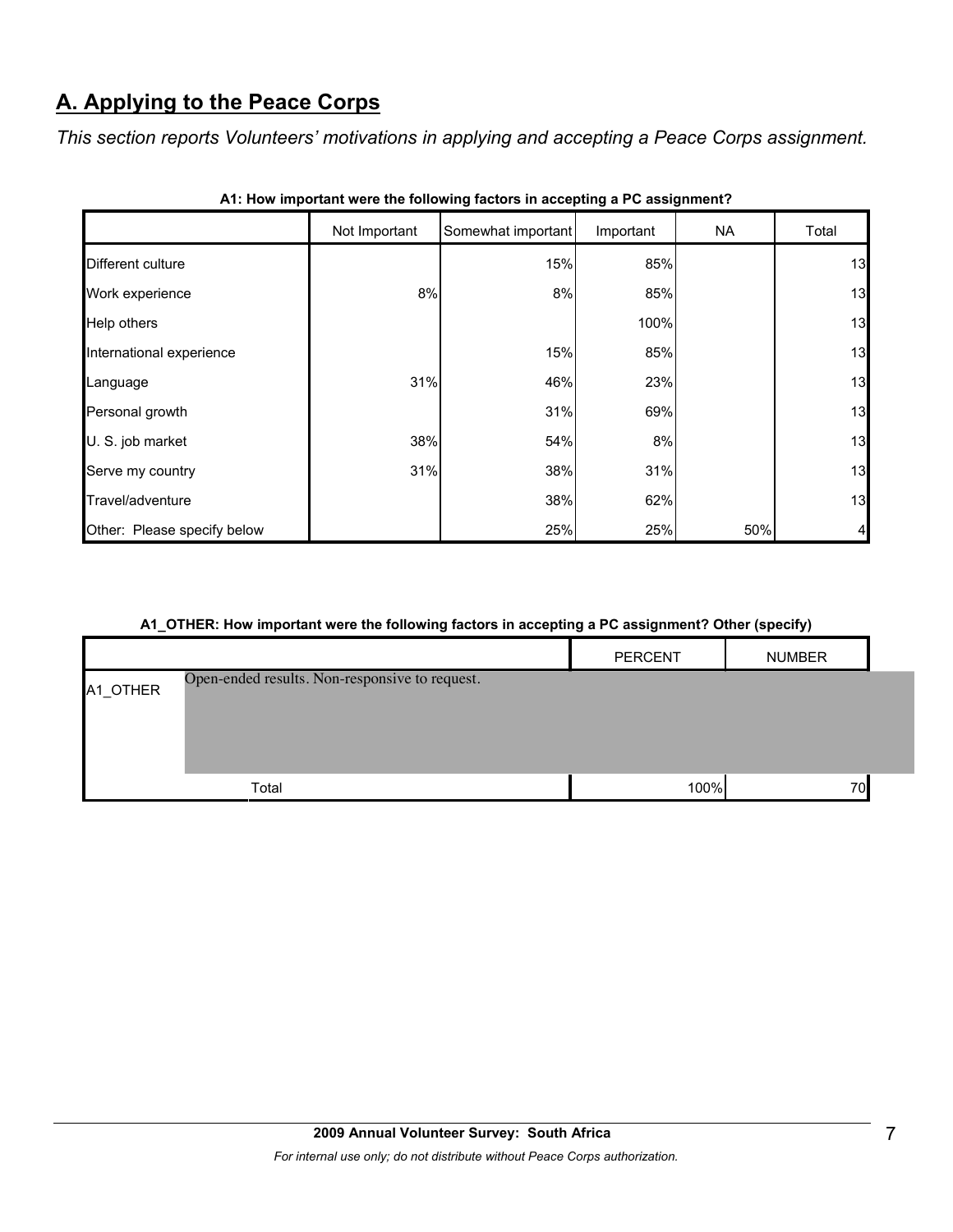|                                                                 |                                                                                              | PCV Responses | % Involved in<br>Initiative | <b>Total PCVs</b><br>Responding |
|-----------------------------------------------------------------|----------------------------------------------------------------------------------------------|---------------|-----------------------------|---------------------------------|
| What prompted you to apply to PC Personal interest in the Peace | Corps                                                                                        | 10            | 77%                         |                                 |
|                                                                 | Peace Corps website                                                                          | 8             | 62%                         |                                 |
|                                                                 | Returned Peace Corps Volunteer<br>(e.g., someone you met or know<br>personally               | 7             | 54%                         |                                 |
|                                                                 | Peace Corps campus or<br>community information session                                       | 5             | 38%                         |                                 |
|                                                                 | Article or book about the Peace<br>Corps                                                     | 3             | 23%                         |                                 |
|                                                                 | Peace Corps recruiter                                                                        | 2             | 15%                         |                                 |
|                                                                 | Other: Please specify                                                                        | 2             | 15%                         |                                 |
|                                                                 | Returned Peace Corps Volunteer<br>who spoke to your school or group<br>about the Peace Corps |               | 8%                          |                                 |
|                                                                 | Radio, TV, or print advertisement                                                            |               | 8%                          |                                 |
|                                                                 | Peace Corps material in the mail                                                             |               | 8%                          |                                 |
|                                                                 | Total                                                                                        |               |                             | 13                              |

#### **A2. What prompted you to apply to the PC? Mark all that apply.**

|               | A2.OTHER.TEXT: What prompted you to apply to the PC? Other (specify) |                |               |  |
|---------------|----------------------------------------------------------------------|----------------|---------------|--|
|               |                                                                      | <b>PERCENT</b> | <b>NUMBER</b> |  |
|               | Open-ended results. Not responsive to request.                       |                |               |  |
| A2.OTHER.TEXT |                                                                      |                |               |  |
|               |                                                                      |                |               |  |
|               |                                                                      |                |               |  |
|               |                                                                      |                |               |  |
|               |                                                                      |                |               |  |
|               |                                                                      |                |               |  |
|               | Total                                                                | 100%           | 70            |  |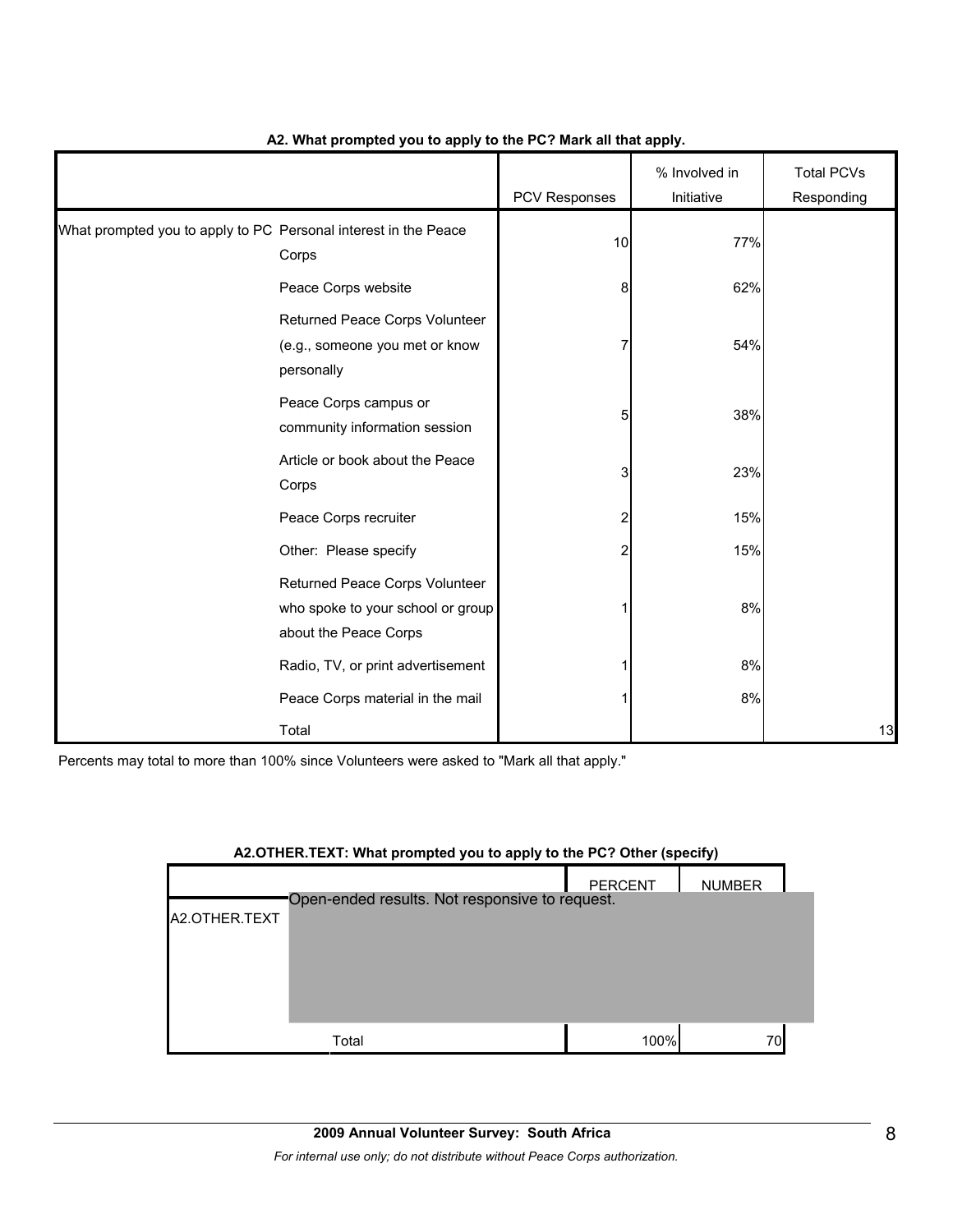## **B. Preparation for the Peace Corps**

*This section reports on Volunteers' assessment of the materials and information available before their service.* 

**B1: How useful was the information on the PC website in preparing you for the realities of living and working as a Volunteer?**

|                 |              |     |     |    |             | Don't know (did not |       |
|-----------------|--------------|-----|-----|----|-------------|---------------------|-------|
|                 | Not at all 1 |     |     |    | Extremely 5 | access information) | Total |
| IB <sub>1</sub> | 8%           | 31% | 54% | 8% |             |                     | 13    |

#### **B2: How useful were the PC materials about your country in helping you prepare for your service?**

|                |              |     |     |     |             | Don't know (did not |       |
|----------------|--------------|-----|-----|-----|-------------|---------------------|-------|
|                | Not at all 1 |     |     |     | Extremely 5 | access information) | Total |
| B <sub>2</sub> | 8%           | 15% | 62% | 15% |             |                     | 13    |

#### **B3: How useful were the materials you received from the PC about your primary assignment in helping you prepare for your**

|    | service?     |     |     |   |             |                     |       |  |
|----|--------------|-----|-----|---|-------------|---------------------|-------|--|
|    |              |     |     |   |             | Don't know (did not |       |  |
|    | Not at all 1 |     |     | 4 | Extremely 5 | access information) | Total |  |
| B3 | 23%          | 38% | 38% |   |             |                     | 13    |  |

#### **B4: How useful were the materials you received from the PC regarding the need for flexibility in adapting to your work?**

|                |              |     |     |     |             | Don't know (did not |       |
|----------------|--------------|-----|-----|-----|-------------|---------------------|-------|
|                | Not at all 1 |     |     |     | Extremely 5 | access information) | Total |
| B <sub>4</sub> |              | 15% | 46% | 31% | 8%          |                     | 13    |

#### **B7: How prepared do you feel to meet the challenges of PC service?**

|                | Not at all 1 |     |     |     | <b>Exceptionally 5</b> | Total |
|----------------|--------------|-----|-----|-----|------------------------|-------|
| B <sub>7</sub> |              | 15% | 38% | 46% |                        | 13    |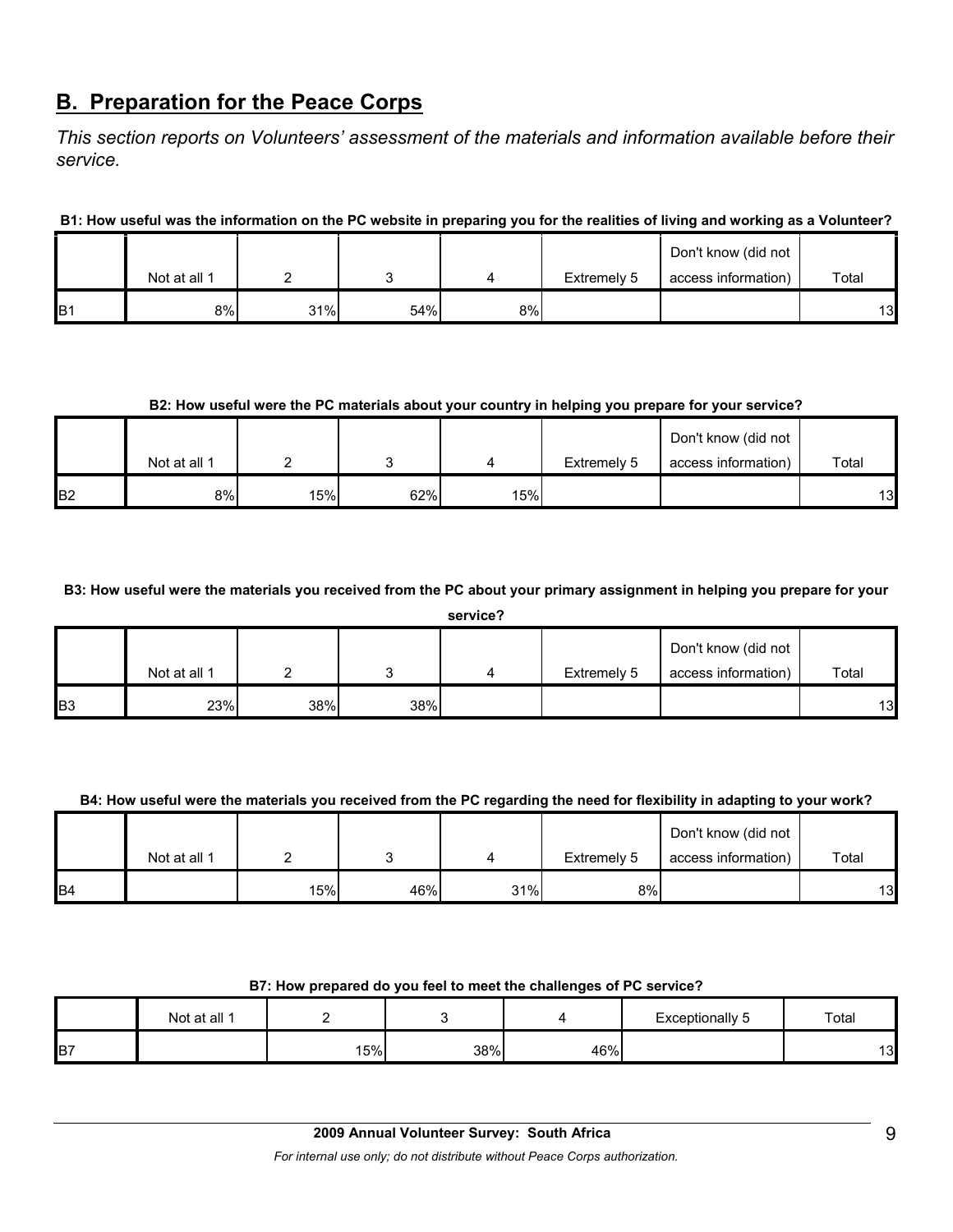## **C. Your Peace Corps Assignment**

*This section reports Volunteers' primary assignment work and secondary activities. The term "primary assignment" refers to the Volunteers' assignment which is part of an overall project plan designed by your host country partners and in-country Peace Corps staff.* 

|            |                                                                                         |               |                          | <b>Total PCVs</b> |
|------------|-----------------------------------------------------------------------------------------|---------------|--------------------------|-------------------|
|            |                                                                                         | PCV Responses | % Involved in Initiative | Responding        |
| \$C3PrmAct | <b>HIV/AIDS</b>                                                                         | 43            | 61%                      |                   |
|            | Working with youth                                                                      | 38            | 54%                      |                   |
|            | Working with NGO(s)                                                                     | 35            | 50%                      |                   |
|            | English teaching                                                                        | 24            | 34%                      |                   |
|            | Working with special groups (e.g.,<br>disabled, elderly, ethnic minorities,<br>orphans) | 23            | 33%                      |                   |
|            | World Wise Schools/ Correspondence<br>Match                                             | 18            | 26%                      |                   |
|            | Income generation                                                                       | 17            | 24%                      |                   |
|            | Information and communications<br>technology (ICT)                                      | 17            | 24%                      |                   |
|            | Library development                                                                     | 17            | 24%                      |                   |
|            | Literacy                                                                                | 17            | 24%                      |                   |
|            | Rural development                                                                       | 17            | 24%                      |                   |
|            | Girls' education                                                                        | 15            | 21%                      |                   |
|            | Other: Please specify                                                                   | 13            | 19%                      |                   |
|            | <b>Business advertising</b>                                                             | 10            | 14%                      |                   |
|            | Community food security<br>(production/marketing)                                       | 9             | 13%                      |                   |
|            | Nutrition education                                                                     | 9             | 13%                      |                   |
|            | Child survival                                                                          | 8             | 11%                      |                   |
|            | Arts                                                                                    | 7             | 10%                      |                   |
|            | Mobilize host country nationals (HCNs)<br>to volunteer                                  | 7             | 10%                      |                   |
|            | Household food security                                                                 | 6             | 9%                       |                   |

| C3: Which of the following activities does your primary assignment/work include? Mark all that apply. |  |  |  |
|-------------------------------------------------------------------------------------------------------|--|--|--|
|                                                                                                       |  |  |  |

**2009 Annual Volunteer Survey: South Africa** 

*For internal use only; do not distribute without Peace Corps authorization.*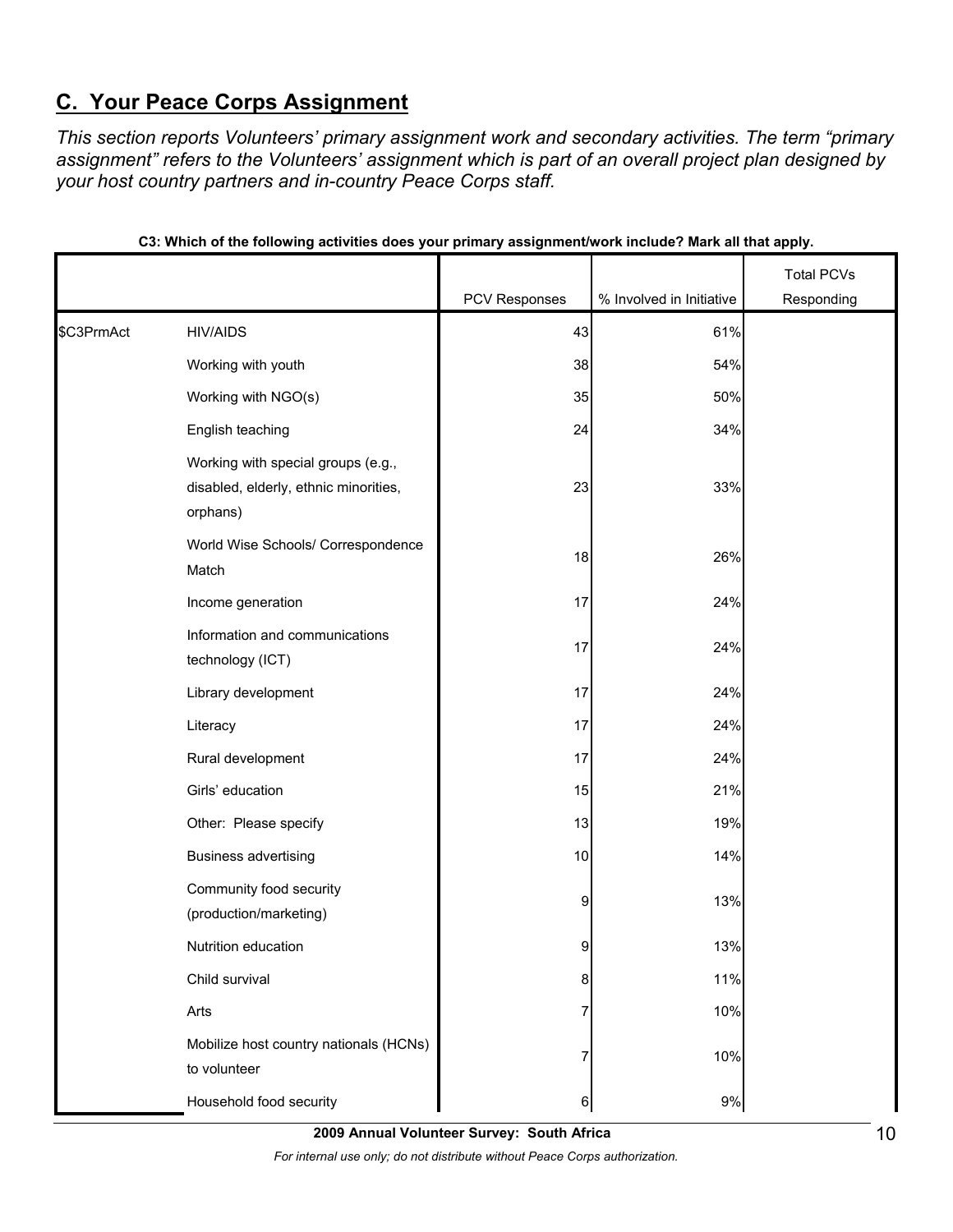| Environment work             |   | 4% |    |
|------------------------------|---|----|----|
| Sports/fitness               | 3 | 4% |    |
| WID/GAD                      |   | 3% |    |
| Microenterprise development  |   | 1% |    |
| Biodiversity conservation    |   |    |    |
| Natural resources management |   |    |    |
| Urban development/municipal  |   |    |    |
| development                  |   |    |    |
| Water and sanitation         |   |    |    |
| Total                        |   |    | 70 |

Percents may total to more than 100% since Volunteers were asked to "Mark all that apply."

#### **C3: Which of the following activities does your primary assignment/work include? Other (specify)**

|                                                                 | Column N % | Count | Row N % |
|-----------------------------------------------------------------|------------|-------|---------|
| Open-ended results. Non-responsive to request.<br>C3.OTHER.TEXT |            |       |         |
|                                                                 |            |       |         |
|                                                                 |            |       |         |
|                                                                 |            |       |         |
|                                                                 |            |       |         |
|                                                                 |            |       |         |
|                                                                 |            |       |         |
|                                                                 |            |       |         |
|                                                                 |            |       |         |
|                                                                 |            |       |         |
|                                                                 |            |       |         |
|                                                                 |            |       |         |
|                                                                 |            |       |         |
|                                                                 |            |       |         |
|                                                                 |            |       |         |
|                                                                 |            |       |         |
|                                                                 |            |       |         |
|                                                                 |            |       |         |
| Total                                                           |            | 70    | 100%    |

*For internal use only; do not distribute without Peace Corps authorization.*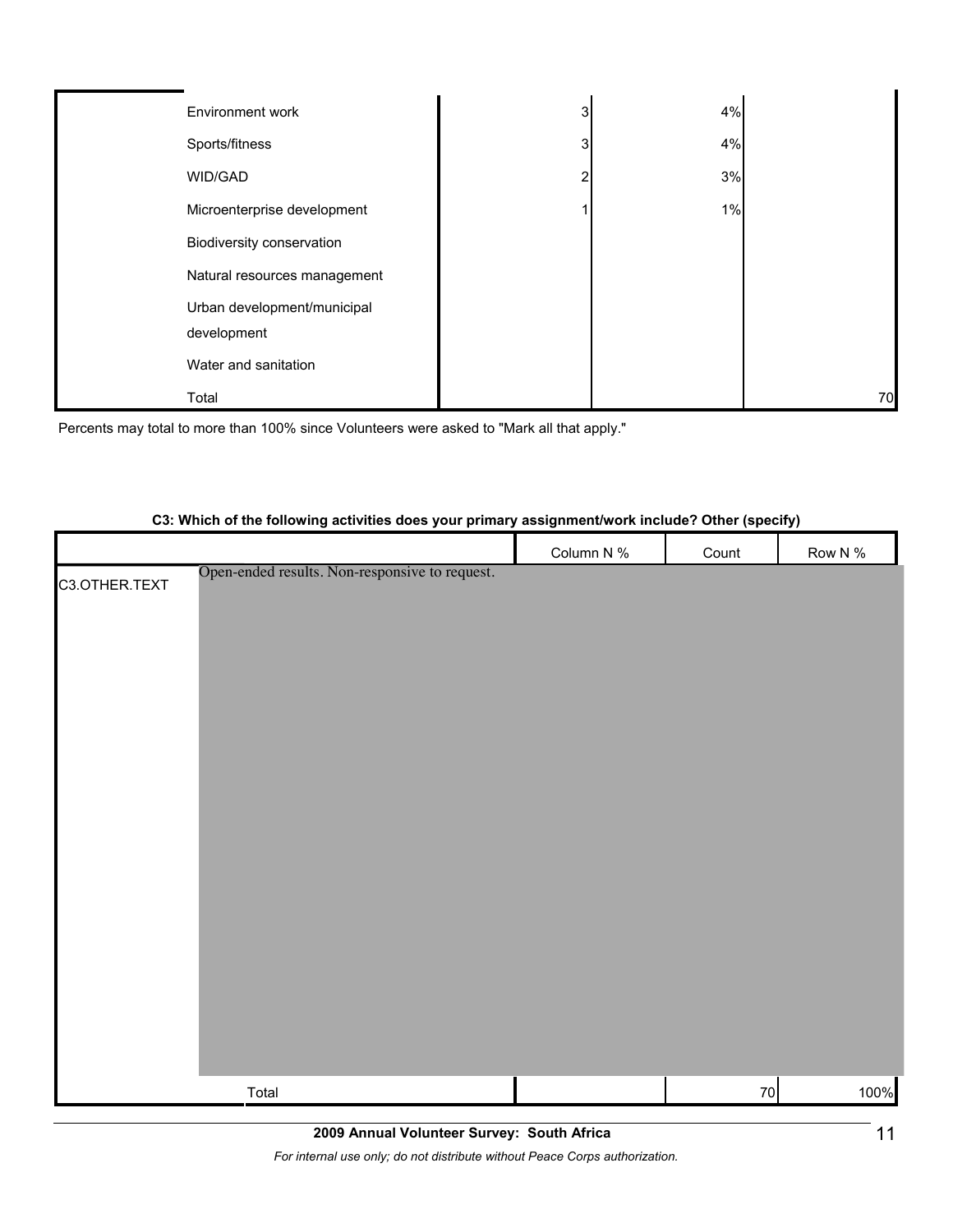**C4: Hours Spent on Primary Assignment During Average Work Week**

|           | None | 1-10 hrs | 11-20 hrs | 21-30 hrs | 31-40 hrs | More than 40 hrs | Total |
|-----------|------|----------|-----------|-----------|-----------|------------------|-------|
| C4Hrs6grp | 1%   | 6%       | 26%       | 30%       | 24%       | 13%              | 70    |

#### **C4: How many hours do you spend on your primary assignment during an average work week?**

|                | <b>All Volunteers</b> | Average | ∟owest reported | Highest reported | Did not answer |
|----------------|-----------------------|---------|-----------------|------------------|----------------|
| C <sub>4</sub> | 70                    | 29.5    |                 | 70.              | 01             |

#### **C5: Which of the following do your secondary activities (other than your primary assignment work) include? Mark all that**

|            |                                                                                         | apply.        |                          |                                 |
|------------|-----------------------------------------------------------------------------------------|---------------|--------------------------|---------------------------------|
|            |                                                                                         | PCV Responses | % Involved in Initiative | <b>Total PCVs</b><br>Responding |
| \$C5SecAct | Working with youth                                                                      | 30            | 48%                      |                                 |
|            | <b>HIV/AIDS</b>                                                                         | 28            | 45%                      |                                 |
|            | Girls' education                                                                        | 19            | 31%                      |                                 |
|            | Income generation                                                                       | 15            | 24%                      |                                 |
|            | Working with special groups (e.g.,<br>disabled, elderly, ethnic minorities,<br>orphans) | 15            | 24%                      |                                 |
|            | Working with NGO(s)                                                                     | 15            | 24%                      |                                 |
|            | Other: Please specify                                                                   | 15            | 24%                      |                                 |
|            | English teaching                                                                        | 12            | 19%                      |                                 |
|            | Information and communications<br>technology (ICT)                                      | 11            | 18%                      |                                 |
|            | Library development                                                                     | 11            | 18%                      |                                 |
|            | World Wise Schools/ Correspondence<br>Match                                             | 11            | 18%                      |                                 |
|            | Rural development                                                                       | 10            | 16%                      |                                 |
|            | Sports/fitness                                                                          | 8             | 13%                      |                                 |
|            | Arts                                                                                    | 7             | 11%                      |                                 |

**2009 Annual Volunteer Survey: South Africa** 

*For internal use only; do not distribute without Peace Corps authorization.*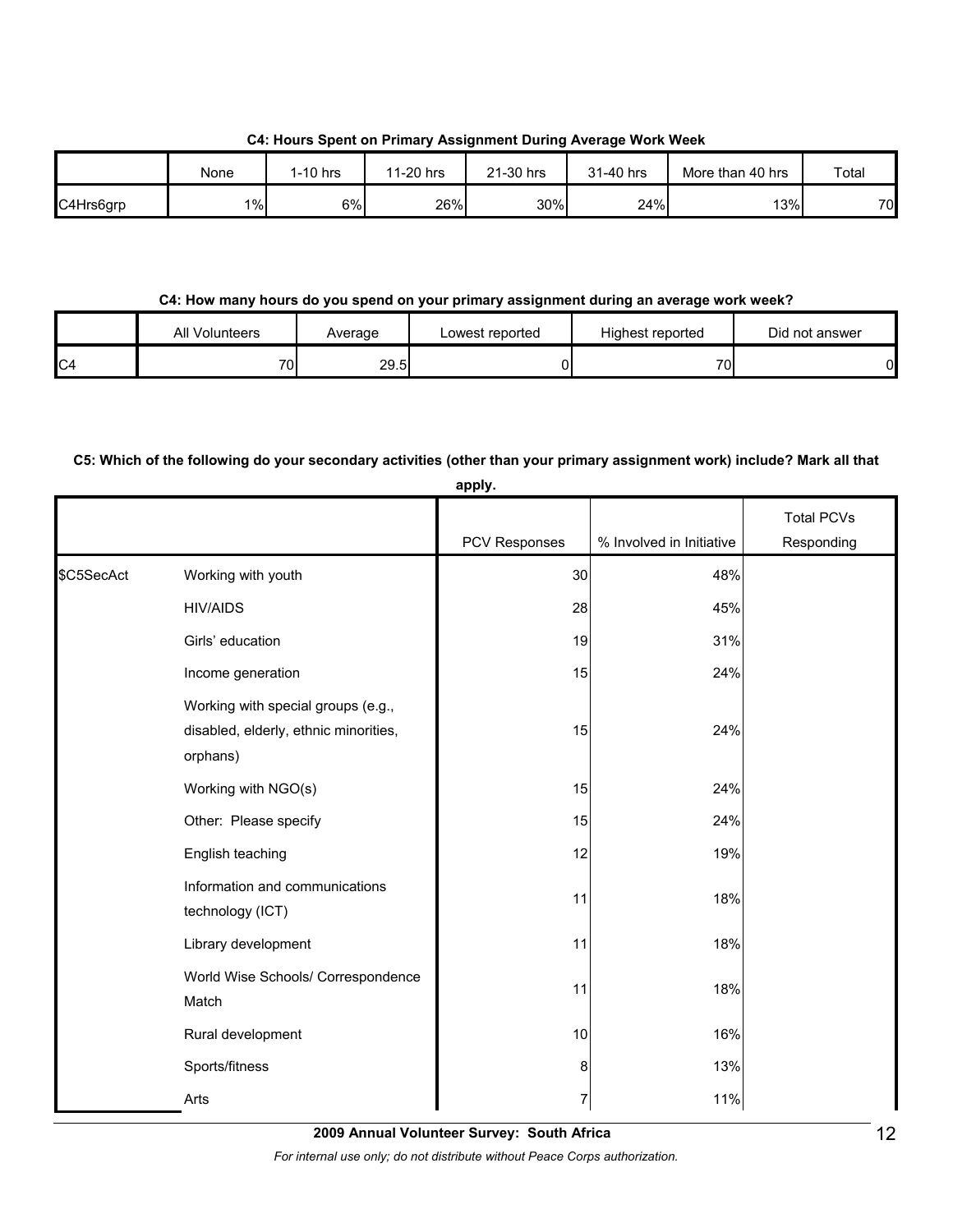| Mobilize host country nationals (HCNs)<br>to volunteer |   | 11%   |    |
|--------------------------------------------------------|---|-------|----|
| Community food security<br>(production/marketing)      | 6 | 10%   |    |
| Household food security                                | 6 | 10%   |    |
| Microenterprise development                            | 6 | 10%   |    |
| Literacy                                               | 5 | 8%    |    |
| Nutrition education                                    | 5 | 8%    |    |
| Child survival                                         | 4 | 6%    |    |
| WID/GAD                                                | 3 | $5\%$ |    |
| <b>Business advertising</b>                            |   | 3%    |    |
| Environment work                                       |   | 2%    |    |
| Biodiversity conservation                              |   |       |    |
| Natural resources management                           |   |       |    |
| Urban development/municipal                            |   |       |    |
| development                                            |   |       |    |
| Water and sanitation                                   |   |       |    |
| Total                                                  |   |       | 62 |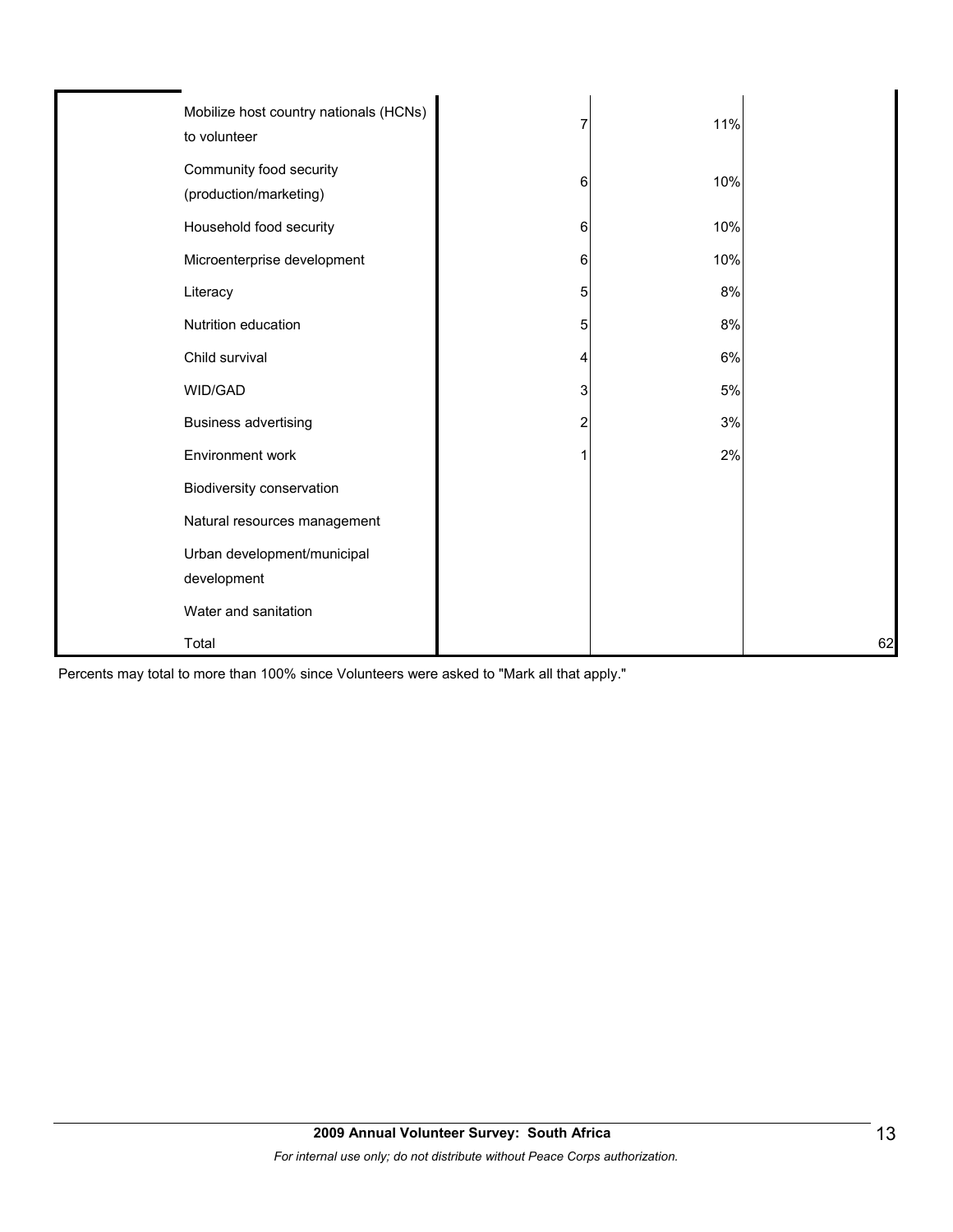| Column N %<br>Row N $%$<br>Count<br>Open-ended results. Non-responsive to request.<br>C5.OTHER.TEXT<br>100%<br>Total<br>${\bf 70}$ |  | . . |  |
|------------------------------------------------------------------------------------------------------------------------------------|--|-----|--|
|                                                                                                                                    |  |     |  |
|                                                                                                                                    |  |     |  |
|                                                                                                                                    |  |     |  |
|                                                                                                                                    |  |     |  |
|                                                                                                                                    |  |     |  |
|                                                                                                                                    |  |     |  |
|                                                                                                                                    |  |     |  |
|                                                                                                                                    |  |     |  |
|                                                                                                                                    |  |     |  |
|                                                                                                                                    |  |     |  |
|                                                                                                                                    |  |     |  |
|                                                                                                                                    |  |     |  |
|                                                                                                                                    |  |     |  |
|                                                                                                                                    |  |     |  |
|                                                                                                                                    |  |     |  |
|                                                                                                                                    |  |     |  |
|                                                                                                                                    |  |     |  |
|                                                                                                                                    |  |     |  |
|                                                                                                                                    |  |     |  |
|                                                                                                                                    |  |     |  |
|                                                                                                                                    |  |     |  |
|                                                                                                                                    |  |     |  |
|                                                                                                                                    |  |     |  |
|                                                                                                                                    |  |     |  |
|                                                                                                                                    |  |     |  |
|                                                                                                                                    |  |     |  |
|                                                                                                                                    |  |     |  |
|                                                                                                                                    |  |     |  |
|                                                                                                                                    |  |     |  |
|                                                                                                                                    |  |     |  |
|                                                                                                                                    |  |     |  |

#### **C5: Which of the following do your secondary activities include? Other (specify)**

#### **C5: No Secondary Activities**

|         |                                     | Percent | Number |
|---------|-------------------------------------|---------|--------|
| C5.NONE | No                                  | 89%     | 62     |
|         | Yes, I have no secondary activities | 11%     | 8      |
|         | Total                               | 100%    | 70.    |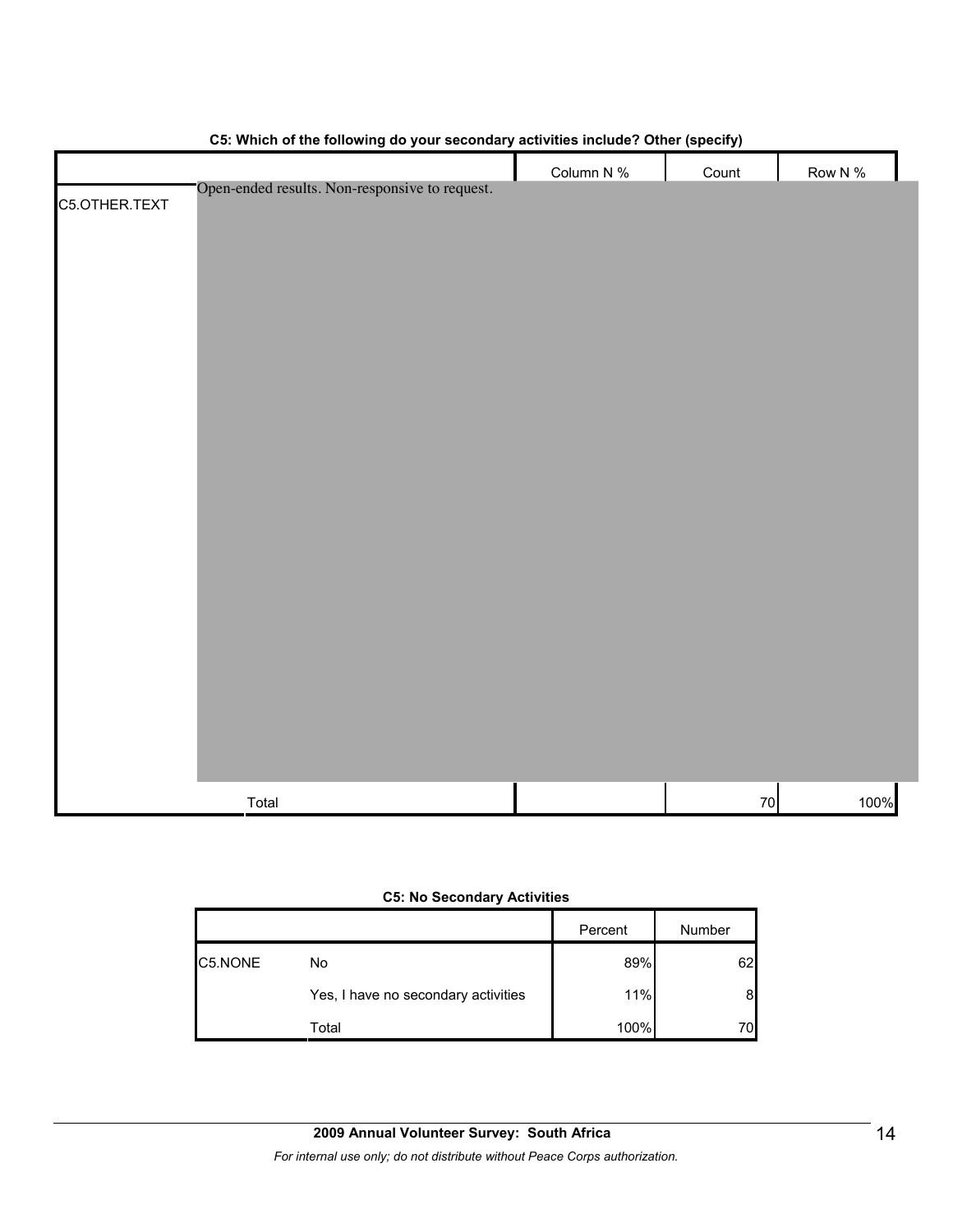**C6: Hours Spent on Secondary Activities During Average Work Week**

|           | None | 1-10 hrs | 11-20 hrs | 21-30 hrs | 31-40 hrs | More than 40 hrs | Total |
|-----------|------|----------|-----------|-----------|-----------|------------------|-------|
| C6Hrs6grp |      | 64%      | 29%       | 5%        | 2%        | 2%               | 66    |

#### **C6. How many hours do you spend on secondary activities during an average work week?**

|     | All Volunteers  | Average | Lowest reported | Highest reported | Did not answer |
|-----|-----------------|---------|-----------------|------------------|----------------|
| IC6 | 70 <sub>1</sub> | 12.01   |                 | 50               |                |

**C7: How personally satisfying is your--?**

|                              | Not at all 1 |     |     |     | Exceptionally 5 | Total |
|------------------------------|--------------|-----|-----|-----|-----------------|-------|
| Primary assignment           | 6%           | 21% | 27% | 27% | 19% i           | 70    |
| Secondary project/activities | 3%           | 5%l | 26% | 45% | 21%             | 62    |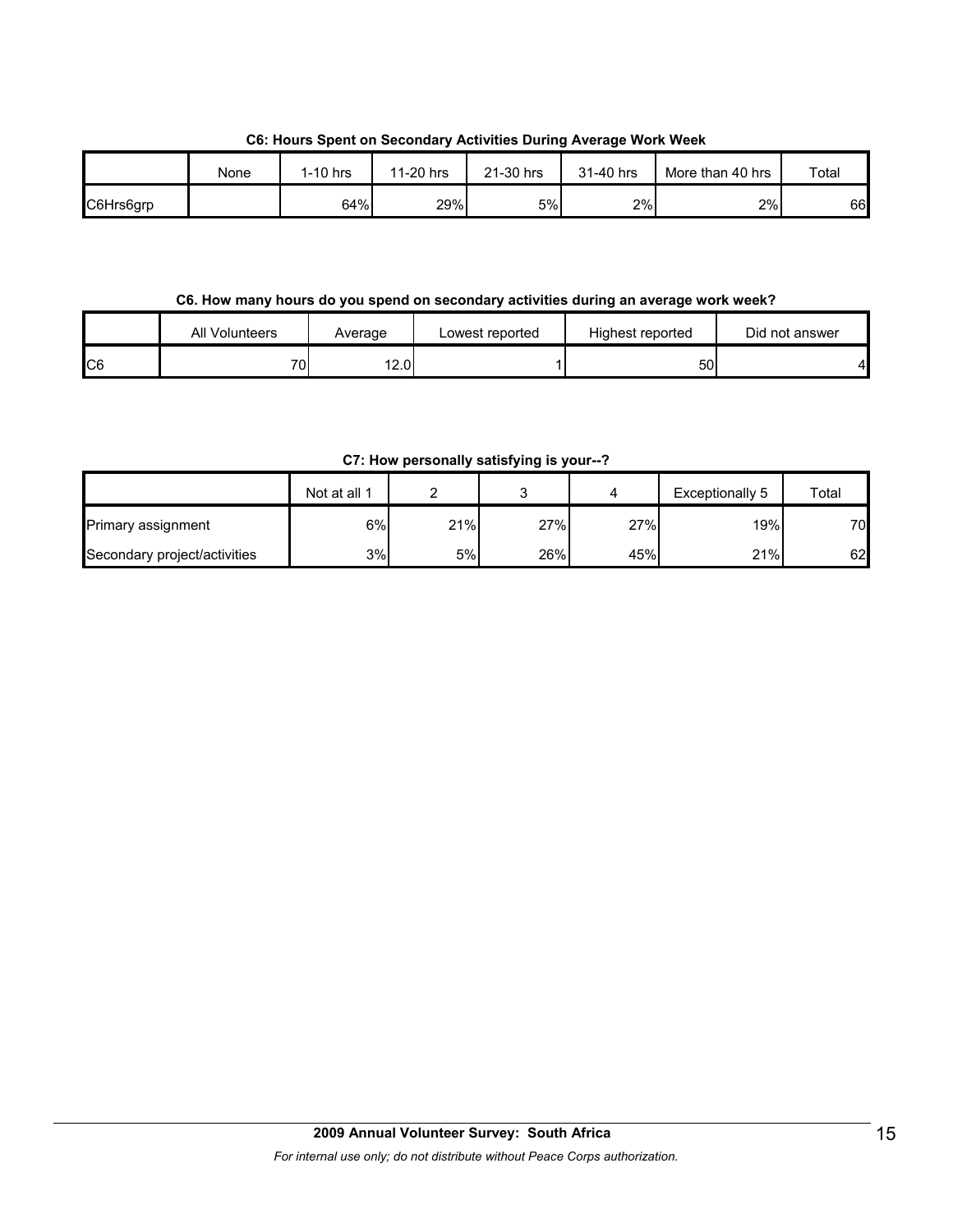## **D. Training for Peace Corps Assignment**

*This section reports Volunteers' assessments of the effectiveness of their Pre-Service Training and In-Service Training at post. In-Service Training (IST) includes: Reconnect; Technical IST; Mid-Service and Close of Service conferences; project management/leadership conferences; and other post-sponsored training sessions.* 

|                               | Not effective | Poor | Adequate | Effective | Very Effective | NA/No training | Total |
|-------------------------------|---------------|------|----------|-----------|----------------|----------------|-------|
| Manage cultural differences   |               | 11%  | 39%      | 37%       | 13%            |                | 46    |
| Deal with adjustment issues   |               | 15%  | 39%      | 39%       | 7%             |                | 46    |
| Work with                     |               |      |          |           |                |                |       |
| counterparts/community        | 2%            | 28%  | 37%      | 30%       | 2%             |                | 46    |
| partners                      |               |      |          |           |                |                |       |
| Use language needed in        | 9%            | 13%  | 48%      | 13%       | 17%            |                | 46    |
| work and social interactions  |               |      |          |           |                |                |       |
| Perform technical aspects of  | 4%            | 26%  | 41%      | 13%       | 7%             | 9%             | 46    |
| your work                     |               |      |          |           |                |                |       |
| Work on your project goals    | 7%            | 20%  | 48%      | 17%       | 7%             | 2%             | 46    |
| and objectives                |               |      |          |           |                |                |       |
| Conduct a participatory       |               |      |          |           |                |                |       |
| community needs               | 15%           | 20%  | 33%      | 13%       | 15%            | 4%             | 46    |
| assessment (e.g., PACA)       |               |      |          |           |                |                |       |
| Monitor your project goals    | 5%            | 16%  | 53%      | 14%       | 7%             | 5%             | 43    |
| and outcomes                  |               |      |          |           |                |                |       |
| Maintain your physical health |               | 9%   | 30%      | 48%       | 13%            |                | 46    |
| Maintain your                 | 2%            | 17%  | 33%      | 37%       | 11%            |                | 46    |
| mental/emotional health       |               |      |          |           |                |                |       |
| Maintain your personal safety |               |      |          |           |                |                | 46    |
| and security                  |               | 4%   | 24%      | 43%       | 28%            |                |       |

**D1: (PCVs at post 18 months or less) How effective was your Pre-Service Training (PST) in preparing you to--**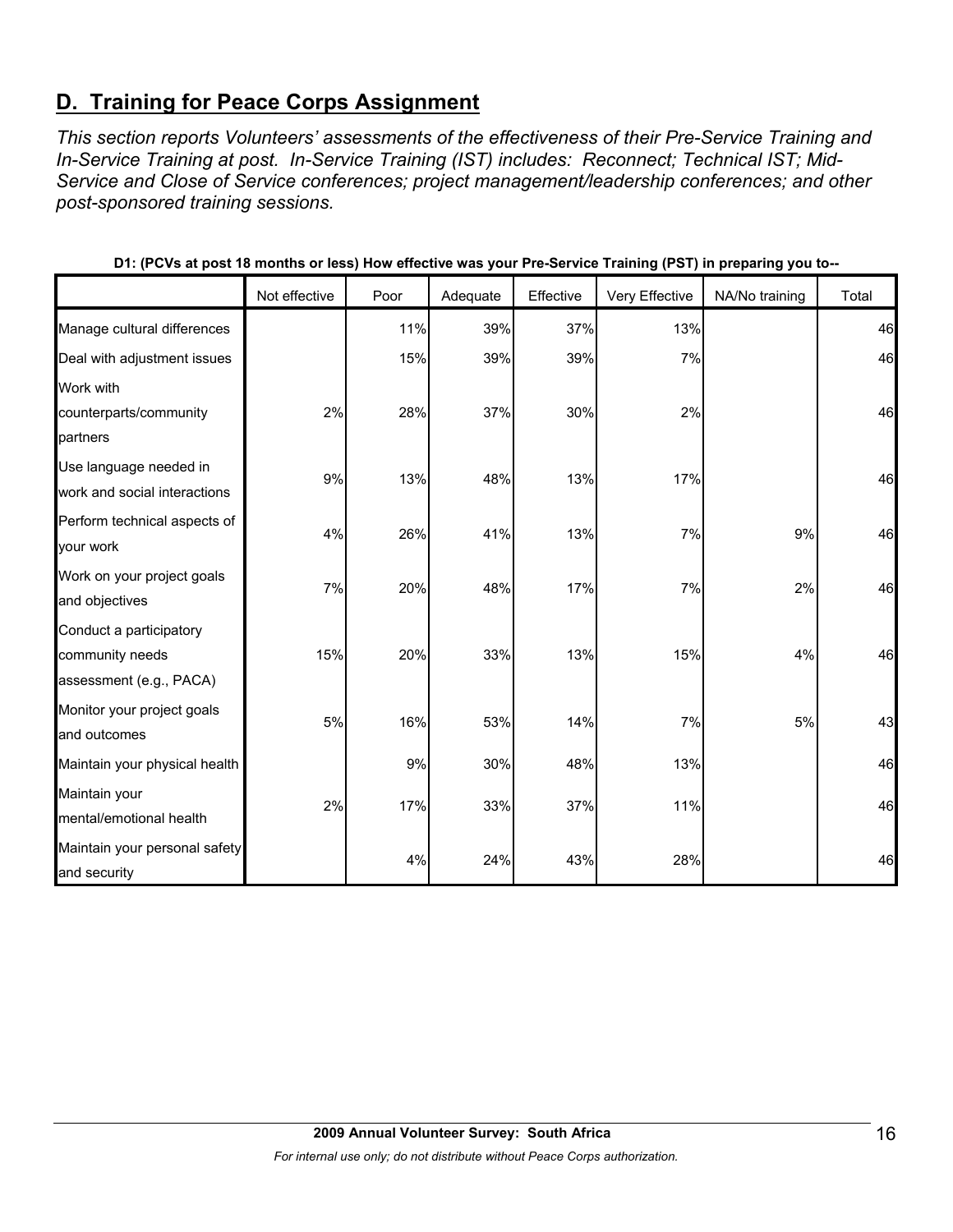|                                                                                          | Not effective | Poor | Adequate | Effective | Very Effective | NA/No training | Total |
|------------------------------------------------------------------------------------------|---------------|------|----------|-----------|----------------|----------------|-------|
| Manage cultural differences                                                              |               | 14%  | 49%      | 26%       | 5%             | 5%             | 57    |
| Deal with adjustment issues                                                              |               | 14%  | 35%      | 35%       | 9%             | 7%             | 57    |
| Build and strengthen working<br>relationships with<br>counterparts/community<br>partners | 2%            | 19%  | 35%      | 21%       | 11%            | 12%            | 57    |
| Use language needed in<br>work and social interactions                                   | 5%            | 28%  | 42%      | 7%        | 2%             | 16%            | 57    |
| Perform technical aspects of<br>your work                                                | 7%            | 25%  | 32%      | 25%       | 5%             | 7%             | 57    |
| Work on your project goals<br>and objectives                                             |               | 16%  | 35%      | 35%       | 7%             | 7%             | 57    |
| Conduct a participatory<br>community needs<br>assessment (e.g., PACA)                    | 7%            | 28%  | 25%      | 16%       | 7%             | 18%            | 57    |
| Monitor project goals and<br>outcomes                                                    | 4%            | 20%  | 41%      | 21%       | 7%             | 7%             | 56    |
| Maintain your physical health                                                            | 4%            | 12%  | 46%      | 21%       | 11%            | 7%             | 57    |
| Maintain your<br>mental/emotional health                                                 | 4%            | 4%   | 42%      | 32%       | 12%            | 7%             | 57    |
| Maintain your personal safety<br>and security                                            | 4%            | 2%   | 37%      | 33%       | 18%            | 7%             | 57    |

#### **D5: How effective was your In-Service Training (IST) in preparing you to--**

#### **D8: Did you have this skill before joining the Peace Corps?**

|                                               | No/ No answer | Yes             | Total |
|-----------------------------------------------|---------------|-----------------|-------|
| Skills specific to my assignment              | 19            | 50I             | 69    |
| Assessing community needs                     | 46            | <b>23</b>       | 69    |
| Organizing/implementing community activities  | 28            | 41              | 69    |
| Building capacity of local organizations      | 45            | 23 <sub>l</sub> | 68    |
| Monitoring, reporting, and evaluating my work | 14            | 55              | 69    |
| Designing and implementing training sessions  | 25            | 44              | 69    |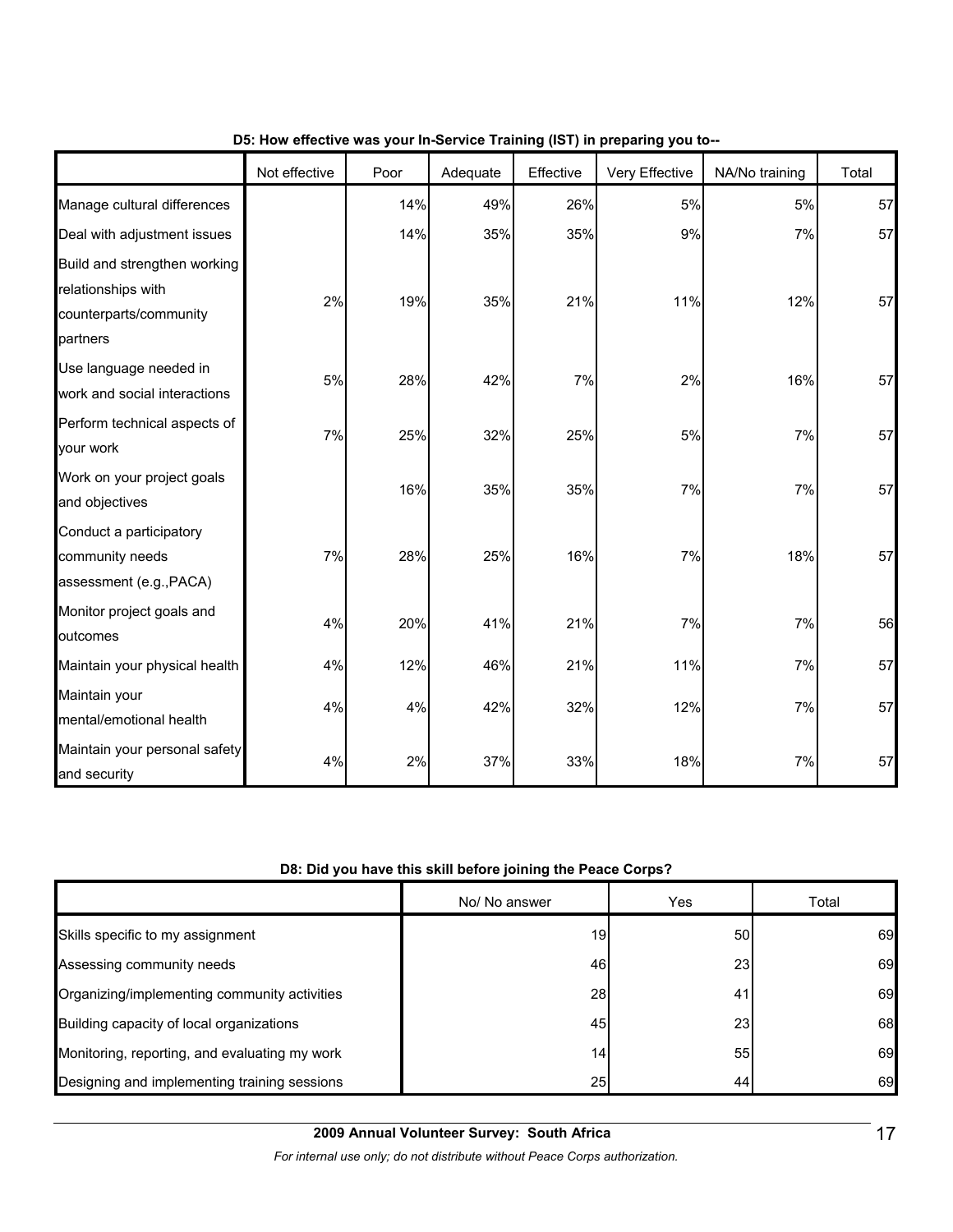|                                                  | No/ No answer  | Yes | Total |
|--------------------------------------------------|----------------|-----|-------|
| Skills specific to my assignment                 | 5              | 64  | 69    |
| Assessing community needs                        | 5              | 63  | 68    |
| Organizing/implementing community<br>activities  | 8              | 61  | 69    |
| Building capacity of local organizations         | 13             | 55  | 68    |
| Monitoring, reporting, and evaluating<br>my work | $\overline{2}$ | 66  | 68    |
| Designing and implementing training<br>sessions  | 10             | 59  | 69    |

#### **D8: Is the skill needed for your Peace Corps work?**

|  | D8: Have you had adequate Peace Corps training to acquire the skill? |  |
|--|----------------------------------------------------------------------|--|
|--|----------------------------------------------------------------------|--|

|                                                        | No/ No answer | Yes | Total |
|--------------------------------------------------------|---------------|-----|-------|
| Skills specific to my assignment                       | 27            | 16  | 43    |
| Assessing community needs                              | <b>25</b>     | 39  | 64    |
| Organizing/implementing community<br><b>activities</b> | 29            | 30  | 59    |
| Building capacity of local organizations               | 35            | 23  | 58    |
| Monitoring, reporting, and evaluating<br>my work       | 23            | 31  | 54    |
| Designing and implementing training<br>sessions        | 33            | 26  | 59    |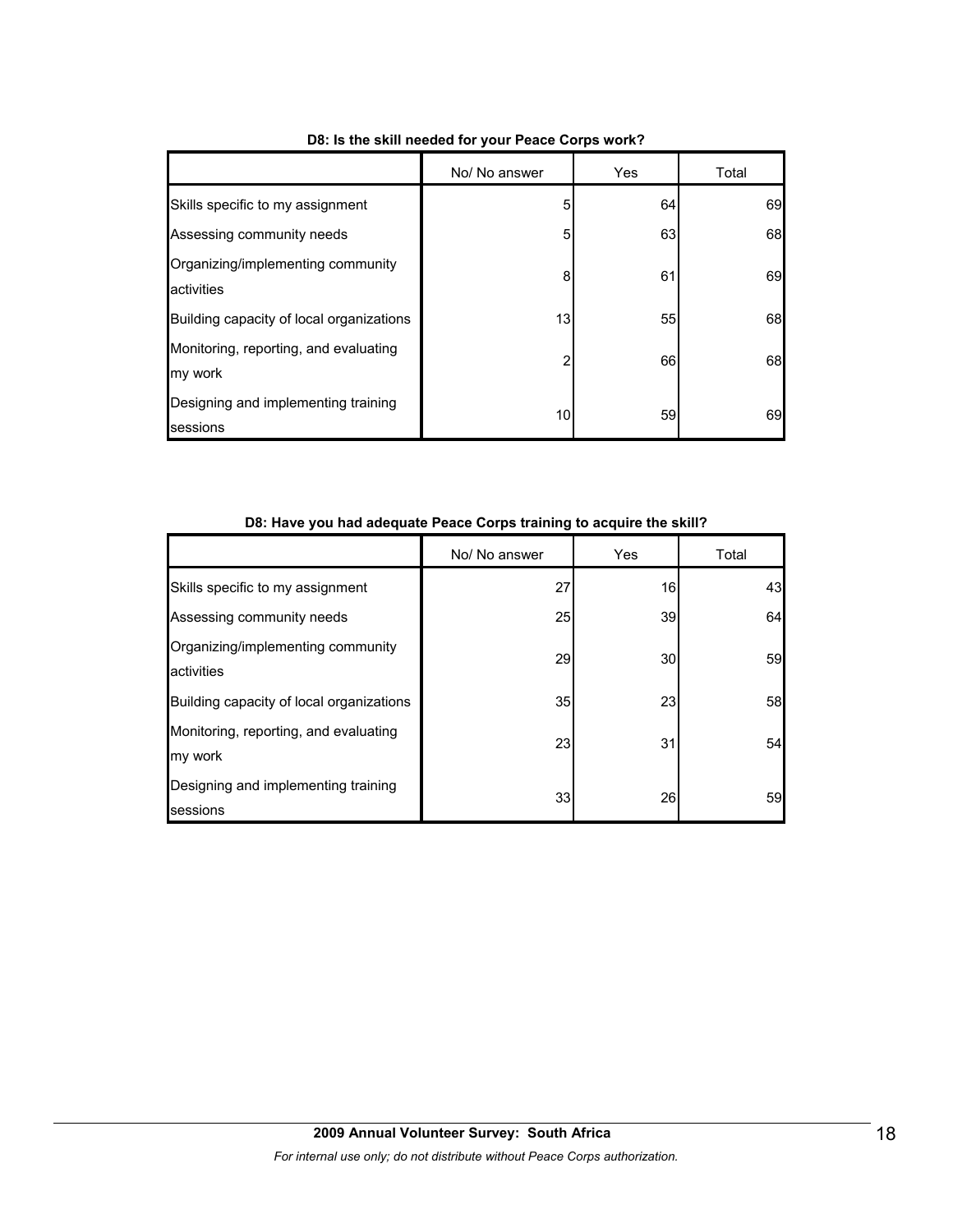## **E. Volunteer Assignment Goals and Impact**

*This section reports Volunteers' self-assessments of their impact on the individuals and organizations in the communities in which they serve. At the end of this section, Volunteers' third goal activities, participation in Coverdell World Wise School/Correspondence Match (CWWS/CM) and use of Peace Corps resources to support their work are reported in questions.* 

|                                                                                                       | Not at all 1 | $\overline{c}$ | 3   | 4   | <b>Exceptionally 5</b> | <b>NA</b> | Total |
|-------------------------------------------------------------------------------------------------------|--------------|----------------|-----|-----|------------------------|-----------|-------|
| Meets the objectives of the<br>project plan                                                           | 3%           | 14%            | 40% | 30% | 13%                    |           | 70    |
| Builds local capacity for<br>sustainability                                                           | 7%           | 11%            | 33% | 31% | 17%                    |           | 70    |
| Involves local people in<br>planning and implementing<br>activities                                   | 1%           | 7%             | 20% | 50% | 21%                    |           | 70    |
| Complements other local<br>development activities                                                     | 7%           | 13%            | 32% | 36% | 9%                     | 3%        | 69    |
| Transfers skills to host country<br>individuals and organizations                                     | 1%           | 10%            | 23% | 46% | 20%                    |           | 70    |
| Mobilizes host country<br>nationals (HCNs) to volunteer                                               | 7%           | 36%            | 30% | 13% | 14%                    |           | 70    |
| Helps promote a better<br>understanding of Americans<br>on the part of the peoples<br>served (goal 2) | 1%           | 11%            | 30% | 36% | 20%                    | 1%        | 70    |
| Helps promote a better<br>understanding of other<br>peoples on the part of<br>Americans (goal 3)      | 4%           | 17%            | 24% | 36% | 17%                    | 1%        | 70    |

#### **E1: To what extent does your Volunteer work assignment address the following?**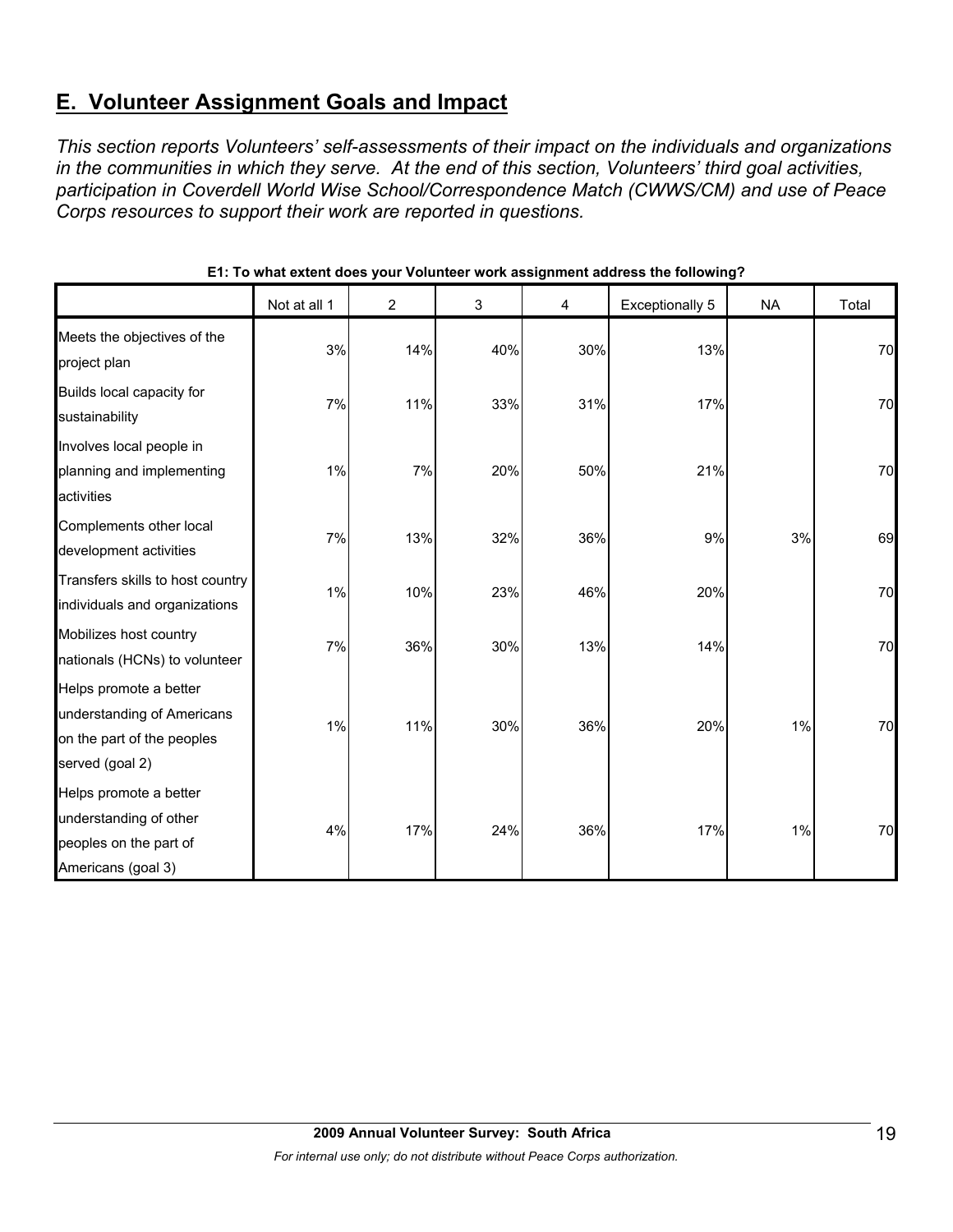| E2: To what extent does your host community--? |  |  |
|------------------------------------------------|--|--|
|------------------------------------------------|--|--|

|                                          | Not at all 1 | ົ   | J   | 4   | Exceptionally 5 | <b>NA</b> | Total |
|------------------------------------------|--------------|-----|-----|-----|-----------------|-----------|-------|
| Need the assistance that you<br>provided |              | 17% | 4%  | 25% | 54%             |           | 24    |
| Want the assistance that you<br>provided |              | 17% | 25% | 33% | 25%             |           | 24    |

#### **E3: How much impact does your assignment have on the capacities of your host counterparts/community partners?**

|                                                                  | None 1 | $\overline{2}$ | 3   | 4   | Exceptional 5 | <b>NA</b> | Total |
|------------------------------------------------------------------|--------|----------------|-----|-----|---------------|-----------|-------|
| Ability to access information<br>(e.g., library, Internet, etc.) | 21%    | 14%            | 26% | 23% | 13%           | 3%        | 70    |
| Leadership skills                                                | 9%     | 7%             | 43% | 31% | 10%           |           | 70    |
| Planning and management                                          | 9%     | 9%             | 33% | 37% | 13%           |           | 70    |
| Problem solving/critical thinking                                | 6%     | 16%            | 29% | 41% | 9%            |           | 70    |
| Self-esteem                                                      | 12%    | 12%            | 32% | 35% | 9%            | 1%        | 69    |
| <b>Technical skills</b>                                          | 9%     | 19%            | 33% | 30% | 10%           |           | 70    |
| Use of local resources                                           | 9%     | 19%            | 33% | 29% | 9%            | 1%        | 69    |
| Use of external resources (e.g.,<br>grants, international NGOs)  | 10%    | 13%            | 40% | 29% | 6%            | 3%        | 70    |
| Better understanding of<br>Americans                             | 3%     | 6%             | 31% | 39% | 20%           | 1%        | 70    |
| Other: Please specify below                                      | 7%     | 4%             | 14% | 4%  |               | 71%       | 28    |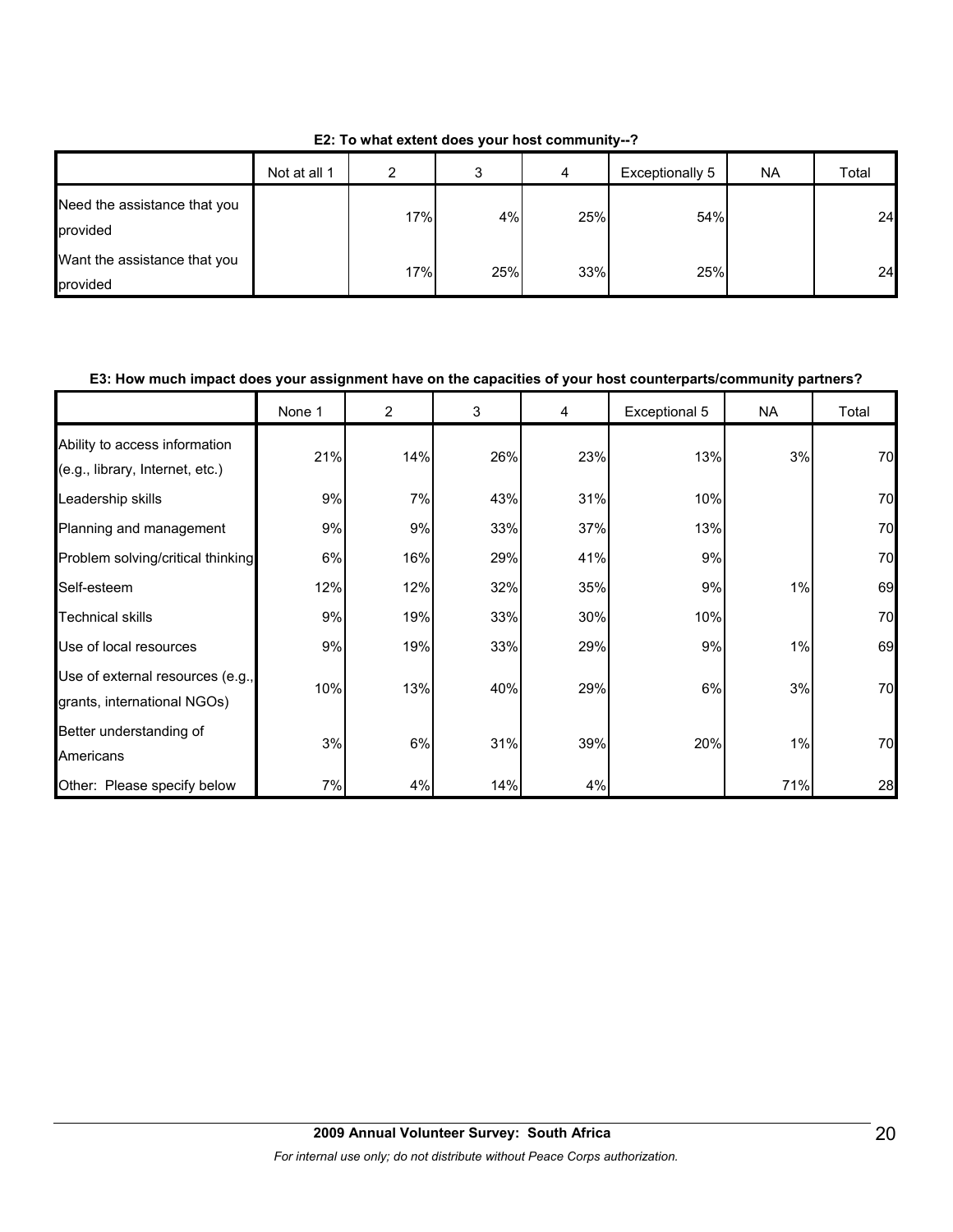#### **E3: How much impact does your assignment have on the capacities of your host counterparts/community partners? Other**

| (specify)                                               |            |       |         |
|---------------------------------------------------------|------------|-------|---------|
|                                                         | Column N % | Count | Row N % |
| E3_OTHER Open-ended results. Non-responsive to request. |            |       |         |
| Total                                                   |            | 70    | 100%    |

#### **E4: How much impact does your assignment have on the capacities of your host individuals with whom you work?**

|                                                                  | None 1 | $\overline{2}$ | 3   | 4   | Exceptional 5 | <b>NA</b> | Total |
|------------------------------------------------------------------|--------|----------------|-----|-----|---------------|-----------|-------|
| Ability to access information<br>(e.g., library, Internet, etc.) | 14%    | 21%            | 31% | 20% | 10%           | 3%        | 70    |
| Leadership skills                                                | 6%     | 21%            | 34% | 24% | 11%           | 3%        | 70    |
| Planning and management                                          | 14%    | 19%            | 41% | 11% | 10%           | 4%        | 70    |
| Problem solving/critical thinking                                | 9%     | 13%            | 33% | 30% | 11%           | 4%        | 70    |
| Self-esteem                                                      | 3%     | 14%            | 24% | 40% | 16%           | 3%        | 70    |
| <b>Technical skills</b>                                          | 7%     | 21%            | 37% | 21% | 10%           | 3%        | 70    |
| Use of local resources                                           | 7%     | 19%            | 41% | 19% | 10%           | 4%        | 70    |
| Use of external resources (e.g.,<br>grants, international NGOs)  | 17%    | 29%            | 29% | 16% | 4%            | 4%        | 69    |
| Better understanding of<br>Americans                             | 1%     | 10%            | 23% | 44% | 19%           | 3%        | 70    |
| Other: Please specify below                                      |        | 4%             | 11% | 11% |               | 74%       | 27    |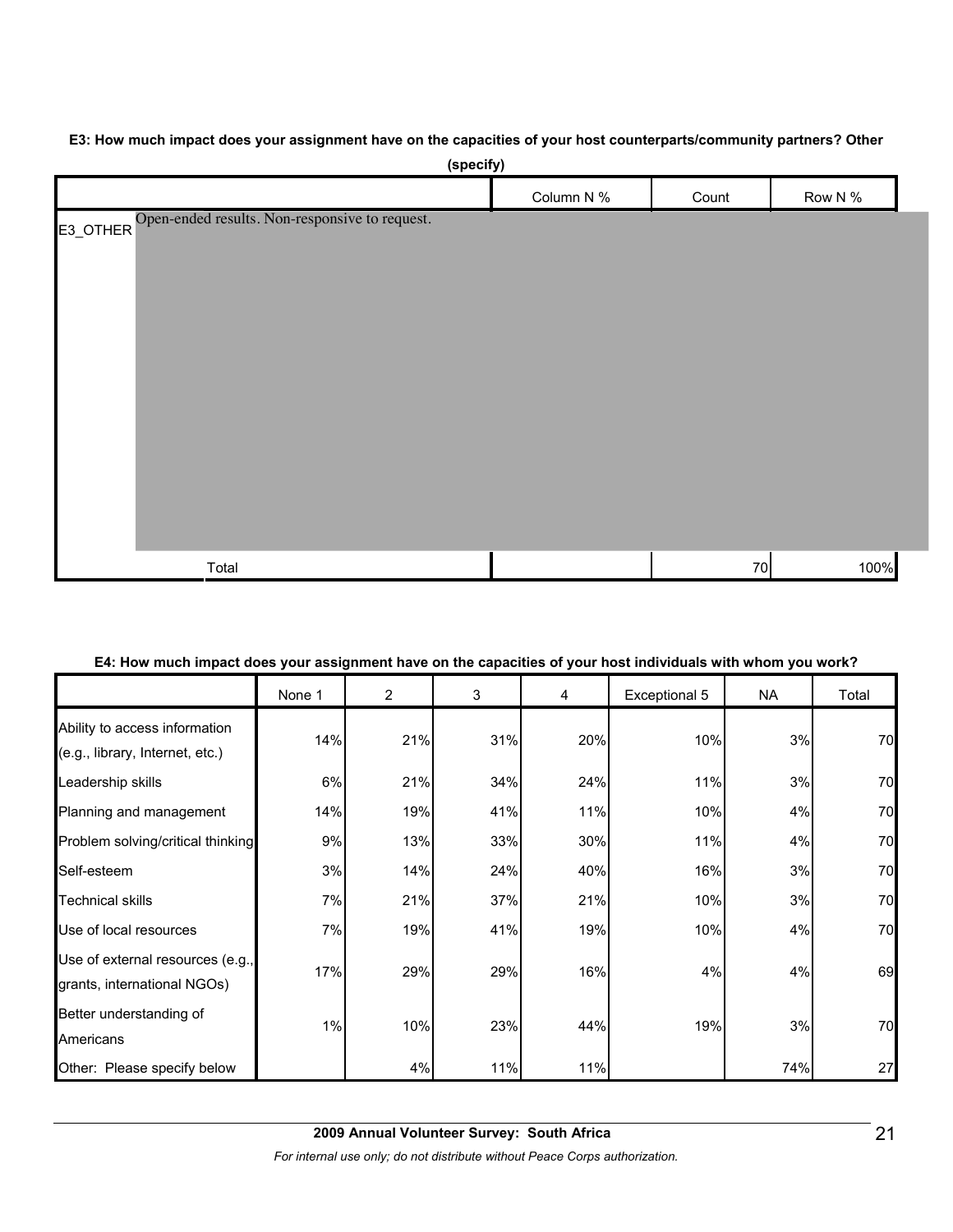#### **E4: How much impact does your assignment have on the capacities of your host individuals with whom you work? Other**

|          | (specify)                                      |            |       |         |
|----------|------------------------------------------------|------------|-------|---------|
|          |                                                | Column N % | Count | Row N % |
| E4_OTHER | Open-ended results. Not responsive to request. |            |       |         |
|          |                                                |            |       |         |
|          |                                                |            |       |         |
|          |                                                |            |       |         |
|          |                                                |            |       |         |
|          |                                                |            |       |         |
|          |                                                |            |       |         |
|          | Total                                          |            | 70    | 100%    |

#### **E5: To what extent does your assignment enhance the capacities of organizations with whom you work?**

|                                                              | None 1 | 2   | 3   | 4   | Exceptional 5 | <b>NA</b> | Total |
|--------------------------------------------------------------|--------|-----|-----|-----|---------------|-----------|-------|
| Identifying and prioritizing<br>organizational needs         | 7%     | 11% | 41% | 33% | 7%            |           | 70    |
| Leadership                                                   | 7%     | 21% | 31% | 30% | 9%            | 1%        | 70    |
| Management                                                   | 7%     | 17% | 31% | 29% | 14%           | 1%        | 70    |
| Monitoring and evaluation                                    | 11%    | 24% | 26% | 27% | 10%           | 1%        | 70    |
| Planning and implementing<br>organizational activities       | 4%     | 14% | 31% | 39% | 11%           |           | 70    |
| Teamwork/participatory<br>decision-making                    | 11%    | 11% | 33% | 33% | 11%           |           | 70    |
| Use of local resources                                       | 7%     | 16% | 31% | 34% | 11%           |           | 70    |
| Ability to mobilize, manage,<br>and sustain local volunteers | 11%    | 26% | 33% | 20% | 7%            | 3%        | 70    |
| Other: Please specify below                                  |        | 5%  | 5%  | 14% | 5%            | 71%       | 21    |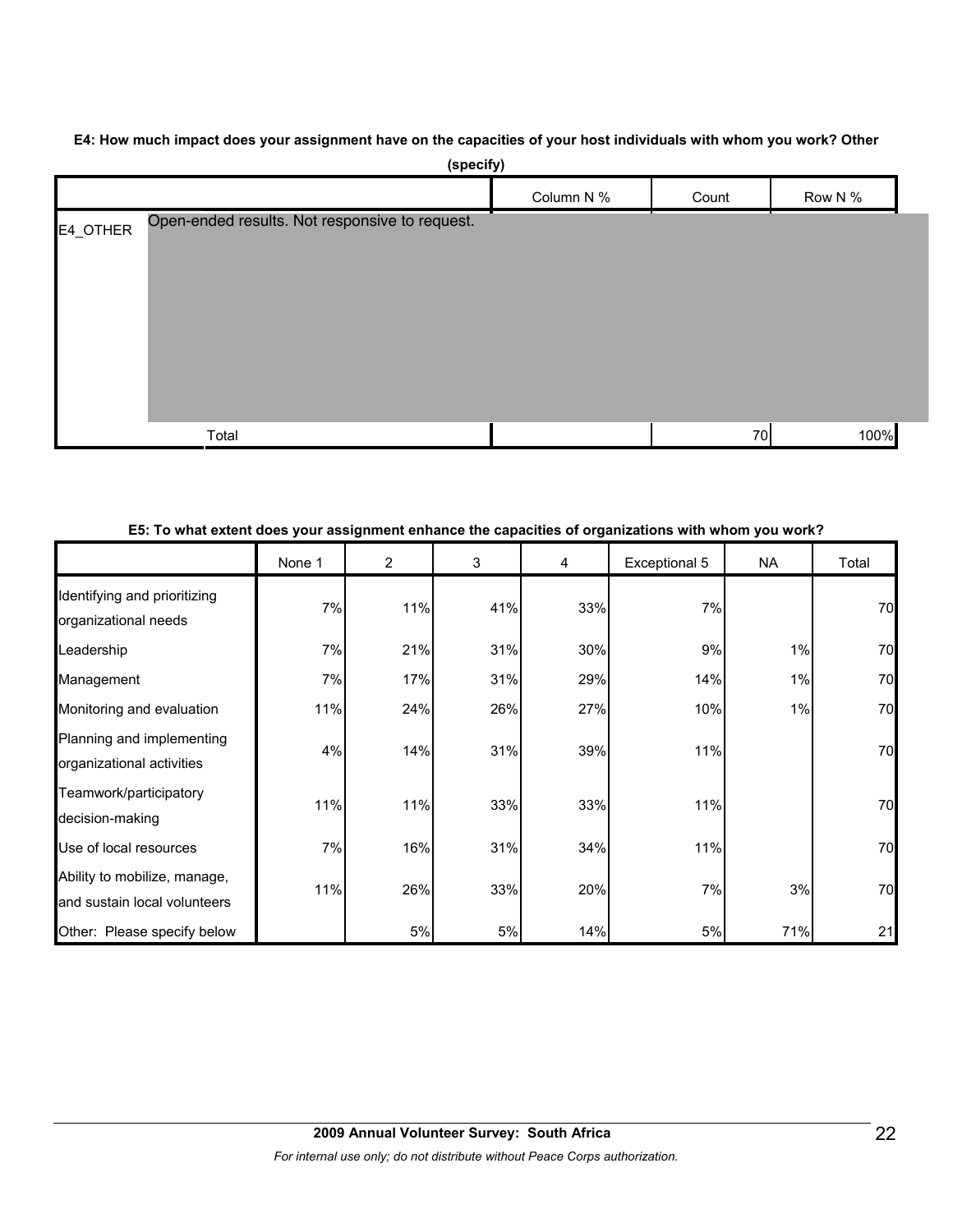|          |                                                | Column N % | Count | Row N % |
|----------|------------------------------------------------|------------|-------|---------|
| E5_OTHER | Open-ended results. Not responsive to request. |            |       |         |
|          | Total                                          |            | 70    | 100%    |

#### **E5: To what extent does your assignment enhance the capacities of organizations with whom you work? Other (specify)**

#### **E6: How effective have you been in transferring knowledge and skills to help the following persons or groups build their**

| capacities? |  |
|-------------|--|
|             |  |

|                                       | Not at all 1 | 2   | 3   | 4   | Exceptionally 5 | <b>NA</b> | Total |
|---------------------------------------|--------------|-----|-----|-----|-----------------|-----------|-------|
| Your counterpart/community<br>partner | 4%           | 17% | 30% | 31% | 13%             | 4%        | 70    |
| Another institution/organization      | 10%          | 23% | 41% | 17% | 3%              | 6%        | 70    |
| Members of your host<br>community     | 7%           | 14% | 34% | 21% | 17%             | 6%        | 70    |
| Other: Please specify below           |              |     | 9%  | 14% | 9%              | 68%       | 22    |

#### **E7: To what extent have HC individuals gained a better understanding of Americans? Includes "Too early to tell."**

|                 | Not at all | Minimally | Moderately | Considerablv | Exceptionally | Too early to tell | Total           |
|-----------------|------------|-----------|------------|--------------|---------------|-------------------|-----------------|
| IE <sub>7</sub> | $1\%$      | 1%        | 40%        | 43%          | 10%           | 4%                | 70 <sub>l</sub> |

#### **E7: To what extent have HC individuals gained a better understanding of Americans? Excludes "Too early to tell."**

|                 | Not at all | Minimally | Moderately | :onsiderablv | Exceptionally | $\tau$ otai |
|-----------------|------------|-----------|------------|--------------|---------------|-------------|
| IE <sub>7</sub> | $1\%$      | $1\%$     | 42%        | 45%          | $10\%$        | 67          |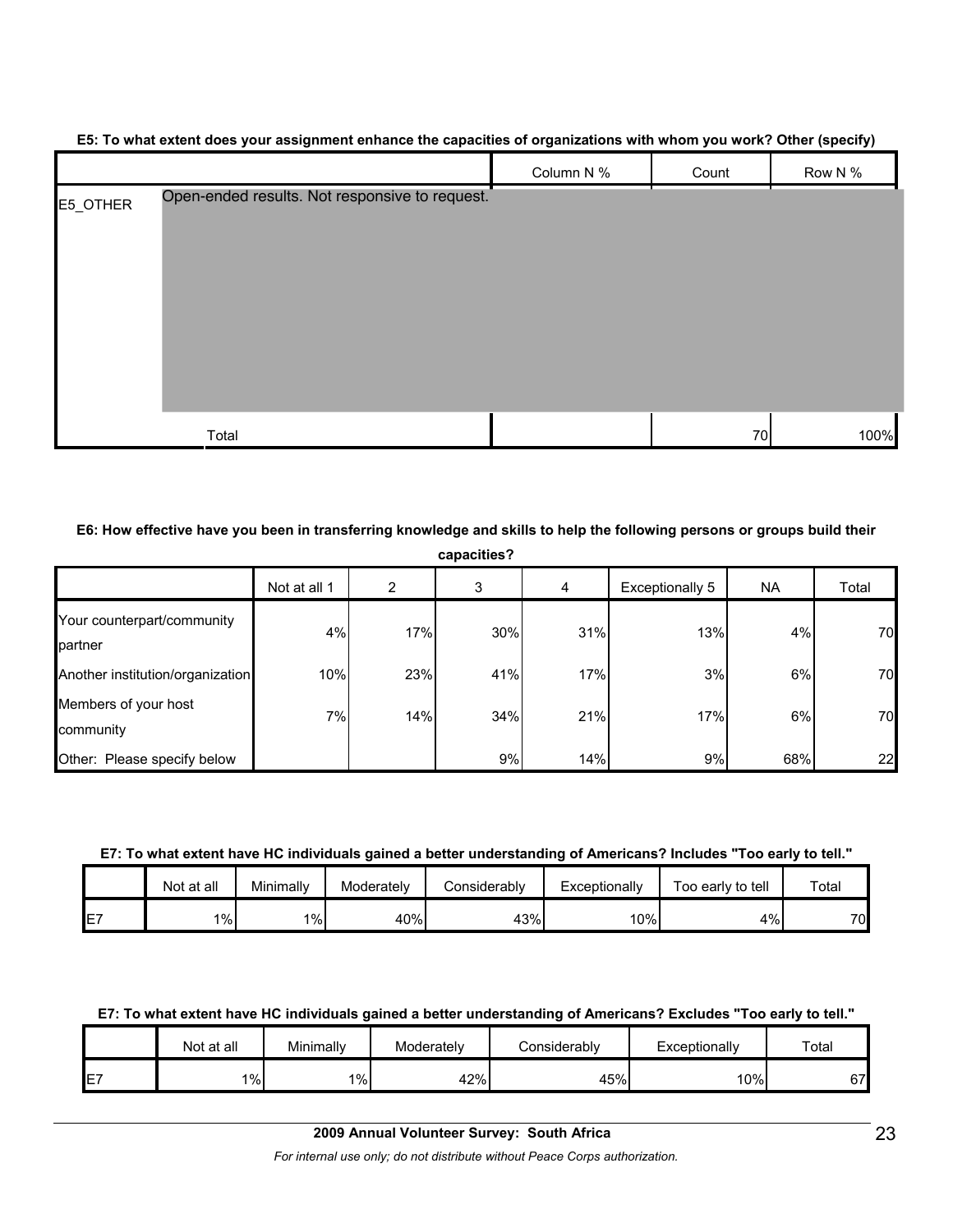|               |                                                              | PCV Responses    | % Doing This | <b>Total PCVs</b><br>Responding |
|---------------|--------------------------------------------------------------|------------------|--------------|---------------------------------|
| \$E9Goal3Acts | Electronic updates                                           | 62               | 90%          |                                 |
|               | Personal website or blog                                     | 44               | 64%          |                                 |
|               | Hosting American visitors                                    | 41               | 59%          |                                 |
|               | Hard copy/paper update                                       | 36               | 52%          |                                 |
|               | Enrollment in the CWWS/CMS<br>program                        | 27               | 39%          |                                 |
|               | Pen pal program/letter exchange                              | 15               | 22%          |                                 |
|               | While on home leave, spoke at a<br>school or community group | 10               | 14%          |                                 |
|               | Podcasted/created a slide show or<br>video posted online     | $6 \overline{6}$ | 9%           |                                 |
|               | Other please specify                                         | $6 \overline{6}$ | 9%           |                                 |
|               | Peace Corps Week activities                                  | $\overline{c}$   | 3%           |                                 |
|               | Total                                                        |                  |              | 69                              |

#### **E9. In which of the following third goal activities have you participated during your PC service?**

Percents may total to more than 100% since Volunteers were asked to "Mark all that apply."

#### **E9: When asked about third goal activities, Volunteer answered "No involvement in third goal activities."**

|                                                                                                                                                                                                                                                                              | Have done third goal activities | No third goal activities | Total |
|------------------------------------------------------------------------------------------------------------------------------------------------------------------------------------------------------------------------------------------------------------------------------|---------------------------------|--------------------------|-------|
| Peace Corps' third goal is to "help promote a<br>better understanding of other peoples on the part<br>of Americans." In which of the following third goal<br>activities, including your contact with family and<br>friends, have you participated during your Peace<br>Corps | 99%                             | $1\%$                    | 70    |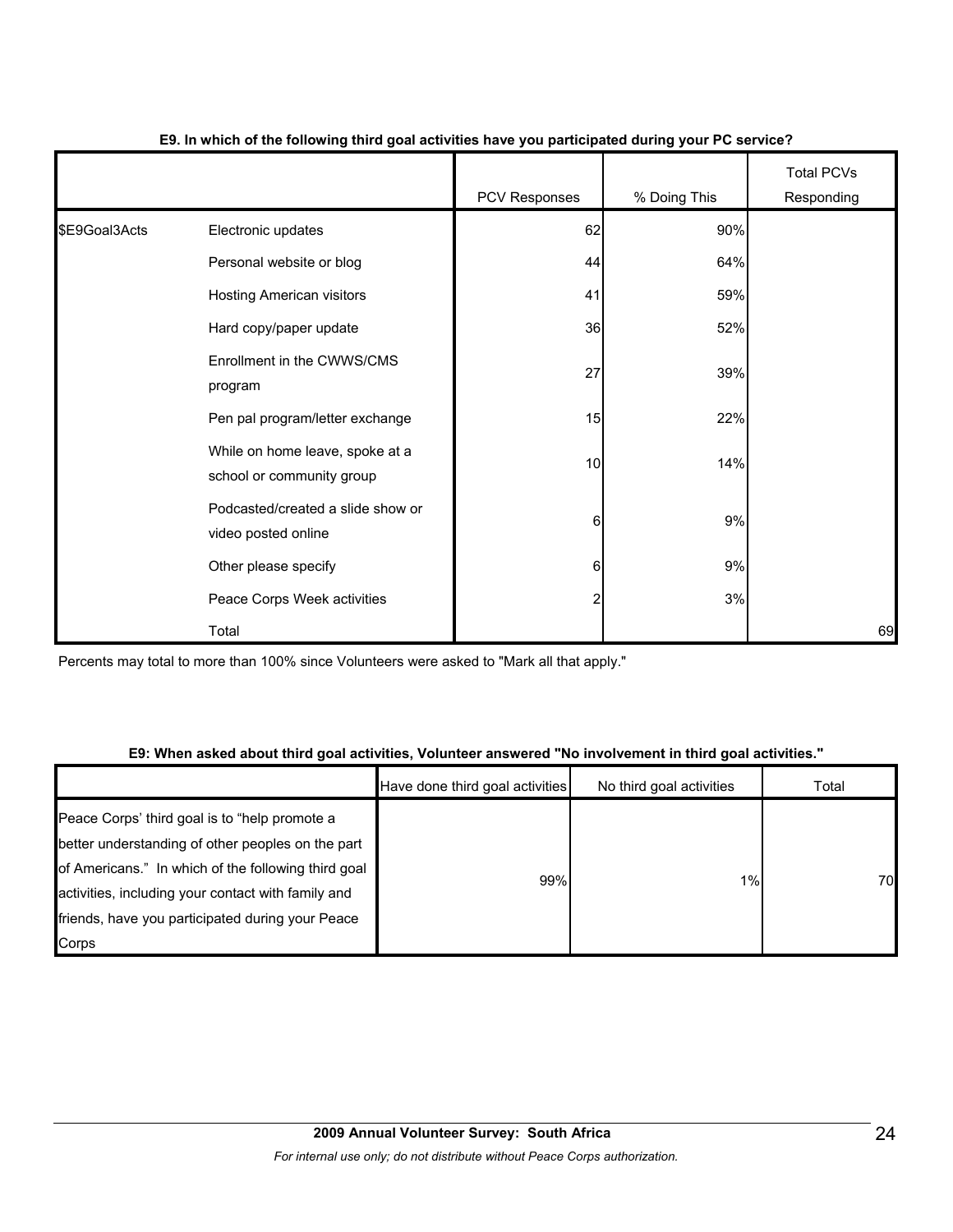|     |                            | have participated in | I have participated in        |       |
|-----|----------------------------|----------------------|-------------------------------|-------|
|     | I have not participated in | CWWS/CM & would      | <b>CWWS/CM and would NOTI</b> |       |
|     | CWWS/CM.                   | recommend it         | recommend it                  | Total |
| E10 | 63%                        | 31%                  | 6%                            | 67    |

#### **E10: Would you recommend participation in the CWWS CMS to other Volunteers?**

**E11: To what extent have Americans gained a better understanding of HCNs? Includes "Too early to tell."**

|     | Not at all | Minimally | Moderately | Considerablv | Exceptionally | Too early to tell | Total |
|-----|------------|-----------|------------|--------------|---------------|-------------------|-------|
| E1' | 0%l        | 9%        | 32%        | 48%          | 3%            | 9%l               | 69    |

#### **E11: To what extent have Americans gained a better understanding of HCNs? Excludes "Too early to tell."**

|           | Not at all | Minimallv | Moderately | Considerablv | Exceptionally | Total |
|-----------|------------|-----------|------------|--------------|---------------|-------|
| E11<br>∟ı |            | $10\%$    | 35%        | 52%          | 3%            | 63    |

#### **E12: Which of the following resources have been useful to you in your third goal activities?**

|                                                                                | Yes          |
|--------------------------------------------------------------------------------|--------------|
| Coverdell World Wise Schools staff (Useful)                                    | 11           |
| Contact with other Peace Corps staff in Washington, D.C. (Useful)              | $\mathbf{3}$ |
| Information at staging (Useful)                                                | 22           |
| Information from your post sent to you before departure (Useful)               | 24           |
| Internet (Useful)                                                              | 52           |
| Invitation kits (Useful)                                                       | 26           |
| Material in staging packet (Useful)                                            | 21           |
| Peace Corps staff at post (e.g., World Wise School contact) (Useful)           | 13           |
| Recruiting (Useful)                                                            | 17           |
| Resources available from Coverdell World Wise Schools (Useful)                 | 5            |
| Resources available on Peace Corps website (e.g., third goal section) (Useful) | 20           |
| Training on third goal (Useful)                                                | 11           |
| Other: Please specify below (Useful)                                           | 3            |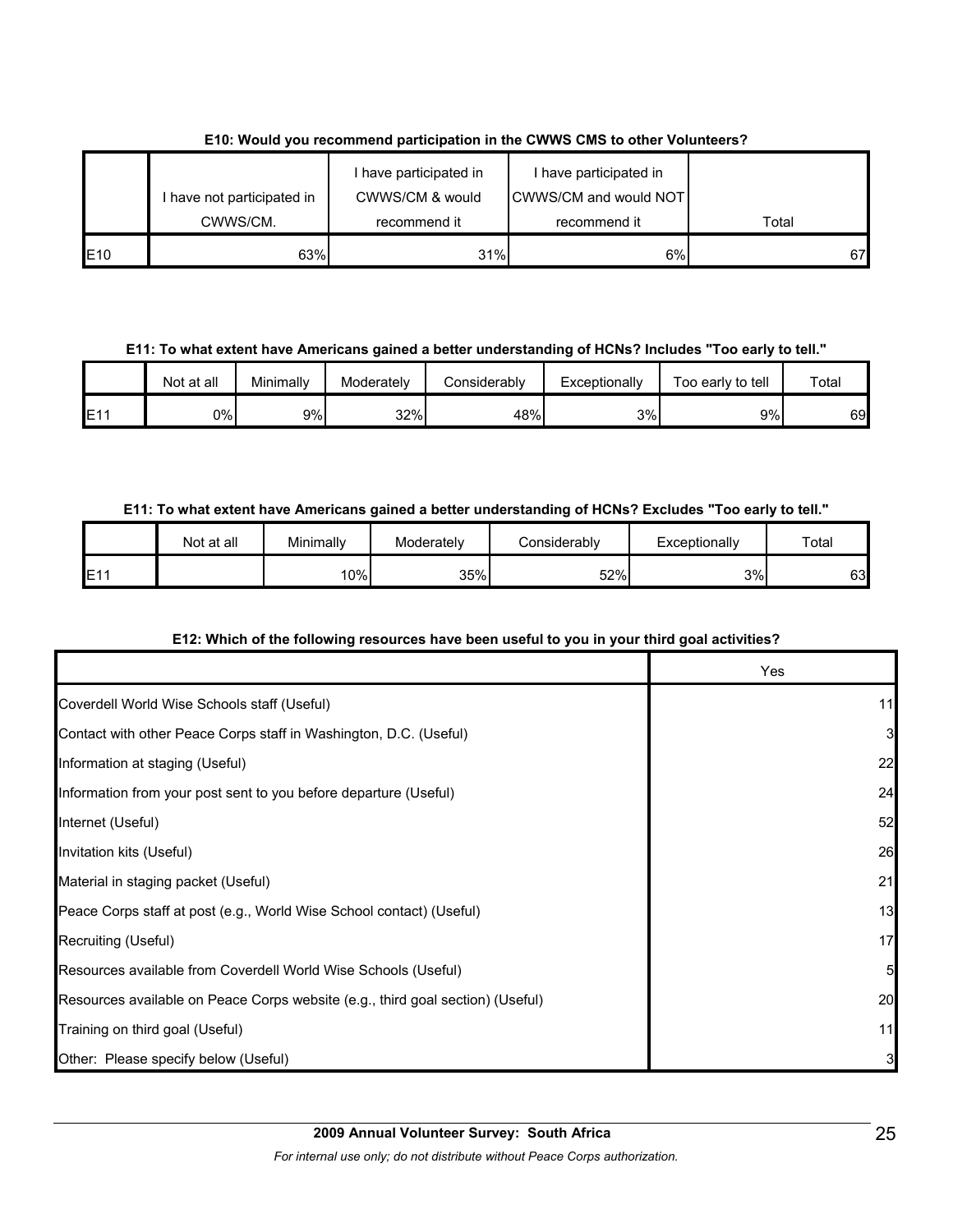|                                                                                          | Yes |
|------------------------------------------------------------------------------------------|-----|
| Coverdell World Wise Schools staff (Would be helpful)                                    | 28  |
| Contact with other Peace Corps staff in Washington, D.C. (Would be helpful)              | 16  |
| Information at staging (Would be helpful)                                                | 10  |
| Information from your post sent to you before departure (Would be helpful)               | 13  |
| Internet (Would be helpful)                                                              |     |
| Invitation kits (Would be helpful)                                                       |     |
| Material in staging packet (Would be helpful)                                            | 8   |
| Peace Corps staff at post (e.g., World Wise School contact) (Would be helpful)           | 12  |
| Recruiting (Would be helpful)                                                            | 8   |
| Resources available from Coverdell World Wise Schools (Would be helpful)                 | 16  |
| Resources available on Peace Corps website (e.g., third goal section) (Would be helpful) | 17  |
| Training on third goal (Would be helpful)                                                | 21  |
| Other: Please specify below (Would/will be helpful)                                      |     |

#### **E12: Which of the following resources would/will be helpful to you in your third goal activities?**

# Column N % Count Row N % E12\_OTHER Total 70 100% Open-ended results. Non-responsive to request.

#### **E12: Other useful/helpful resources? Other (specify)**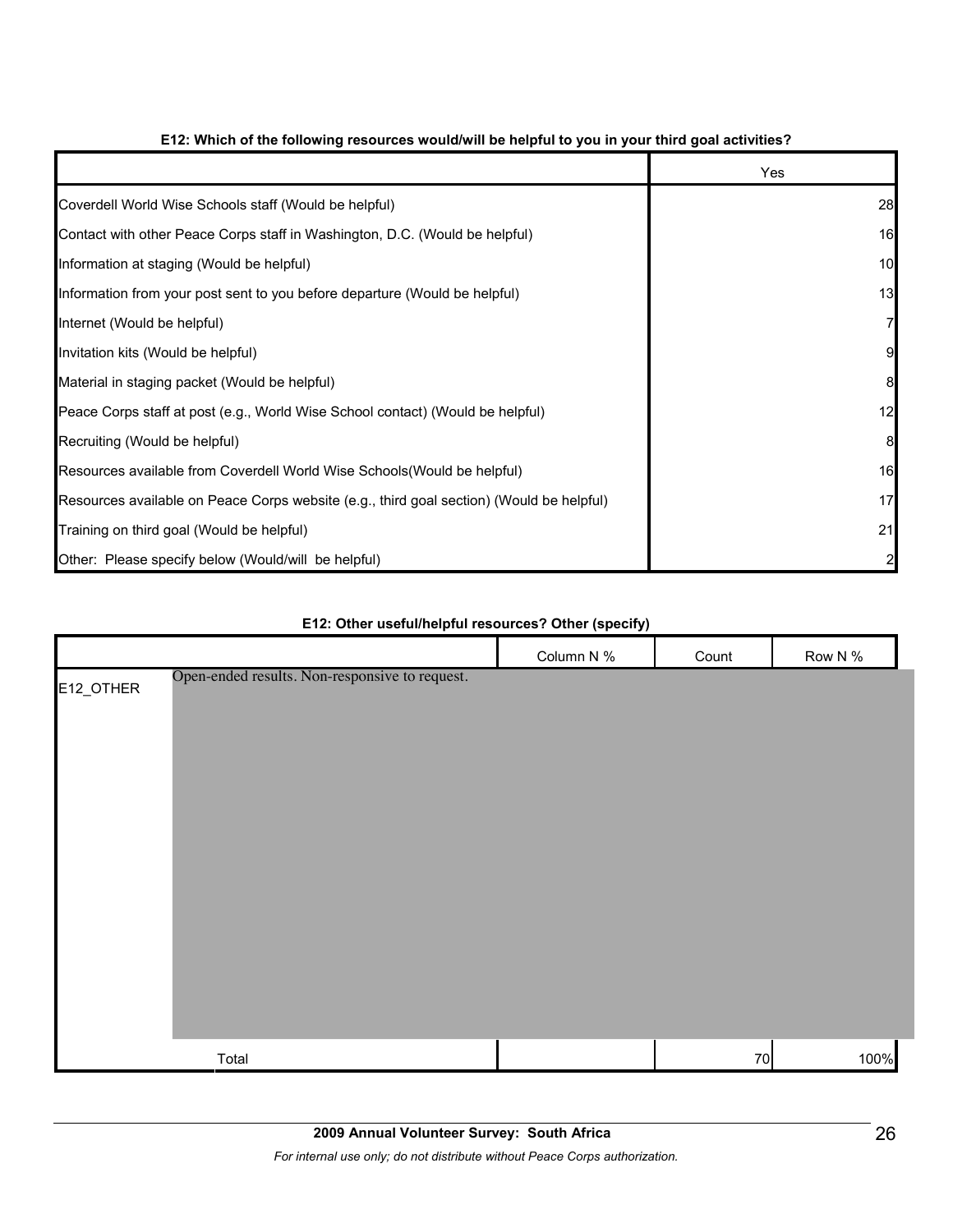|                 |     | Yes, but I haven't used |                      |       |
|-----------------|-----|-------------------------|----------------------|-------|
|                 | No  |                         | Yes, I have used it. | Total |
| E <sub>13</sub> | 31% | 59%                     | 10%                  | 70    |

**E13: Do you know about the Peace Corps Partnership Program (PCPP)?**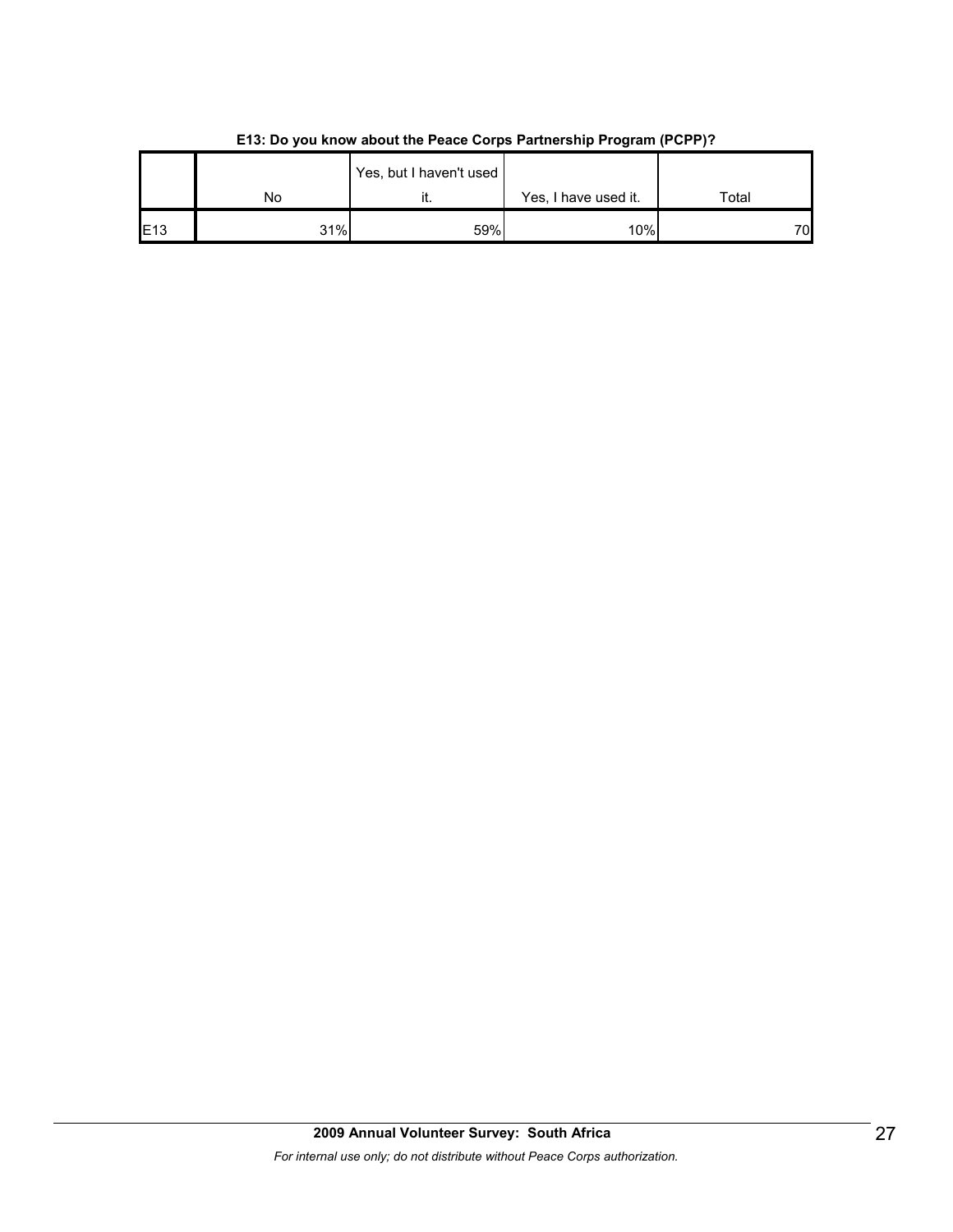## **F. Peace Corps Support**

*This section reports Volunteers' assessments of in-country Peace Corps.* 

|     | Not at all | Poorly | Adequately | Well | Verv well | Total |
|-----|------------|--------|------------|------|-----------|-------|
| IF1 | 23%        | 15%    | 46%        | 15%  |           | 13    |



**F1 (PCVs at post 9+ months): How prepared for your arrival were the host people with whom you work?**

F1: When you arrived at your community, how prepared for your arrival were the host people with whom you work?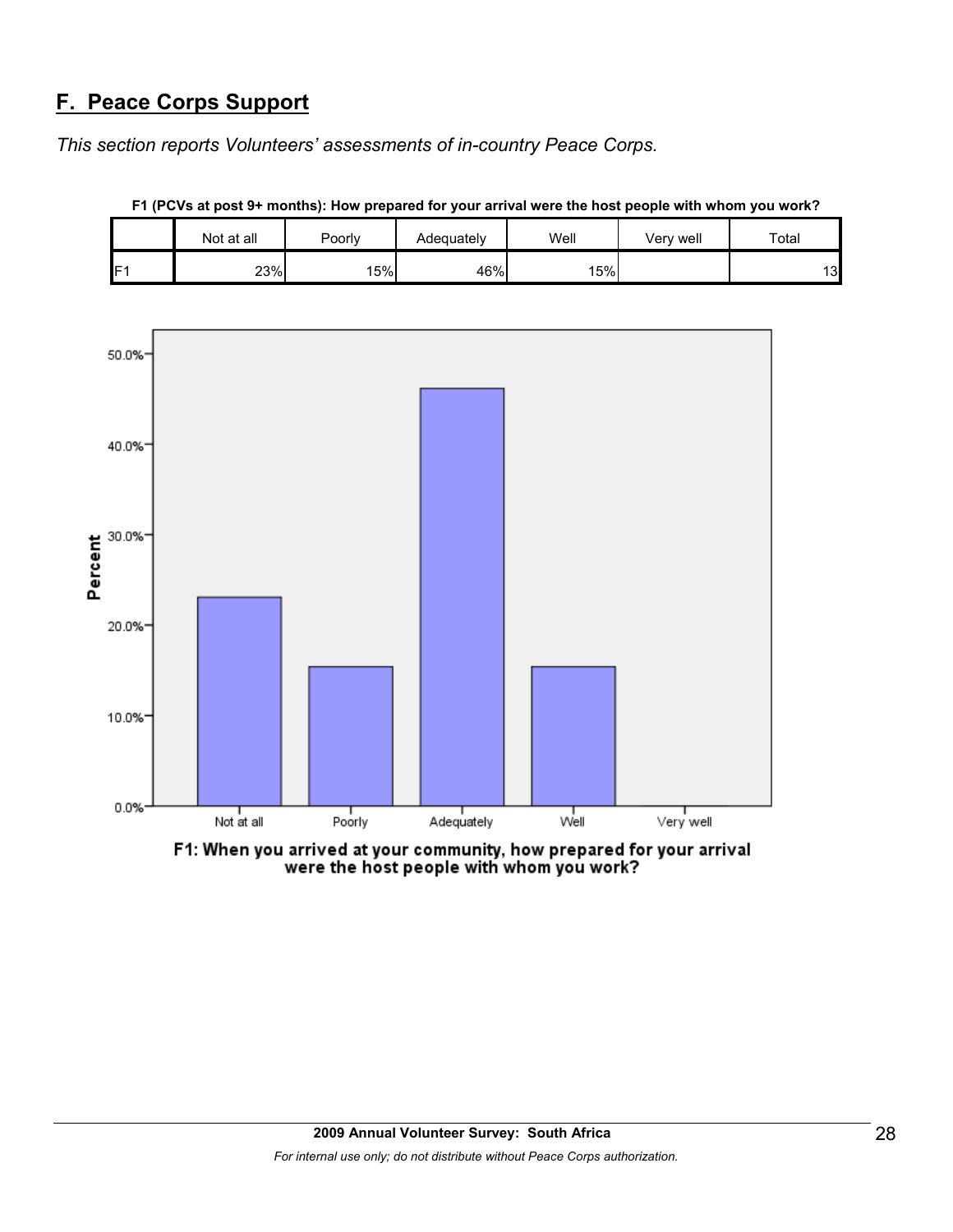|     | Not at all | Minimally | Adequately | Considerably | Exceptionally | Not Used | $\tau$ otal |
|-----|------------|-----------|------------|--------------|---------------|----------|-------------|
| IF2 | 1%         | 11%       | 24%        | 33%          | 27%           | 3%l      | 70          |

**F2: How satisfied are you with the health care you received from your PCMO(s)?**

**F3: How satisfied are you with the following support provided by in-country PC staff?**

|                             | Not at all 1 | 2   | 3   | 4   | Completely 5 | <b>NA</b> | Total |
|-----------------------------|--------------|-----|-----|-----|--------------|-----------|-------|
| Administrative/logistical   | 1%           | 19% | 40% | 26% | 14%          |           | 70    |
| Cross-cultural              | 9%           | 16% | 36% | 31% | 9%           |           | 70    |
| Emotional                   | 13%          | 14% | 29% | 29% | 9%           | 6%        | 69    |
| Feedback on my work reports | 41%          | 23% | 10% | 7%  | 1%           | 17%       | 69    |
| Job assignment              | 14%          | 25% | 36% | 13% | 10%          | 1%        | 69    |
| Language learning           | 9%           | 28% | 29% | 25% | 10%          |           | 69    |
| Medical                     | $1\%$        | 12% | 18% | 41% | 28%          |           | 68    |
| Safety and security         |              |     | 18% | 37% | 46%          |           | 68    |
| Site selection/preparation  | 26%          | 25% | 23% | 17% | 9%           |           | 69    |
| <b>Technical skills</b>     | 9%           | 25% | 46% | 16% |              | 4%        | 69    |

#### **F4: How satisfied are you with the Peace Corps allocation of time and resources to mental health/adjustment**

**issues?**

|                 |                        |     |     |     | Completely satisfied |       |  |  |
|-----------------|------------------------|-----|-----|-----|----------------------|-------|--|--|
|                 | Not at all satisfied 1 |     |     |     |                      | Total |  |  |
| IF <sub>4</sub> | 13%                    | 32% | 25% | 25% | 6%                   | 69    |  |  |

**F5: What level of PC support have you received to help cope with stress from issues such as HIV/AIDS, food insecurity, etc. in your community? (Including PCVs w/no need for support)**

|     |            |     |                                    | Considerable | Exceptional | NA/I have no     |       |
|-----|------------|-----|------------------------------------|--------------|-------------|------------------|-------|
|     | No support |     | Minimal support   Adequate support | support      | support     | need for support | Total |
| IF5 | 7% l       | 26% | 30%                                | 12%          | 3%          | 22%              | 69    |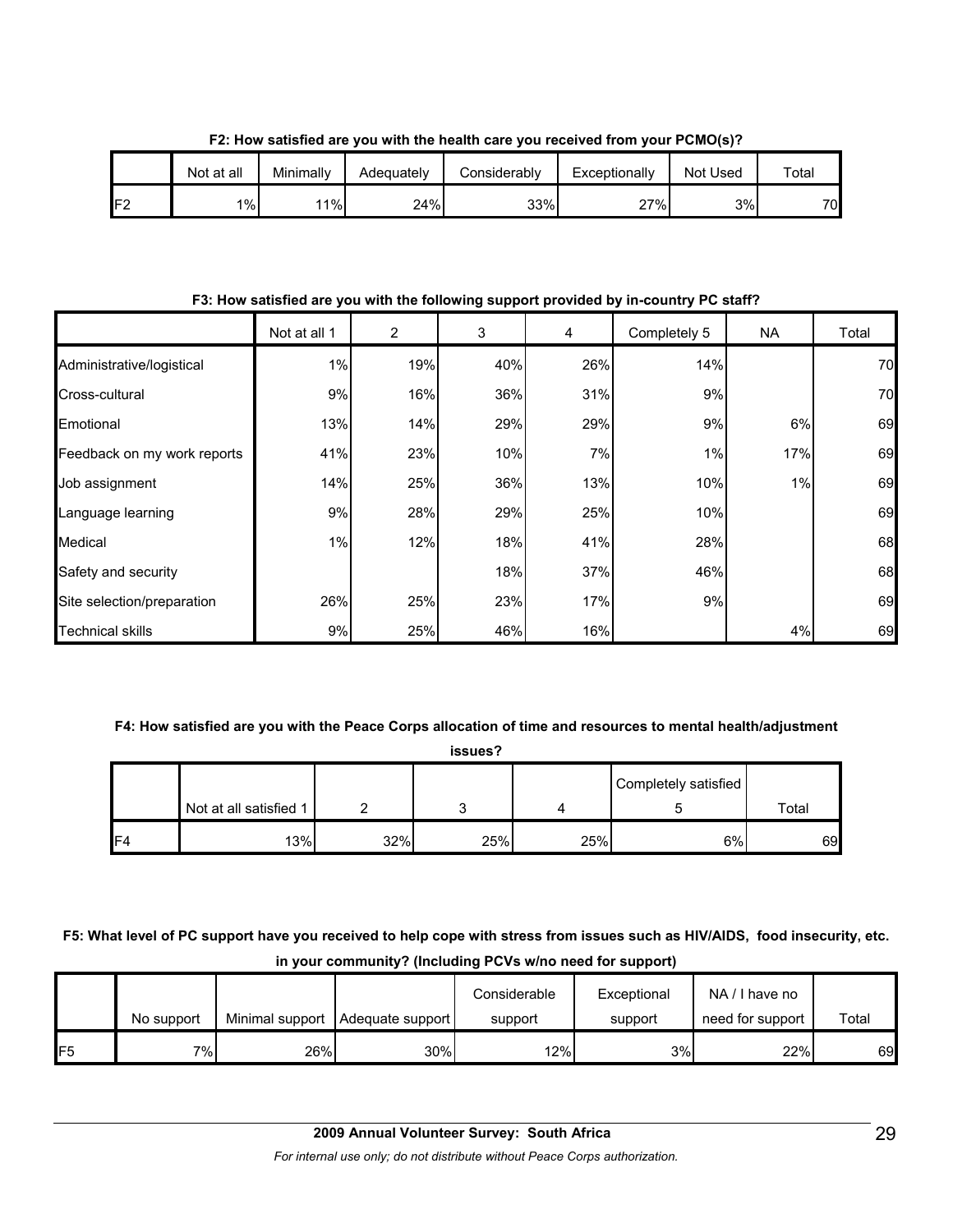#### **F5: What level of PC support have you received to help cope with stress from issues such as HIV/AIDS, food insecurity, etc. in your community? (Excluding PCVs w/no need for support)**

|                | No support | Minimal support | Adequate support | Considerable support Exceptional support |    | Total |
|----------------|------------|-----------------|------------------|------------------------------------------|----|-------|
| F <sub>5</sub> | 9%         | 33%             | 39%              | 15%                                      | 4% | 54    |

#### **F6: How would you rate your interaction with the Country Director in terms of the following?**

|                                    | Not adequate | Adequate | Total |
|------------------------------------|--------------|----------|-------|
| Responsiveness to my issues        | 24%          | 76%      | 62    |
| Informative content                | 48%          | 52%      | 64    |
| My comfort level discussing issues | 60%          | 40%      | 65    |
| Adequacy of visits                 | 51%          | 49%      | 61    |

#### **F6b: How would you rate your interaction with the PTO/SRPTC in terms of the following?**

|                                    | Not adequate | Adequate | Total |
|------------------------------------|--------------|----------|-------|
| Responsiveness to my issues        | 9%           | 91%      | 66    |
| Informative content                | 6%           | 94%      | 65    |
| My comfort level discussing issues | 15%          | 85%      | 65    |
| Adequacy of visits                 | 31%          | 69%      | 58    |

#### **F6c: How would you rate your interaction with the APCD/Program Manager in terms of the following?**

|                                    | Not adequate | Adequate | Total |
|------------------------------------|--------------|----------|-------|
| Responsiveness to my issues        | 28%          | 72%      | 68    |
| Informative content                | 30%          | 70%      | 67    |
| My comfort level discussing issues | 18%          | 82%      | 66    |
| Adequacy of visits                 | 32%          | 68%      | 63    |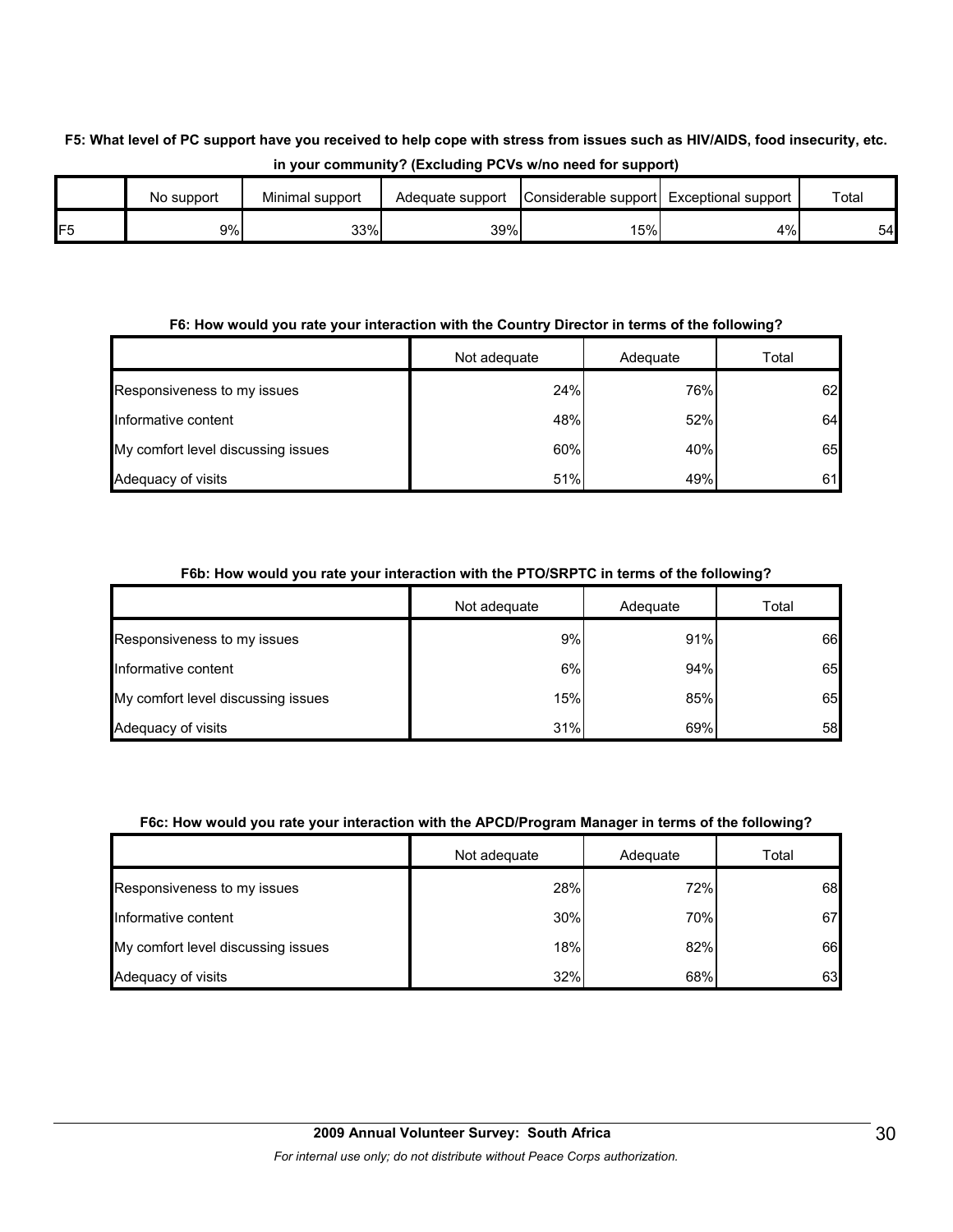|                                    | Not adequate | Adequate | Total |
|------------------------------------|--------------|----------|-------|
| Responsiveness to my issues        | 17%          | 83%      | 70    |
| Informative content                | 7%           | 93%      | 68    |
| My comfort level discussing issues | 7%           | 93%      | 68    |
| Adequacy of visits                 | 17%          | 83%      | 60    |

#### **F6d: How would you rate your interaction with the PCMO in terms of the following?**

#### **F6e: How would you rate your interaction with the Safety and Security Coordinator in terms of the**

**following?**

|                                    | Not adequate | Adequate | Total |
|------------------------------------|--------------|----------|-------|
| Responsiveness to my issues        | 0%           | 100%     | 66    |
| Informative content                | $1\%$        | 99%      | 68    |
| My comfort level discussing issues | 2%           | 98%      | 64    |
| Adequacy of visits                 | 15%          | 85%      | 60    |

#### **F6f: How would you rate your interaction with the Training Manager in terms of the following?**

|                                    | Not adequate | Adequate | Total |
|------------------------------------|--------------|----------|-------|
| Responsiveness to my issues        | 9%           | 91%      | 65    |
| Informative content                | 5%           | 95%      | 64    |
| My comfort level discussing issues | 9%           | 91%      | 64    |
| Adequacy of visits                 | 19%          | 81%      | 54    |

#### **F6g: How would you rate your interaction with administrative staff in terms of the following?**

|                                    | Not adequate | Adequate | Total |
|------------------------------------|--------------|----------|-------|
| Responsiveness to my issues        | 7%           | 93%      | 67    |
| Informative content                | 9%           | 91%      | 66    |
| My comfort level discussing issues | 11%          | 89%      | 64    |
| Adequacy of visits                 | 11%          | 89%      | 54    |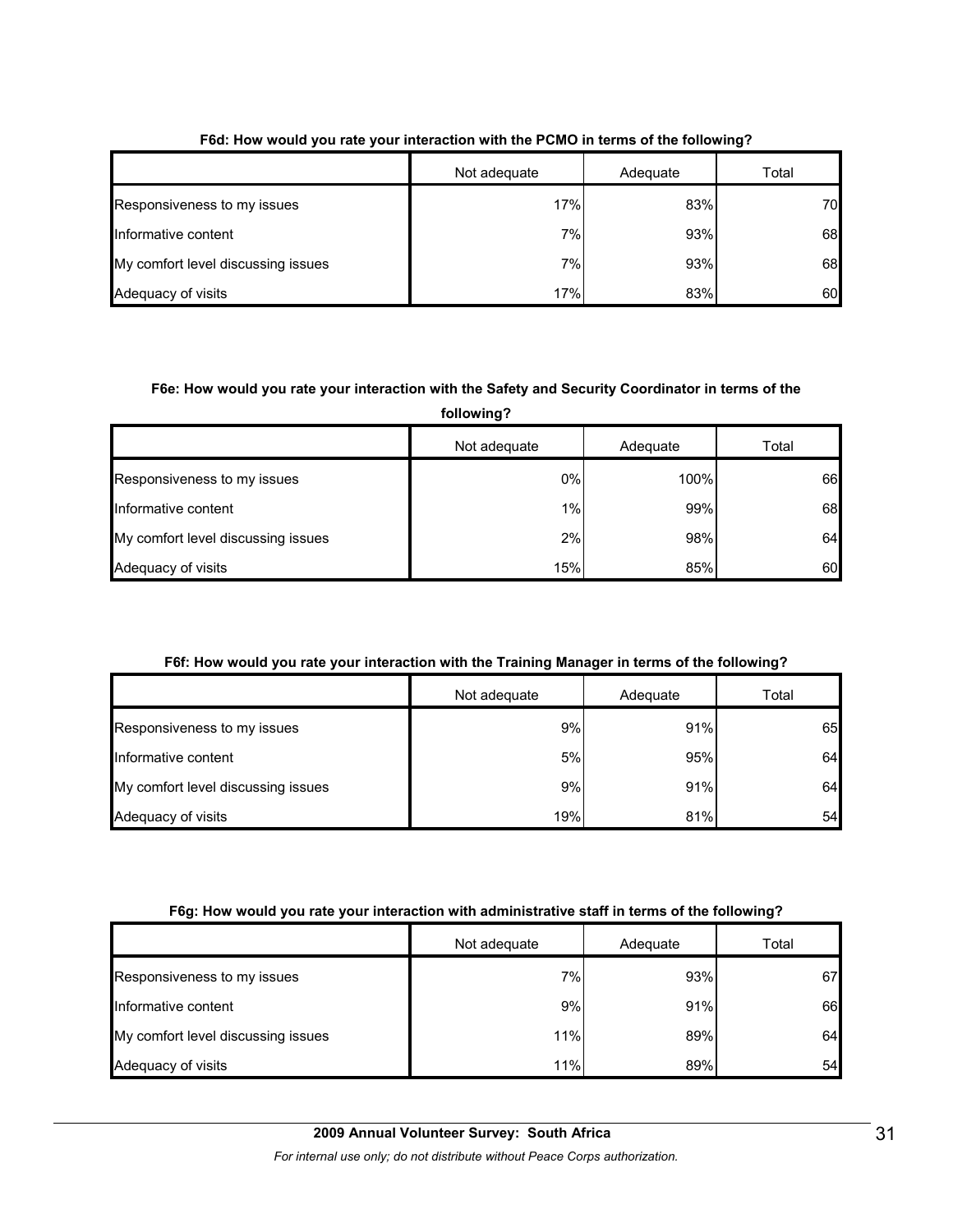|                                    | Not adequate | Adequate | Total |
|------------------------------------|--------------|----------|-------|
| Responsiveness to my issues        | 56%          | 44%      | 9     |
| Informative content                | 29%          | 71%      | 7     |
| My comfort level discussing issues | 50%          | 50%      | 4     |
| Adequacy of visits                 | 67%          | 33%      | 3     |

#### **F6h: How would you rate your interaction with other post staff (please specify) in terms of the following?**

#### **F7: To what extent is your CD aware of Volunteer issues and concerns through interactions with**

|    | <b>Volunteers?</b> |           |            |              |            |       |  |
|----|--------------------|-----------|------------|--------------|------------|-------|--|
|    | Not at all         | Minimally | Adequately | Considerably | Completely | Total |  |
| F7 | 7%                 | 54%       | 30%        | 7%           | 1%         | 67    |  |

|                | $\sim$ . There is the most chootive way you use to communicate with $\sim$ |      |                 |
|----------------|----------------------------------------------------------------------------|------|-----------------|
| Most effective | Cellphone (voice)                                                          | 37%  | 26              |
|                | Text messaging                                                             | 29%  | 20              |
|                | Email/ Internet                                                            | 26%  | 18              |
|                | In-person visits                                                           | 9%   | $6\phantom{.}6$ |
|                | Other. Please specify                                                      |      |                 |
|                | Telephone not at residence or work                                         |      |                 |
|                | Telephone at residence or work                                             |      |                 |
|                | Letters                                                                    |      |                 |
|                | CB radio                                                                   |      |                 |
|                | Total                                                                      | 100% | 70              |

#### **F8: What is the most effective way you use to communicate with PC staff?**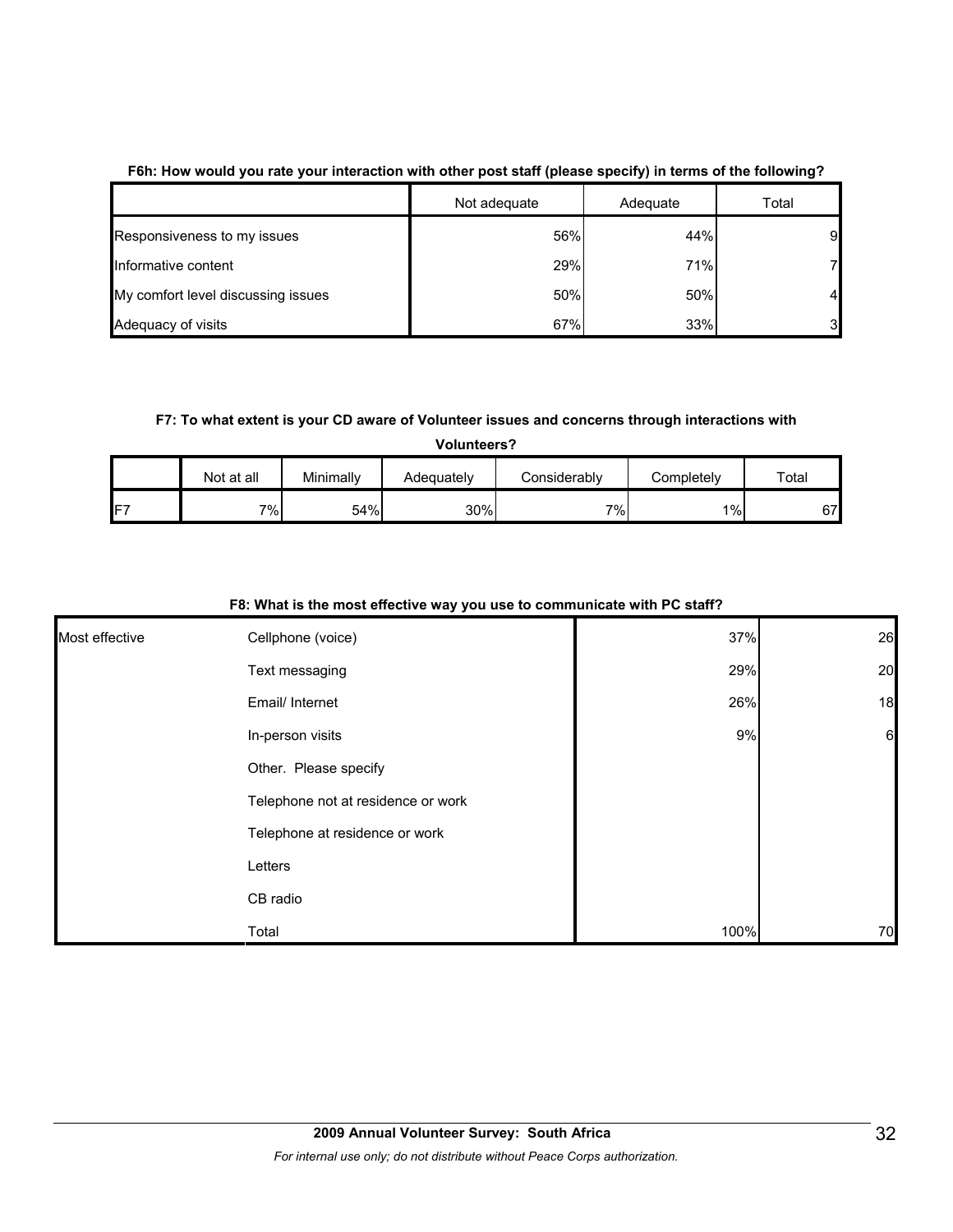|                       | - -                                |       |              |
|-----------------------|------------------------------------|-------|--------------|
| Second most effective | Email/ Internet                    | 43%   | 30           |
|                       | Text messaging                     | 29%   | 20           |
|                       | Cellphone (voice)                  | 24%   | 17           |
|                       | Telephone not at residence or work | $1\%$ | $\mathbf{1}$ |
|                       | Telephone at residence or work     | 1%    | 1            |
|                       | In-person visits                   | 1%    | 1            |
|                       | Other. Please specify              |       |              |
|                       | Letters                            |       |              |
|                       | CB radio                           |       |              |
|                       | Total                              | 100%  | 70           |

#### **F8: What is the second most effective way you use to communicate with PC staff?**

#### **F8: What is the third most effective way you use to communicate with PC staff?**

| (C11_THREE) Third most effective | Email/ Internet                    | 32%  | 22               |
|----------------------------------|------------------------------------|------|------------------|
|                                  | Text messaging                     | 26%  | 18               |
|                                  | Cellphone (voice)                  | 22%  | 15               |
|                                  | In-person visits                   | 12%  | $\boldsymbol{8}$ |
|                                  | Telephone at residence or work     | 7%   | $5\overline{a}$  |
|                                  | Other. Please specify              | 1%   |                  |
|                                  | Telephone not at residence or work |      |                  |
|                                  | Letters                            |      |                  |
|                                  | CB radio                           |      |                  |
|                                  | Total                              | 100% | 69               |

#### **F9: How do you rate the effectiveness of your communication resources for contacting in-country PC staff?**

|     | Very poor | Poor | Adequate | Good | Excellent | Total |
|-----|-----------|------|----------|------|-----------|-------|
| IF9 |           | 6%   | 30%      | 46%  | 19%       | 70    |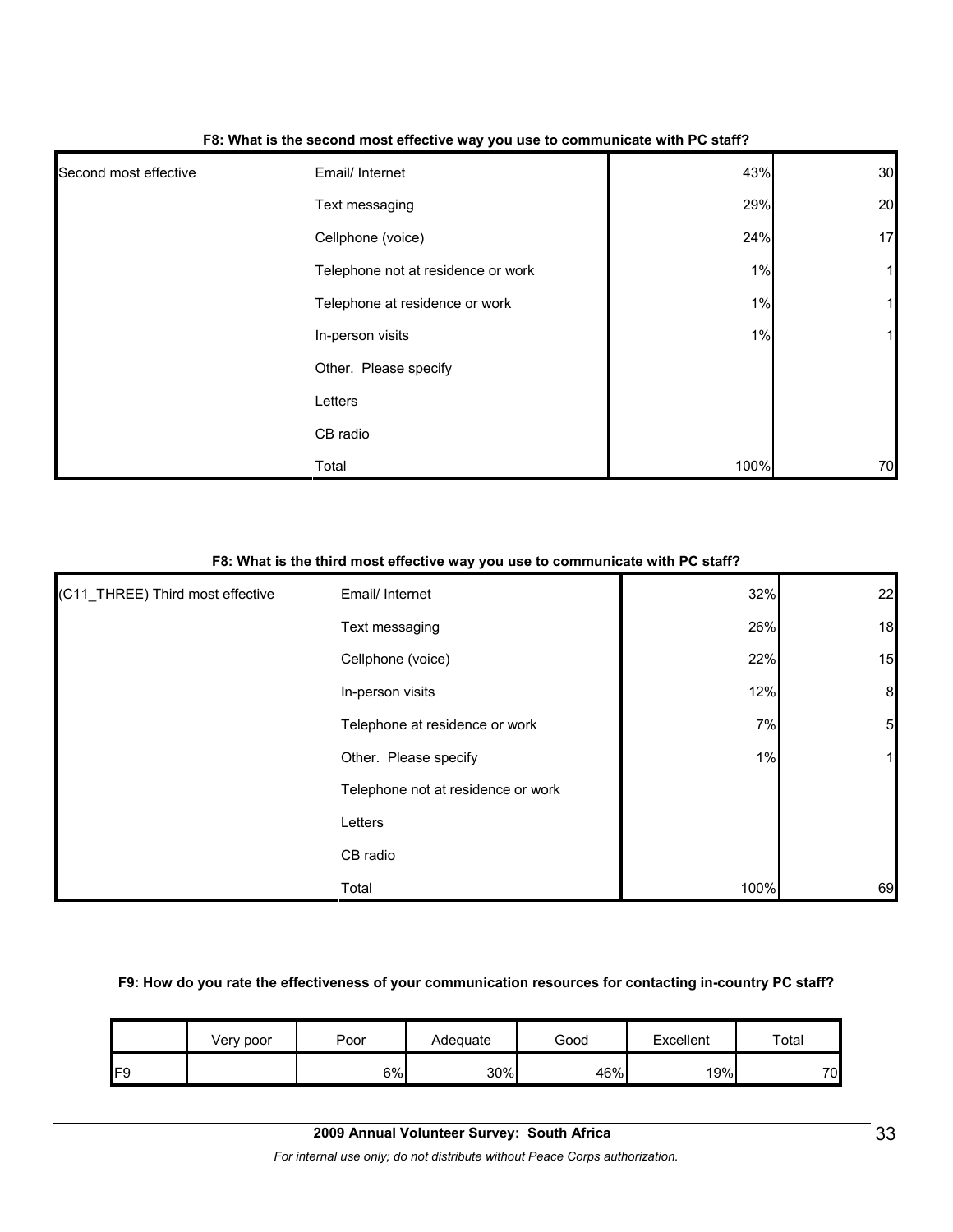## **G. Your Safety and Security**

*This section reports on how safe and informed about their safety Volunteers feel. Their experiences with reported and unreported crimes are summarized.* 

|                                                  |                 |            | Adequately |              |           |       |
|--------------------------------------------------|-----------------|------------|------------|--------------|-----------|-------|
|                                                  | Not at All Safe | Often Safe | Safe       | Usually Safe | Very Safe | Total |
| Where you live                                   | 3%              | 9%         | 13%        | 36%          | 40%       | 70    |
| Where you work                                   | 4%              |            | 13%        | 27%          | 56%       | 70    |
| When you travel in-country                       | 10%             | 33%        | 31%        | 23%          | 3%        | 70    |
| City where main Peace Corps<br>office is located | 28%             | 30%        | 28%        | 14%          |           | 69    |

#### **G1: How safe do you feel...?**

|                    | Never | Once  | 2-5 times | 6-10 times | 11-25 times | $26+$ times | Total |
|--------------------|-------|-------|-----------|------------|-------------|-------------|-------|
| Age                | 73.1% | 1.9%  | 11.5%     | 7.7%       | 1.9%        | 3.8%        | 52    |
| Anti-American      | 65.4% | 15.4% | 15.4%     | 1.9%       | 1.9%        |             | 52    |
| Disability         | 96.0% | 2.0%  | 2.0%      |            |             |             | 50    |
| Gender             | 55.6% | 1.9%  | 9.3%      | 14.8%      | 3.7%        | 14.8%       | 54    |
| Racial/color       | 26.9% | 1.9%  | 17.3%     | 9.6%       | 7.7%        | 36.5%       | 52    |
| Religious          | 72.0% | 10.0% | 14.0%     | 2.0%       |             | 2.0%        | 50    |
| Sexual (verbal)    | 45.5% | 5.5%  | 12.7%     | 10.9%      | 1.8%        | 23.6%       | 55    |
| Sexual (physical)  | 76.9% | 9.6%  | 9.6%      |            | 1.9%        | 1.9%        | 52    |
| Sexual orientation | 95.8% |       | 4.2%      |            |             |             | 48    |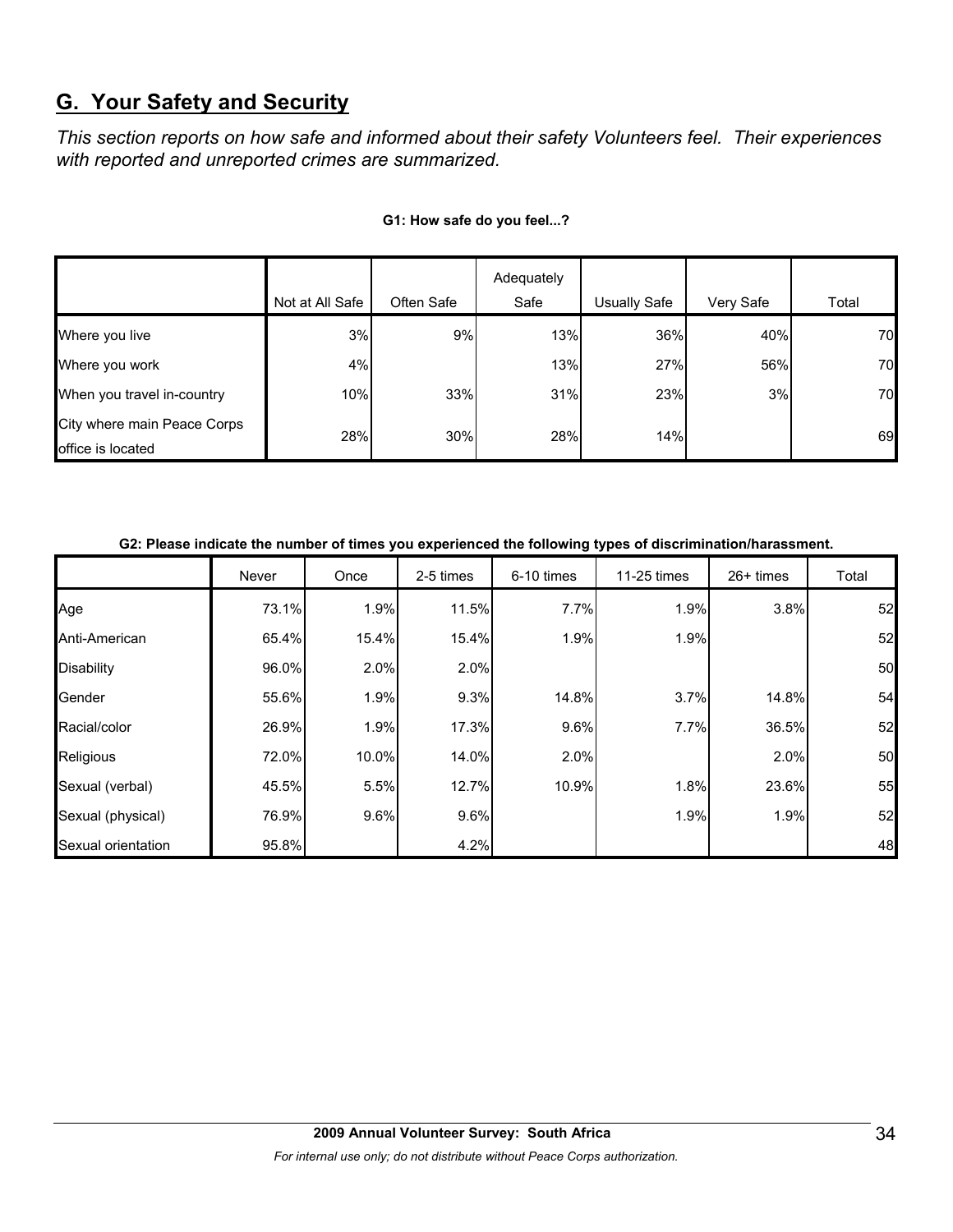|                    | Never  | Once  | 2-5 times | 6-10 times | 11-25 times | 26+ times | Total        |
|--------------------|--------|-------|-----------|------------|-------------|-----------|--------------|
| Age                | 92.3%  | 7.7%  |           |            |             |           | 13           |
| Anti-American      | 88.2%  | 11.8% |           |            |             |           | 17           |
| <b>Disability</b>  | 100.0% |       |           |            |             |           | $\mathbf{3}$ |
| Gender             | 90.9%  | 4.5%  | 4.5%      |            |             |           | 22           |
| Racial/color       | 84.6%  | 5.1%  | 10.3%     |            |             |           | 39           |
| Religious          | 80.0%  | 13.3% | 6.7%      |            |             |           | 15           |
| Sexual (verbal)    | 88.5%  | 11.5% |           |            |             |           | 26           |
| Sexual (physical)  | 50.0%  | 33.3% | 16.7%     |            |             |           | 12           |
| Sexual orientation | 100.0% |       |           |            |             |           |              |

#### **G2: Please indicate the number of times you reported discrimination/harassment events to PC.**

| G3: Please indicate the number of times you experienced the following types of crimes. |  |  |
|----------------------------------------------------------------------------------------|--|--|
|                                                                                        |  |  |

|                    | Never  | Once  | 2-5 times | 6-10 times | 11-25 times | $26+$ times | Total |
|--------------------|--------|-------|-----------|------------|-------------|-------------|-------|
| <b>Burglary</b>    | 82.7%  | 11.5% | 5.8%      |            |             |             | 52    |
| <b>Theft</b>       | 62.7%  | 25.4% | 11.9%     |            |             |             | 59    |
| Robbery            | 82.0%  | 10.0% | 8.0%      |            |             |             | 50    |
| Physical assault   | 81.1%  | 11.3% | 5.7%      |            | 1.9%        |             | 53    |
| Aggravated assault | 94.1%  | 5.9%  |           |            |             |             | 51    |
| Sexual assault     | 98.0%  | 2.0%  |           |            |             |             | 49    |
| Rape               | 100.0% |       |           |            |             |             | 49    |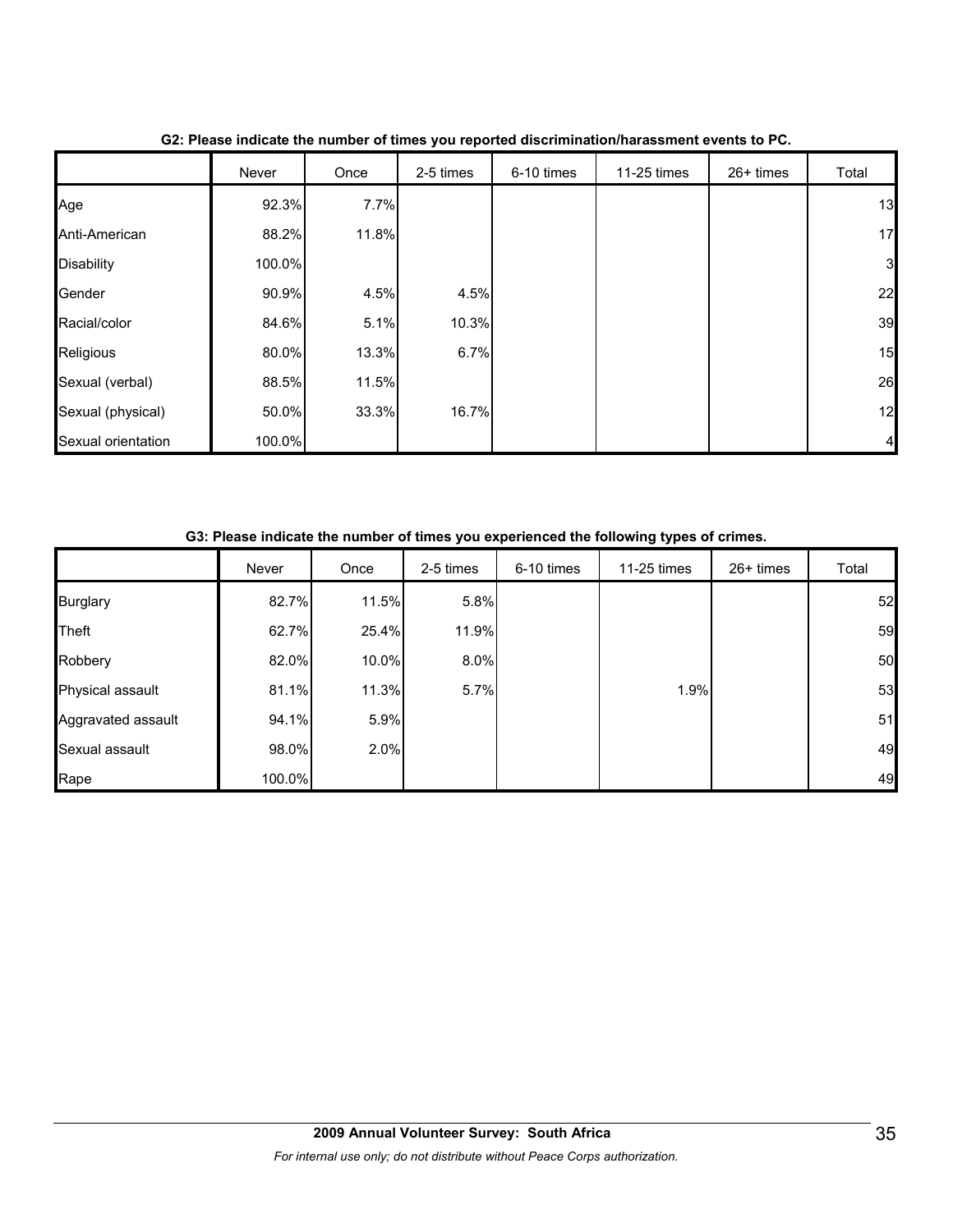|                    | Never  | Once  | 2-5 times | 6-10 times | 11-25 times | 26+ times | Total            |
|--------------------|--------|-------|-----------|------------|-------------|-----------|------------------|
| <b>Burglary</b>    | 55.6%  | 44.4% |           |            |             |           | 9                |
| Theft              | 57.9%  | 31.6% | 10.5%     |            |             |           | 19               |
| Robbery            | 20.0%  | 50.0% | 30.0%     |            |             |           | 10               |
| Physical assault   | 62.5%  | 25.0% | 12.5%     |            |             |           | $\boldsymbol{8}$ |
| Aggravated assault | 33.3%  | 66.7% |           |            |             |           | 3                |
| Sexual assault     | 50.0%  | 50.0% |           |            |             |           | $\overline{2}$   |
| Rape               | 100.0% |       |           |            |             |           |                  |

**G3: Please indicate the number of times you reported the following crimes to Peace Corps.**

#### **G4a: If you did not report your experience with burglary, please your reason(s) for not reporting.**

|            |                                                             | PCV Responses  | % Reason Not Rptd | <b>Total PCVs</b><br>Responding |
|------------|-------------------------------------------------------------|----------------|-------------------|---------------------------------|
| \$NoRpBurg | I felt it was too minor or common to<br>report              | 5              | 71%               |                                 |
|            | did not think the PC could help                             | 3 <sub>l</sub> | 43%               |                                 |
|            | I believed it could result in changing<br>sites             | 3              | 43%               |                                 |
|            | Concerns of a possible breach in<br>confidentiality         |                |                   |                                 |
|            | Reporting might result in disciplinary<br>action against me |                |                   |                                 |
|            | It might hurt my relationship with the<br>community         |                |                   |                                 |
|            | Other                                                       |                |                   |                                 |
|            | Total                                                       |                |                   | 71                              |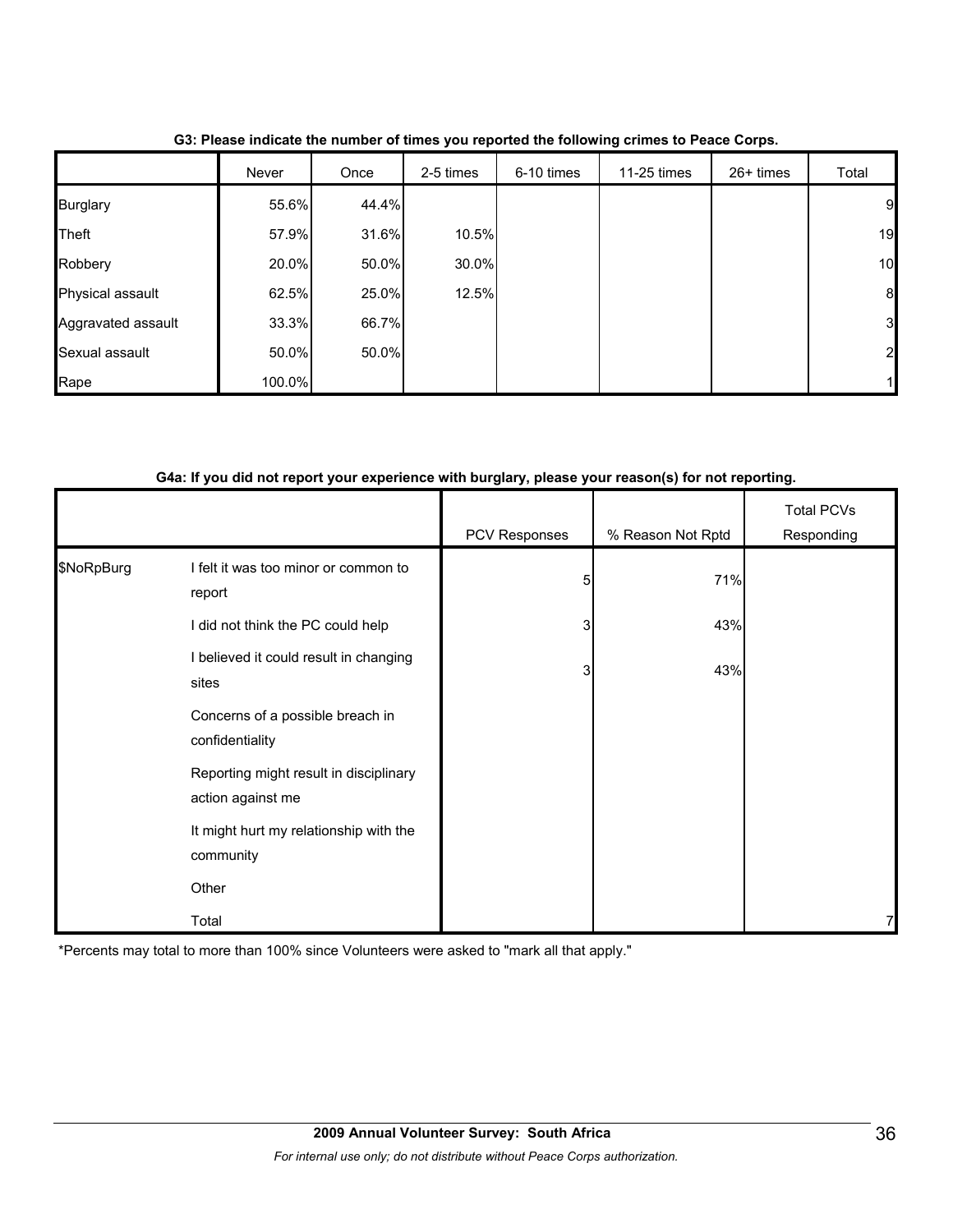|             |                                                             | - 1           | $\mathbf{v}$      |                                 |
|-------------|-------------------------------------------------------------|---------------|-------------------|---------------------------------|
|             |                                                             | PCV Responses | % Reason Not Rptd | <b>Total PCVs</b><br>Responding |
| \$NoRpTheft | I felt it was too minor or common to<br>report              | 12            | 80%               |                                 |
|             | I did not think the PC could help                           |               | 27%               |                                 |
|             | Reporting might result in disciplinary<br>action against me |               | 7%                |                                 |
|             | Other                                                       |               | 7%                |                                 |
|             | I believed it could result in changing<br>sites             |               |                   |                                 |
|             | Concerns of a possible breach in<br>confidentiality         |               |                   |                                 |
|             | It might hurt my relationship with the<br>community         |               |                   |                                 |
|             | Total                                                       |               |                   | 15                              |

#### **G4b: If you did not report your experience with theft, please your reason(s) for not reporting.**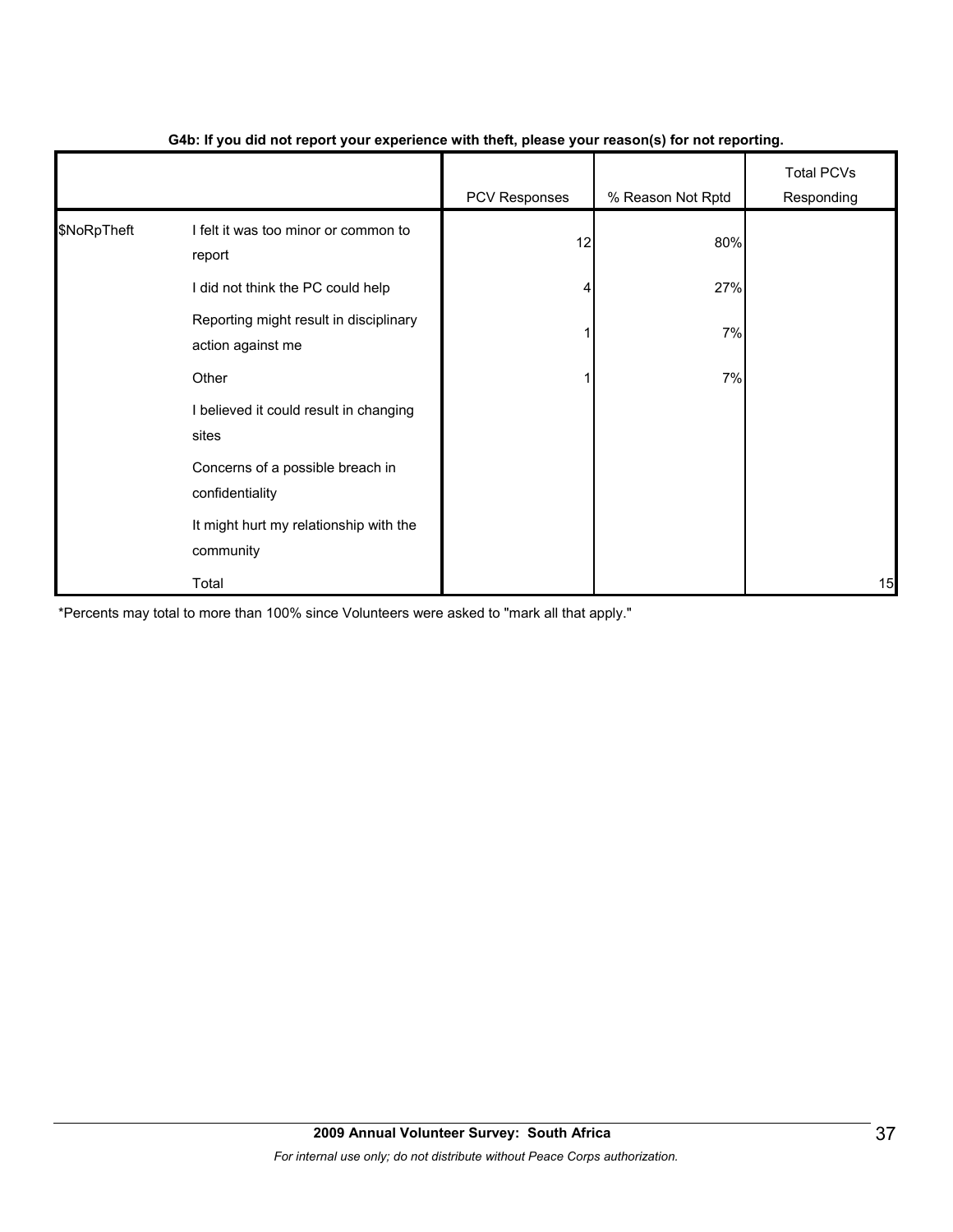|            |                                                             | PCV Responses | % Reason Not Rptd | <b>Total PCVs</b><br>Responding |
|------------|-------------------------------------------------------------|---------------|-------------------|---------------------------------|
| \$NoRpRobb | I did not think the PC could help                           |               | 50%               |                                 |
|            | I felt it was too minor or common to<br>report              |               | 50%               |                                 |
|            | Reporting might result in disciplinary<br>action against me |               | 50%               |                                 |
|            | I believed it could result in changing<br>sites             |               |                   |                                 |
|            | Concerns of a possible breach in<br>confidentiality         |               |                   |                                 |
|            | It might hurt my relationship with the<br>community         |               |                   |                                 |
|            | Other                                                       |               |                   |                                 |
|            | Total                                                       |               |                   | $\overline{a}$                  |

#### **G4c: If you did not report your experience with robbery, please your reason(s) for not reporting.**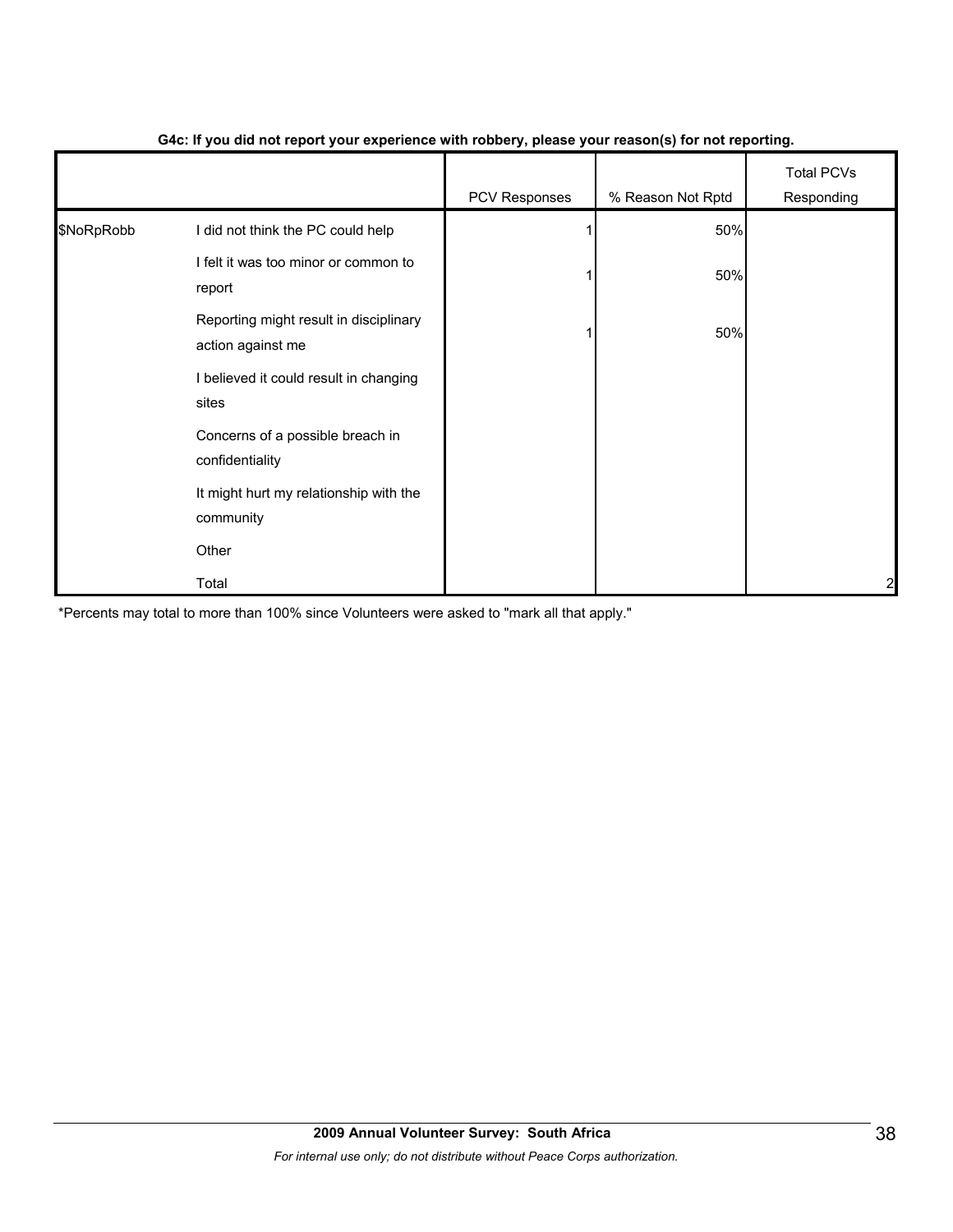|            |                                                             | . .           | $\mathbf{v}$      |                                 |
|------------|-------------------------------------------------------------|---------------|-------------------|---------------------------------|
|            |                                                             | PCV Responses | % Reason Not Rptd | <b>Total PCVs</b><br>Responding |
| \$NoRpPhAs | I felt it was too minor or common to<br>report              |               | 88%               |                                 |
|            | I did not think the PC could help                           | 3             | 38%               |                                 |
|            | Reporting might result in disciplinary<br>action against me |               | 12%               |                                 |
|            | Other                                                       |               | 12%               |                                 |
|            | I believed it could result in changing<br>sites             |               |                   |                                 |
|            | Concerns of a possible breach in<br>confidentiality         |               |                   |                                 |
|            | It might hurt my relationship with the<br>community         |               |                   |                                 |
|            | Total                                                       |               |                   | 8                               |

#### **G4d: If you did not report your experience with physical assault, please your reason(s) for not reporting.**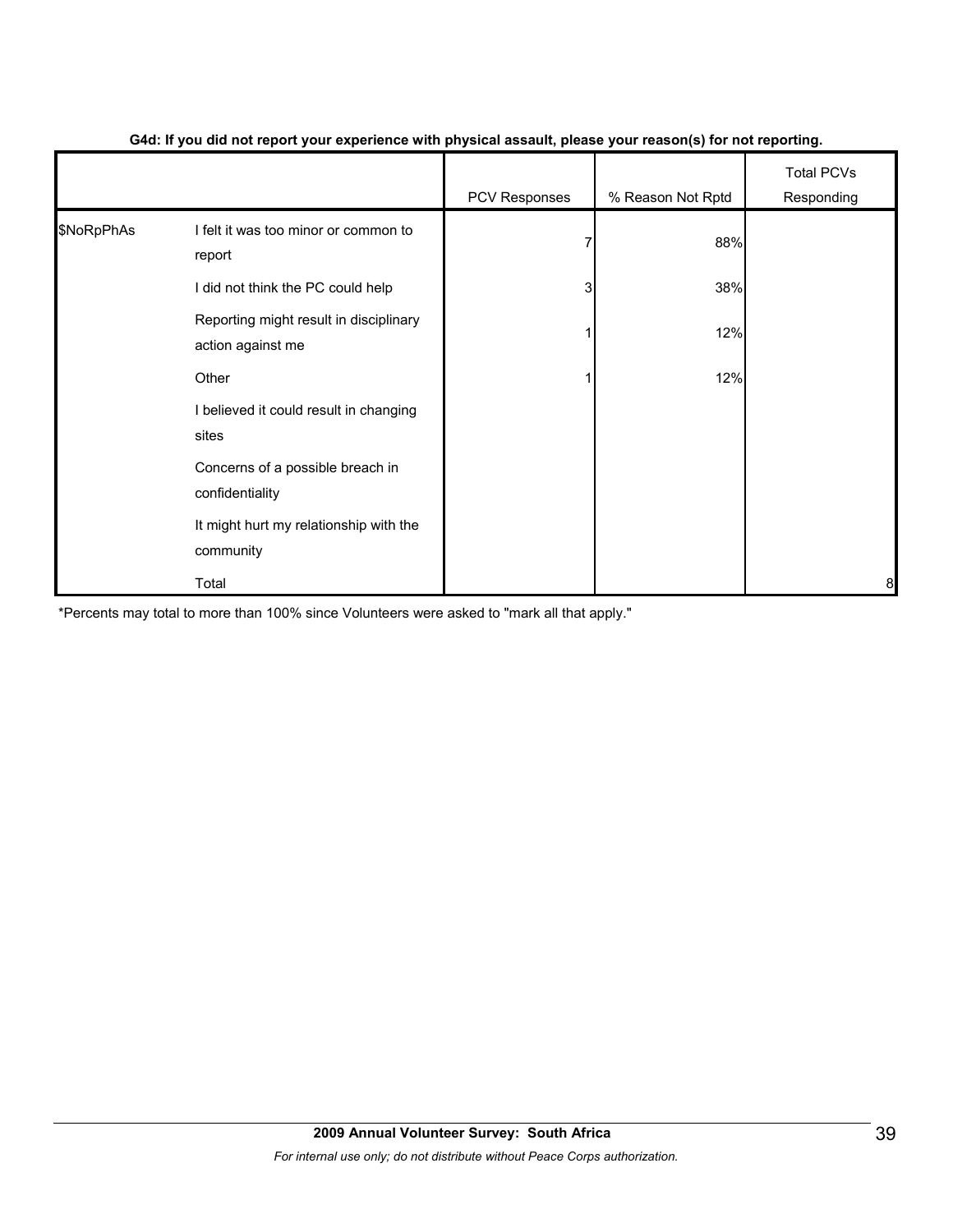|            |                                                             | ັ<br>- 1      | $\mathbf{v}$      |                                 |
|------------|-------------------------------------------------------------|---------------|-------------------|---------------------------------|
|            |                                                             | PCV Responses | % Reason Not Rptd | <b>Total PCVs</b><br>Responding |
| \$NoRpAgAs | I did not think the PC could help                           |               |                   |                                 |
|            | I believed it could result in changing<br>sites             |               |                   |                                 |
|            | I felt it was too minor or common to<br>report              |               |                   |                                 |
|            | Concerns of a possible breach in<br>confidentiality         |               |                   |                                 |
|            | Reporting might result in disciplinary<br>action against me |               |                   |                                 |
|            | It might hurt my relationship with the<br>community         |               |                   |                                 |
|            | Other                                                       |               |                   |                                 |
|            | Total                                                       |               |                   |                                 |

#### **G4: If you did not report your experience with aggravated assault, please your reason(s) for not reporting.**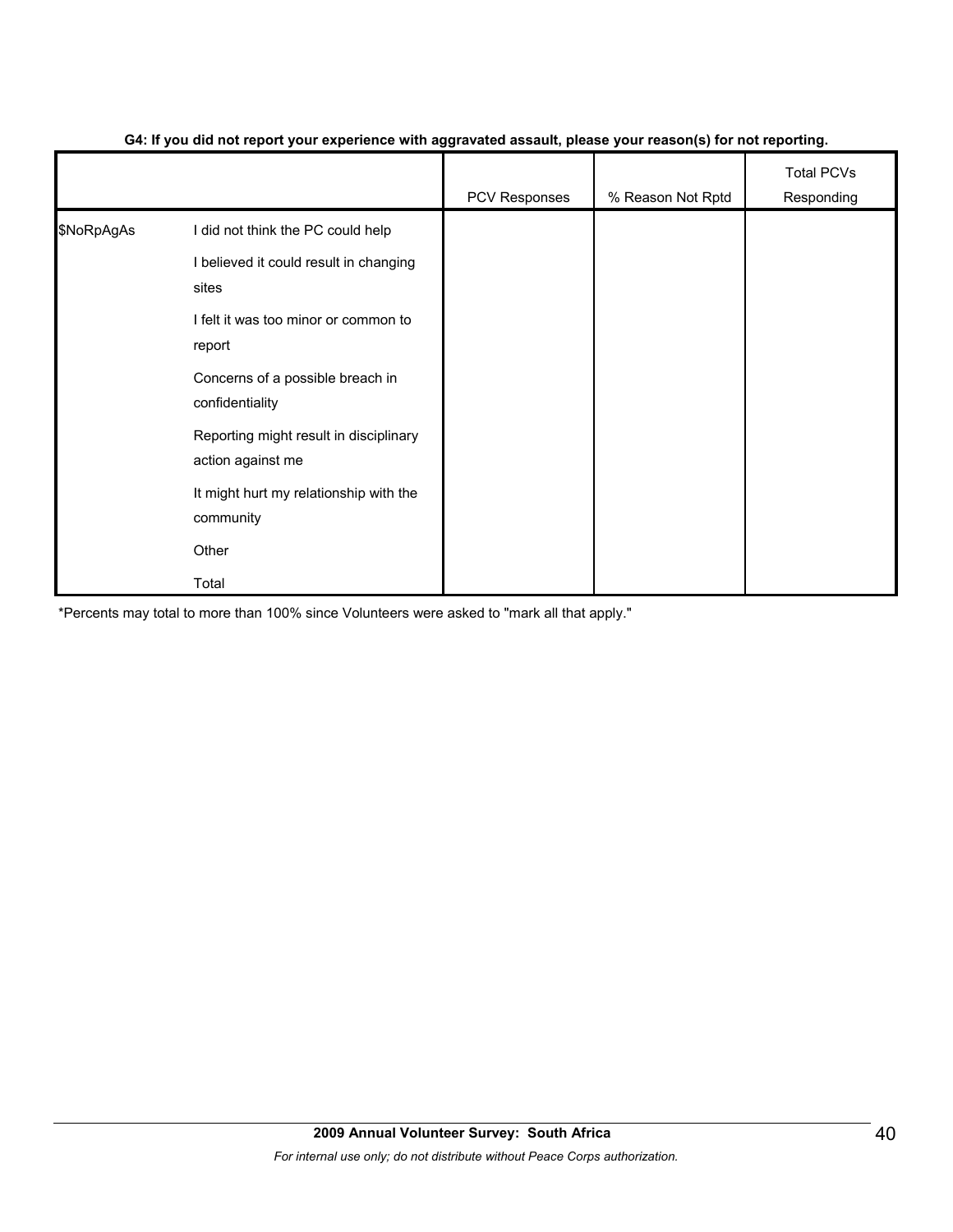|            |                                                             | - 1           | $\mathbf{v}$      |                                 |
|------------|-------------------------------------------------------------|---------------|-------------------|---------------------------------|
|            |                                                             | PCV Responses | % Reason Not Rptd | <b>Total PCVs</b><br>Responding |
| \$NoRpSxAs | I did not think the PC could help                           |               | 100%              |                                 |
|            | I felt it was too minor or common to<br>report              |               | 100%              |                                 |
|            | Other                                                       |               | 100%              |                                 |
|            | I believed it could result in changing<br>sites             |               |                   |                                 |
|            | Concerns of a possible breach in<br>confidentiality         |               |                   |                                 |
|            | Reporting might result in disciplinary<br>action against me |               |                   |                                 |
|            | It might hurt my relationship with the<br>community         |               |                   |                                 |
|            | Total                                                       |               |                   |                                 |

#### **G4e: If you did not report your experience with sexual assault, please your reason(s) for not reporting.**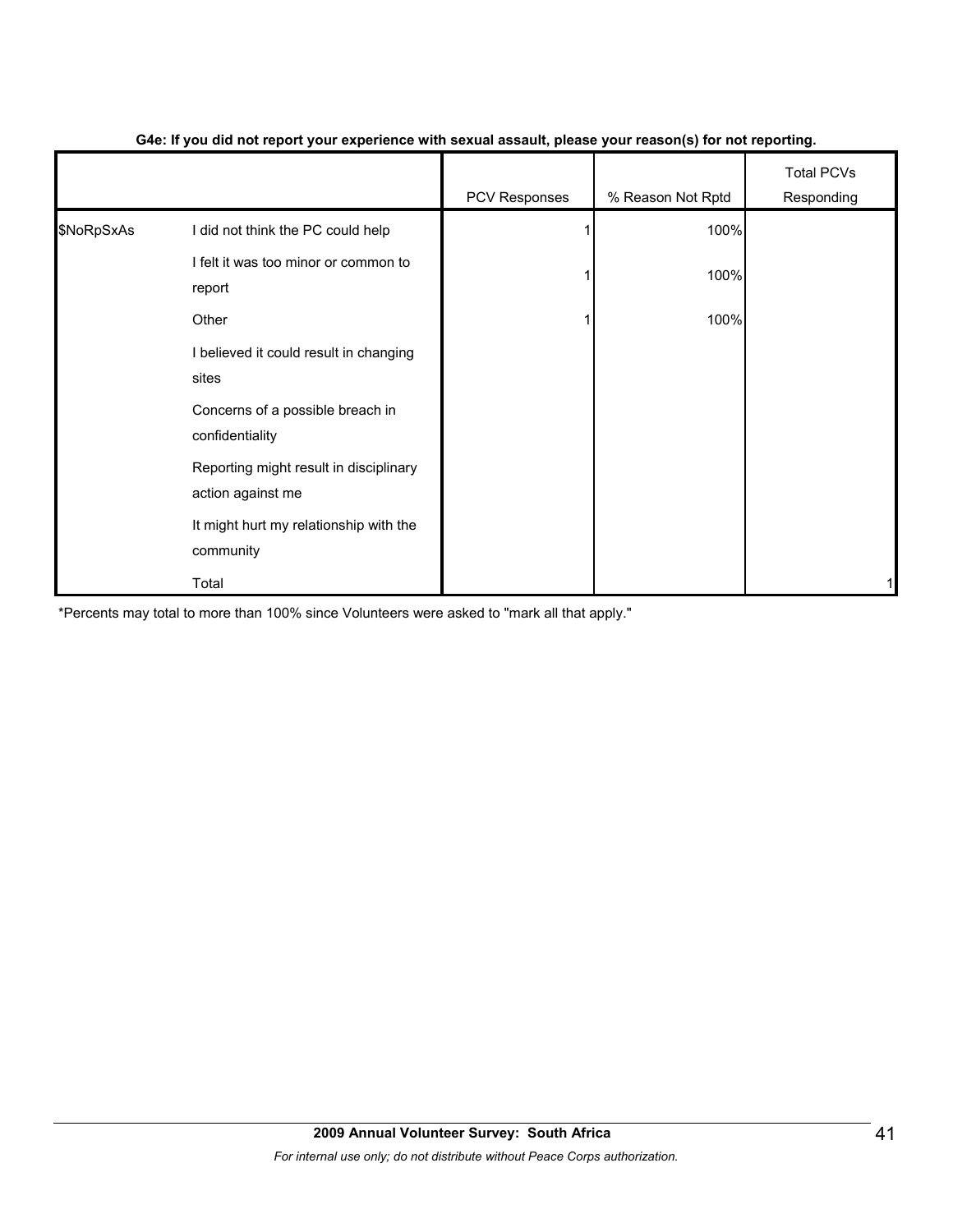|            |                                                             | PCV Responses | % Reason Not Rptd | <b>Total PCVs</b><br>Responding |
|------------|-------------------------------------------------------------|---------------|-------------------|---------------------------------|
| \$NoRpRape | I did not think the PC could help                           |               |                   |                                 |
|            | I believed it could result in changing<br>sites             |               |                   |                                 |
|            | I felt it was too minor or common to<br>report              |               |                   |                                 |
|            | Concerns of a possible breach in<br>confidentiality         |               |                   |                                 |
|            | Reporting might result in disciplinary<br>action against me |               |                   |                                 |
|            | It might hurt my relationship with the<br>community         |               |                   |                                 |
|            | Other                                                       |               |                   |                                 |
|            | Total                                                       |               |                   |                                 |

#### **G4f: If you did not report your experience with rape, please your reason(s) for not reporting.**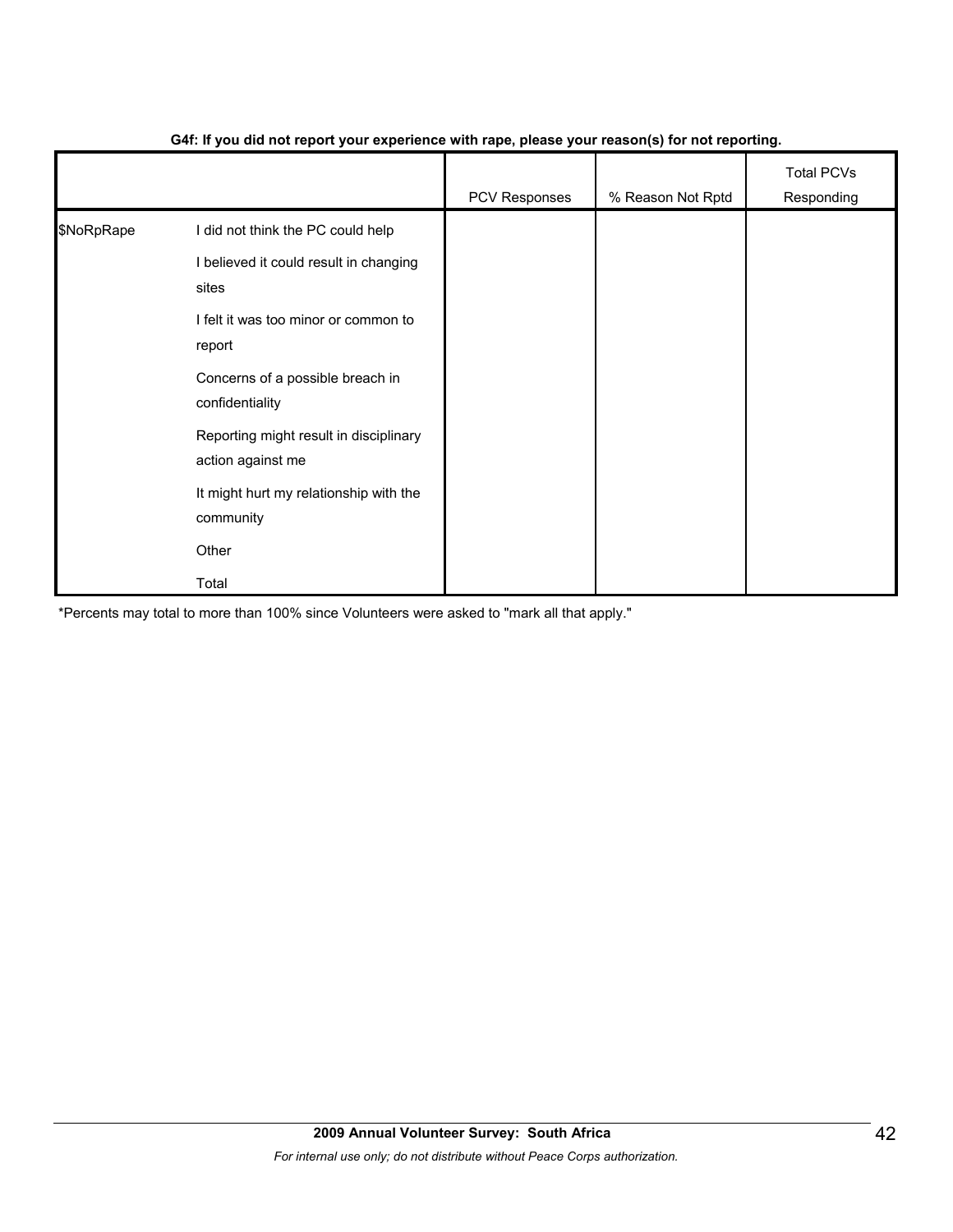## **H. Volunteers Working in HIV/AIDS**

*This section reports Volunteers' involvement in HIV/AIDS and their perceived effectiveness of their HIV/AIDS related activities.* 

#### **H1: Which of the following best describes your involvement in HIV/AIDS activities?**

|    |                     |                       | Involved in HIV/AIDS |                     |       |
|----|---------------------|-----------------------|----------------------|---------------------|-------|
|    |                     | HIV/AIDS work is part | efforts, not         | Not involved in any |       |
|    | HIV/AIDS work is my | of my secondary       | primary/secondary    | HIV/AIDS related    |       |
|    | primary assignment. | activities.           | work                 | activities          | Total |
| H1 | 43%                 | 30%                   | 19%                  | 9%1                 | 70    |

#### **H2: How well has PC training prepared you to undertake your HIV/AIDS activities?**

|                | Not at all | Poorly | Adequately | Well | Very well | <b>NA</b> | Total |
|----------------|------------|--------|------------|------|-----------|-----------|-------|
| H <sub>2</sub> | 2%         | 16%    | 48%        | 19%  | 16%       |           | 64    |

#### **H3: In working with HC individuals or groups, how would you rate the effectiveness of your specific HIV/AIDS activities? (Including the "Don't Know" responses)**

|                 |                  | Sometimes |                 | Almost always |            |       |
|-----------------|------------------|-----------|-----------------|---------------|------------|-------|
|                 | Seldom effective | effective | Often effective | effective     | Don't know | Total |
| IH <sub>3</sub> | 6%               | 38%       | 27%             | 13%           | 16%        | 63    |

### **H3: In working with HC individuals or groups, how would you rate the effectiveness of your specific HIV/AIDS activities? (Excluding the "Don't Know" responses)**

|                 | Seldom effective | Sometimes effective | Often effective | Almost always<br>effective | $\tau$ otal |
|-----------------|------------------|---------------------|-----------------|----------------------------|-------------|
| IH <sub>3</sub> | 8%               | 45%                 | 32%             | 15%                        | 53          |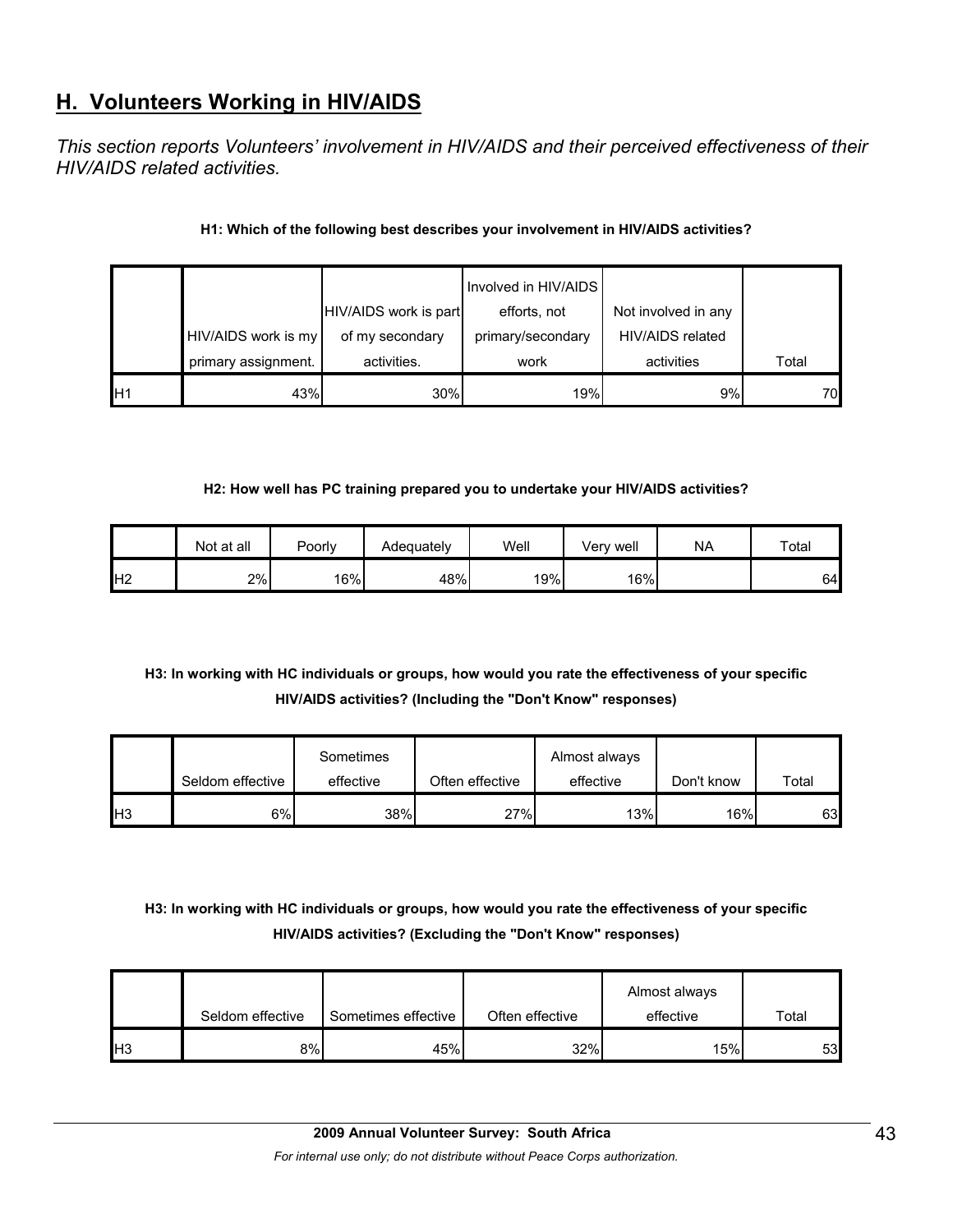## **I. Your Life in the Peace Corps**

*This section reports on Volunteers' descriptions of and adjustments to their living conditions, including stress factors and how Volunteers cope with stress.* 

#### **I1: Have you lived with a host country individual or family?**

|     | Never lived with a host | Yes, I lived with a host |                      | Yes, both during PST |       |
|-----|-------------------------|--------------------------|----------------------|----------------------|-------|
|     | country individual or   | country individual or    | Yes, in my community | and later in my      |       |
|     | family                  | family only              | (not during PST).    | community.           | Total |
| ll1 |                         | 17%                      |                      | 83%                  | 70    |

#### **I2: How often do you interact with HCNs in community/family social events?**

|    |       | Several times a |        | Several times a  |         | Less than once a |       |
|----|-------|-----------------|--------|------------------|---------|------------------|-------|
|    | Dailv | week            | Weekly | month            | Monthly | month            | Total |
| 12 | 27%   | 19%             | 14%    | 16% <sub>I</sub> | 13%     | 11%              | 70    |

#### **I3: How well can you communicate in the language used by most people in your community?**

|     | Not at all | Poorly | Adequately | Well | √erv well | Total |
|-----|------------|--------|------------|------|-----------|-------|
| ll3 | $1\%$      | 44%    | 36%        | 14%  | 4%        | 70    |

#### **I4: Do you have the following at your worksite?**

|               | Never | Sometimes or more often | Total  |
|---------------|-------|-------------------------|--------|
| Electricity   | 1%    | 99%                     | $\sim$ |
| Running water | 24%   | 76%                     | $\sim$ |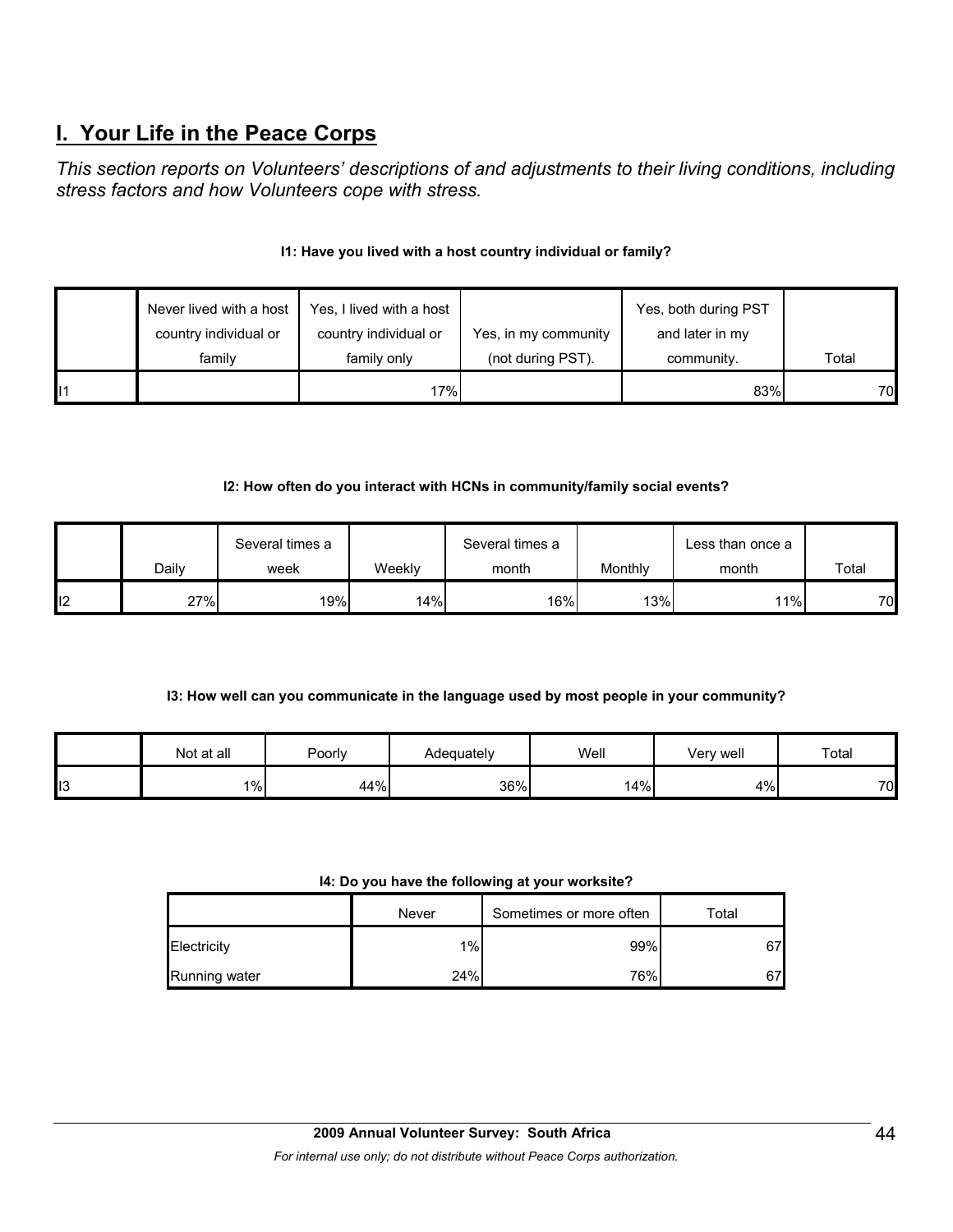#### **I4: Do you have the following at your residence?**

|               | Never | Sometimes or more often | Total |
|---------------|-------|-------------------------|-------|
| Electricity   | $1\%$ | 99%                     | 70    |
| Running water | 31%   | 69%                     | 70    |

#### **I5: How well do your PC experiences match the expectations you had before you became a Volunteer?**

|    | Not at all | Minimallv | Moderately | <b>Considerably</b> | Exceptionally | Total |
|----|------------|-----------|------------|---------------------|---------------|-------|
| 15 | 3%         | 25%       | 38%        | 20%                 | 4%            | 69    |

#### **I7: To what extent do the following create stress and/or emotional health issues for you?**

|                                                                                                        | Not at all<br>stressful 1 | $\overline{2}$ | $\mathfrak{S}$ | 4   | Exceptionally<br>stressful 5 | <b>NA</b> | Total |
|--------------------------------------------------------------------------------------------------------|---------------------------|----------------|----------------|-----|------------------------------|-----------|-------|
| <b>Cultural issues</b>                                                                                 | 3%                        | 23%            | 43%            | 17% | 14%                          |           | 70    |
| Dealing with violence in<br>country (e.g., civil unrest,<br>domestic violence, corporal<br>punishment) | 10%                       | 20%            | 29%            | 14% | 26%                          | 1%        | 70    |
| Health/medical problems                                                                                | 26%                       | 34%            | 27%            | 10% | 3%                           |           | 70    |
| Issues including family,<br>friends, loved ones in U.S.                                                | 14%                       | 33%            | 29%            | 19% | 4%                           | 1%        | 70    |
| Isolation/loneliness                                                                                   | 6%                        | 19%            | 37%            | 24% | 13%                          | 1%        | 70    |
| Local language                                                                                         | 10%                       | 31%            | 33%            | 19% | 7%                           |           | 70    |
| Primary assignment                                                                                     | 4%                        | 13%            | 43%            | 31% | 7%                           | 1%        | 70    |
| Romantic relationships in-<br>country                                                                  | 49%                       | 14%            | 9%             | 10% | 1%                           | 17%       | 70    |
| Interactions with other<br>Volunteers                                                                  | 39%                       | 33%            | 21%            | 6%  | 1%                           |           | 70    |
| Interactions with PC Staff                                                                             | 23%                       | 31%            | 31%            | 10% | 4%                           |           | 70    |
| Safety and security                                                                                    | 19%                       | 31%            | 23%            | 13% | 14%                          |           | 70    |
| Other: Please specify below                                                                            |                           |                | 8%             | 8%  | 23%                          | 62%       | 13    |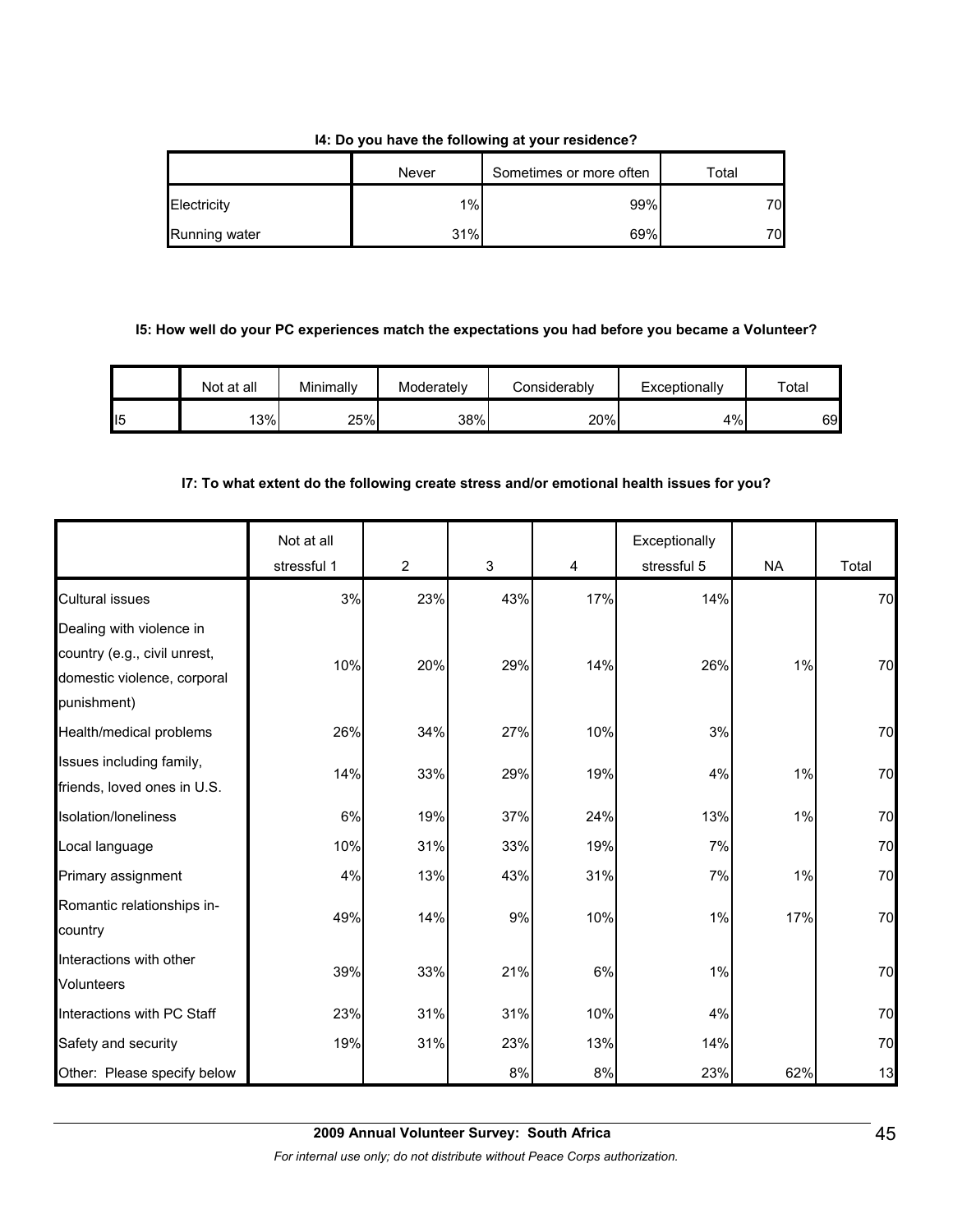|                |                                               | PCV Responses | % Using This Stress<br>Reducer | <b>Total PCVs</b><br>Responding |
|----------------|-----------------------------------------------|---------------|--------------------------------|---------------------------------|
| \$18LessStress | Talk with friends and family in US            | 62            | 89%                            |                                 |
|                | Leave the community for a time                | 55            | 79%                            |                                 |
|                | Talk with PCVs outside my community           | 53            | 76%                            |                                 |
|                | Pursue personal hobbies                       | 50            | 71%                            |                                 |
|                | Talk with co-workers or friends (not<br>PCVs) | 40            | 57%                            |                                 |
|                | Do sports                                     | 38            | 54%                            |                                 |
|                | Talk with PCVs in my community                | 37            | 53%                            |                                 |
|                | Get involved in other projects                | 30            | 43%                            |                                 |
|                | Pray                                          | 22            | 31%                            |                                 |
|                | Talk with my host family                      | 21            | 30%                            |                                 |
|                | Meditate                                      | 17            | 24%                            |                                 |
|                | Talk with PC in-country staff                 | 15            | 21%                            |                                 |
|                | Do other activity (specify)                   | 9             | 13%                            |                                 |
|                | Talk with Office of Special Services<br>staff |               | 1%                             |                                 |
|                | Total                                         |               |                                | 70                              |

#### **I8: Please mark all of the typical ways in which you cope with stress.**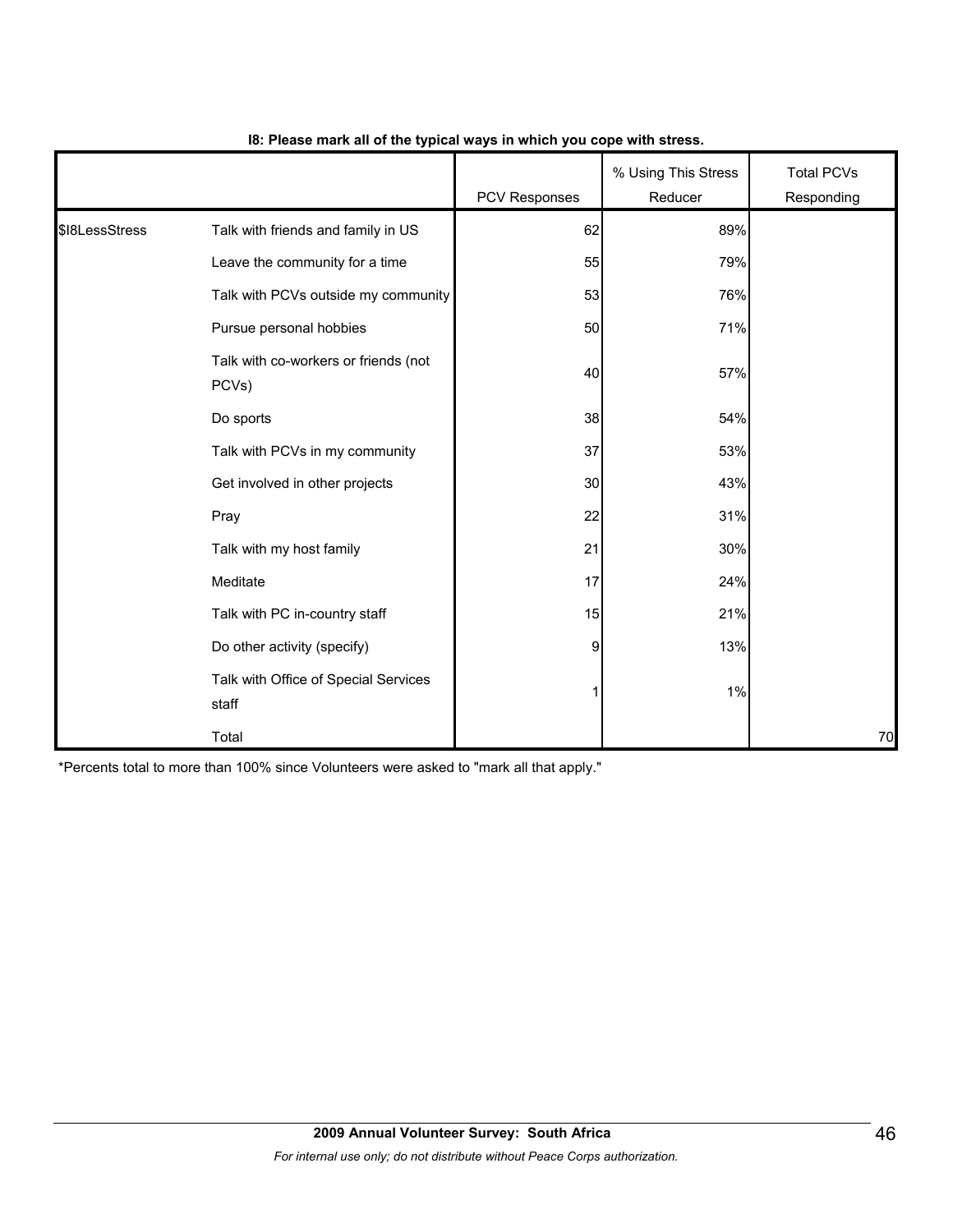| <b>10. Others I talk with to requee stress</b>                         |         |        |  |
|------------------------------------------------------------------------|---------|--------|--|
|                                                                        | Percent | Number |  |
| Open-ended results. Non-responsive to request.<br><b>I8.OTHRS.TEXT</b> |         |        |  |
|                                                                        |         |        |  |
|                                                                        |         |        |  |
|                                                                        |         |        |  |
|                                                                        |         |        |  |
|                                                                        |         |        |  |
|                                                                        |         |        |  |
|                                                                        |         |        |  |
|                                                                        |         |        |  |
|                                                                        |         |        |  |
|                                                                        |         |        |  |
|                                                                        |         |        |  |
|                                                                        |         |        |  |
| Total                                                                  | 100%    | 70     |  |

#### **I8: Others I talk with to reduce stress**

#### **I8: Other activities to reduce stress**

|                         |                                                | Percent | Number |
|-------------------------|------------------------------------------------|---------|--------|
| <b>I8.OTHRACT.TEXT2</b> | Open-ended results. Non-responsive to request. |         |        |
|                         |                                                |         |        |
|                         |                                                |         |        |
|                         |                                                |         |        |
|                         |                                                |         |        |
|                         |                                                |         |        |
|                         |                                                |         |        |
|                         |                                                |         |        |
|                         |                                                |         |        |
|                         |                                                |         |        |
|                         |                                                |         |        |
|                         |                                                |         |        |
|                         |                                                |         |        |
|                         |                                                |         |        |
|                         |                                                |         |        |
|                         | Total                                          | 100%    | 70     |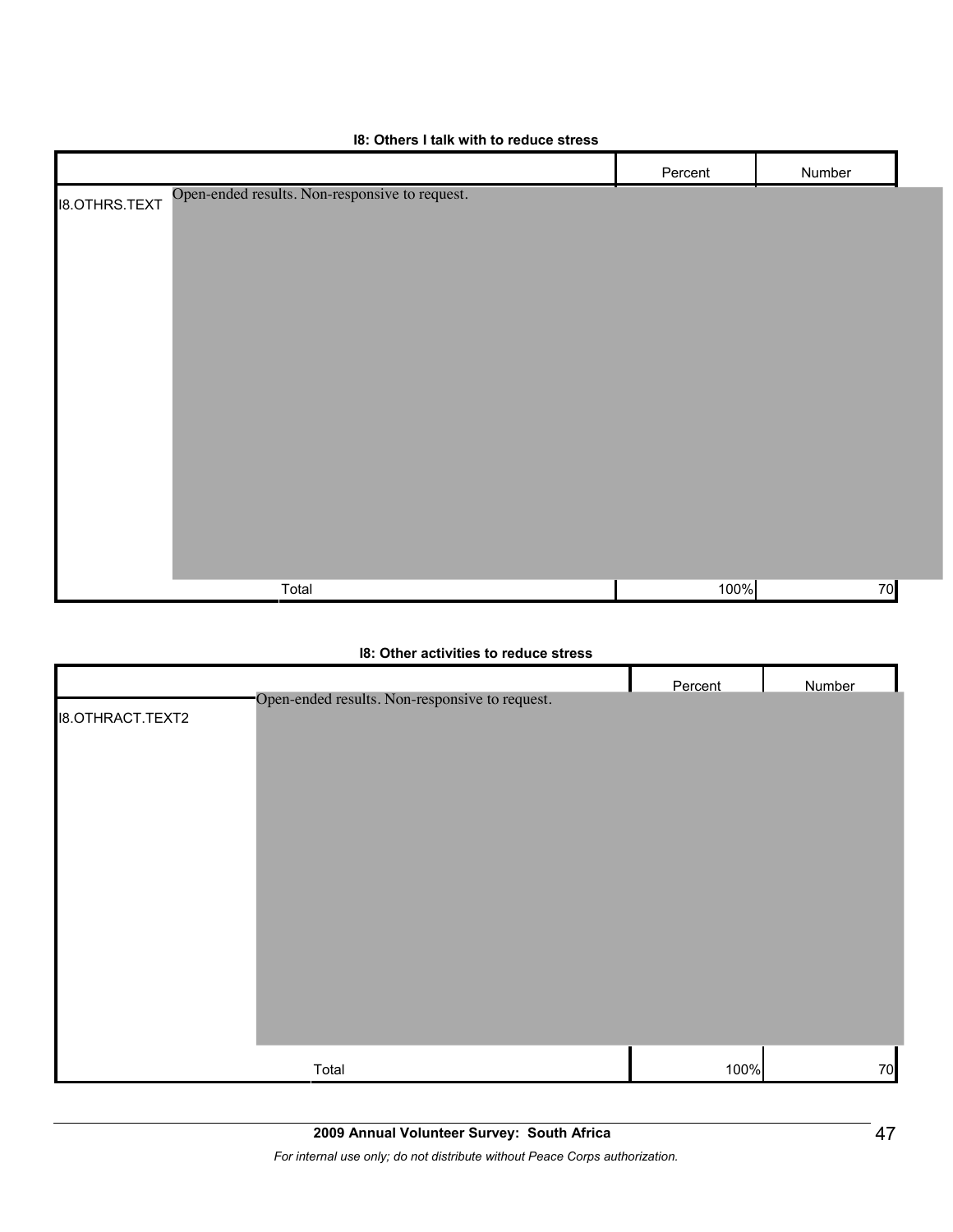#### **I8: When asked about ways of coping with stress, Volunteers who answered "No stress"**

|                    | No   | Yes, I have no stress | $\tau$ otal |
|--------------------|------|-----------------------|-------------|
| <b>I8.NOSTRESS</b> | 100% |                       | 70          |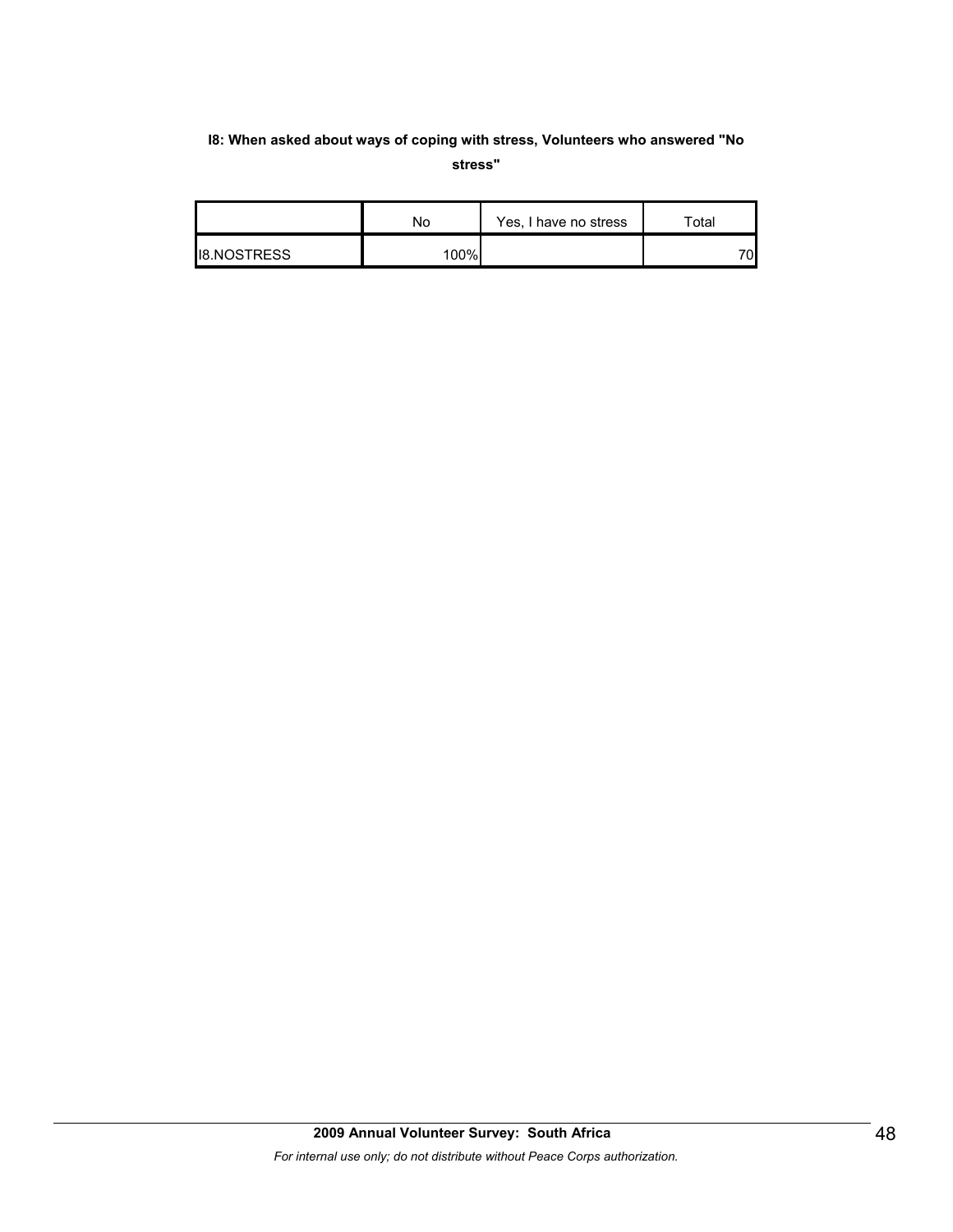## **J. Overall Assessment of Peace Corps Service**

*This section reports Volunteers' level of satisfaction with their Peace Corps service and their expectations about completing their service.* 

|     | Not at all | Minimally | Moderately | Considerablv | Exceptionally | Total |
|-----|------------|-----------|------------|--------------|---------------|-------|
| J1A |            | 9%        | 25%        | 35%          | 32%           | 69    |



**J1a: How personally rewarding do you find your overall Peace Corps service?**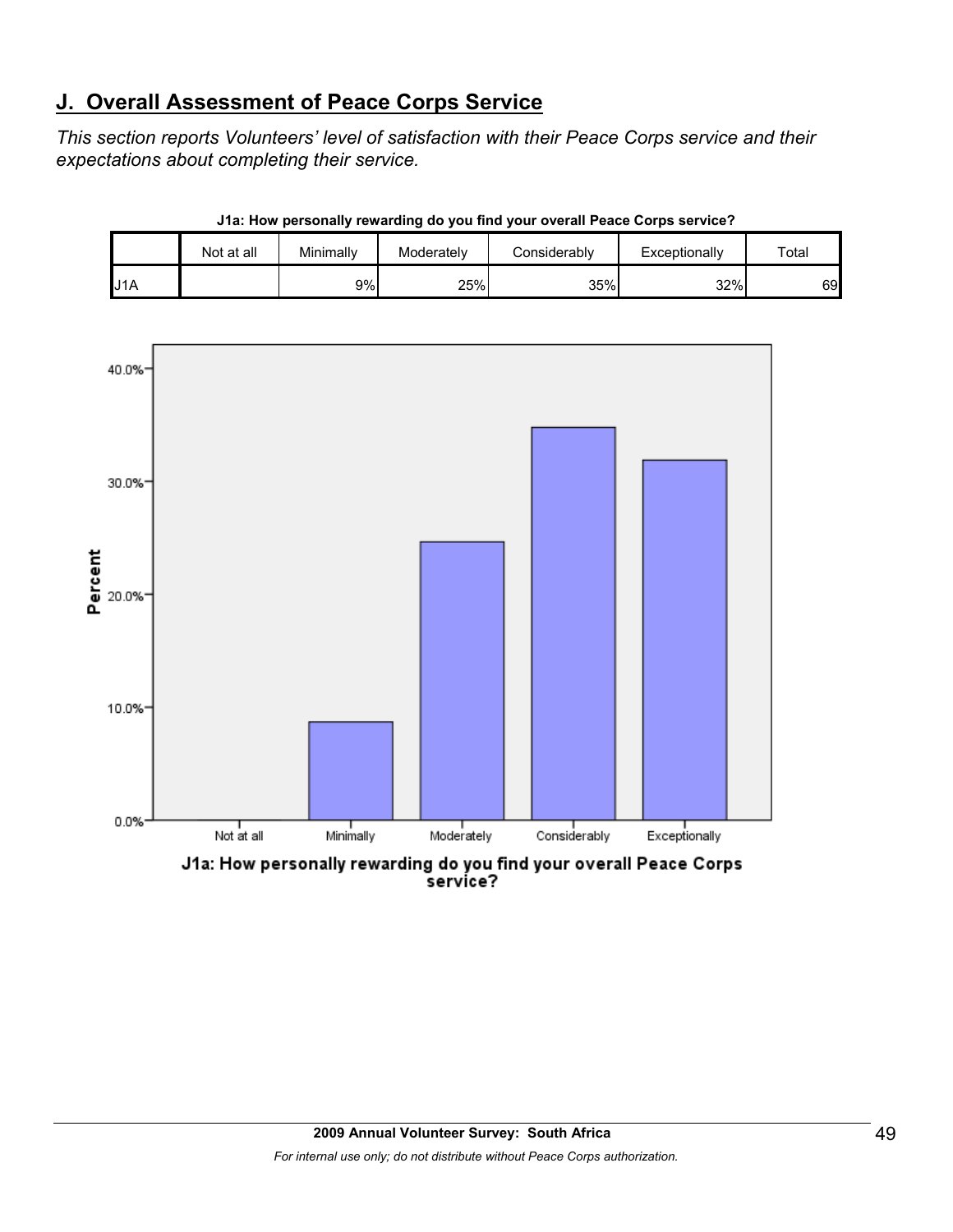

**J1b: How personally rewarding do you find your community involvement?**



J1b: How personally rewarding do you find your community involvement?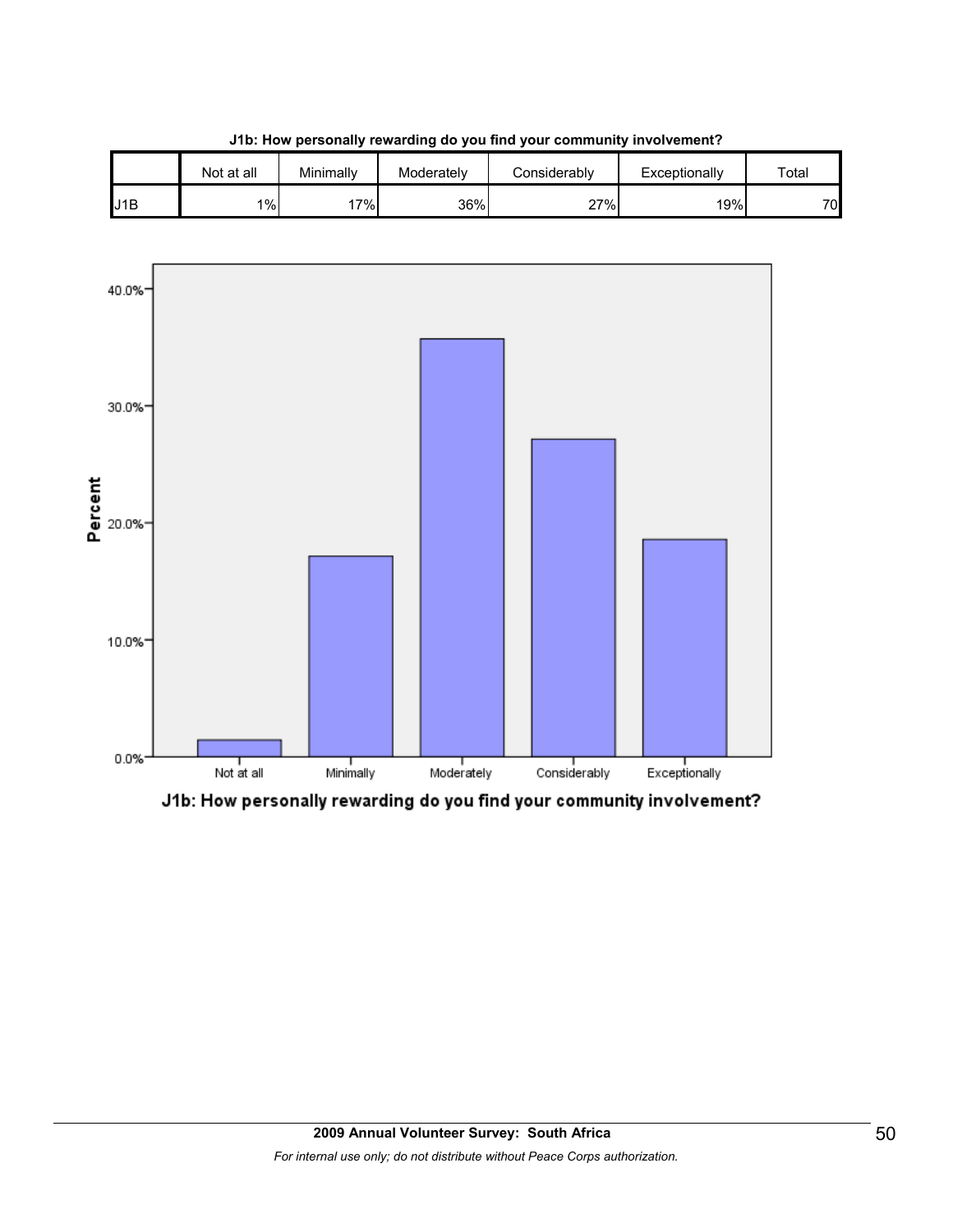

10.0%

 $0.0%$ 

**J1c: How personally rewarding do you find your experience with other Volunteers?**

ا<br>Moderately

J1c: How personally rewarding do you find your experience with other<br>Volunteers?

l<br>Considerably

I<br>Exceptionally

I<br>Minimally

l<br>Notatall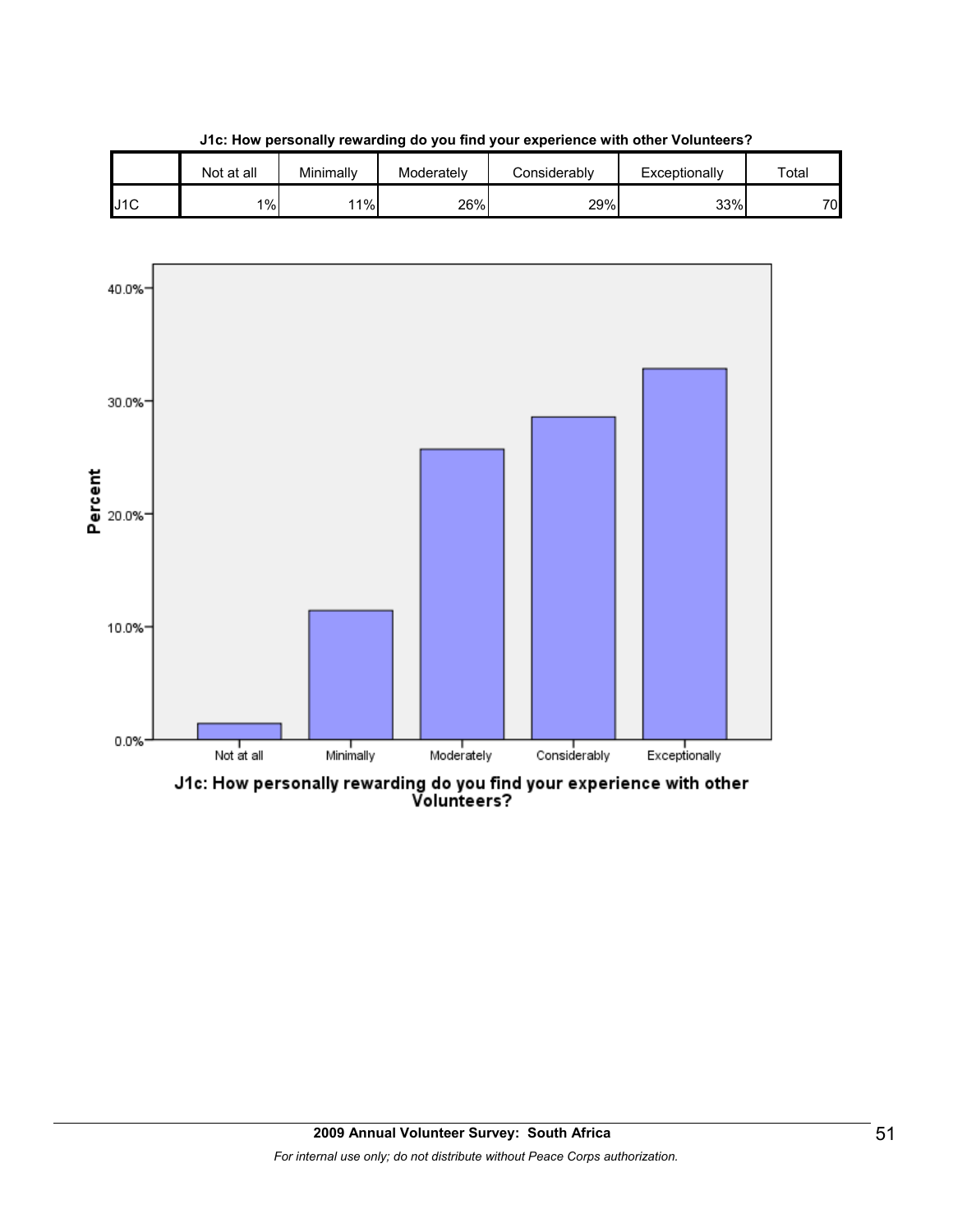



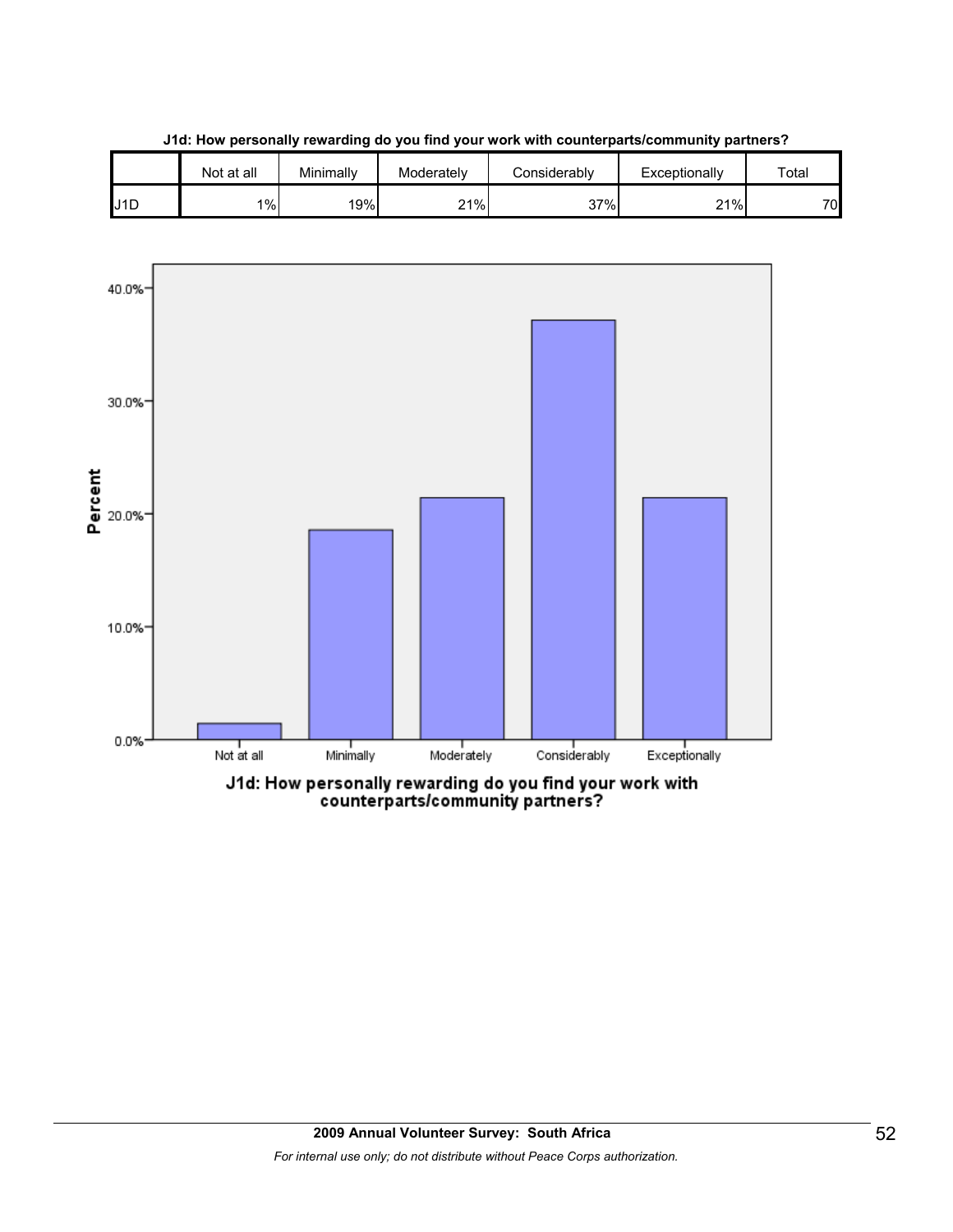

**J1e: How personally rewarding do you find your experience with other HCNs?**

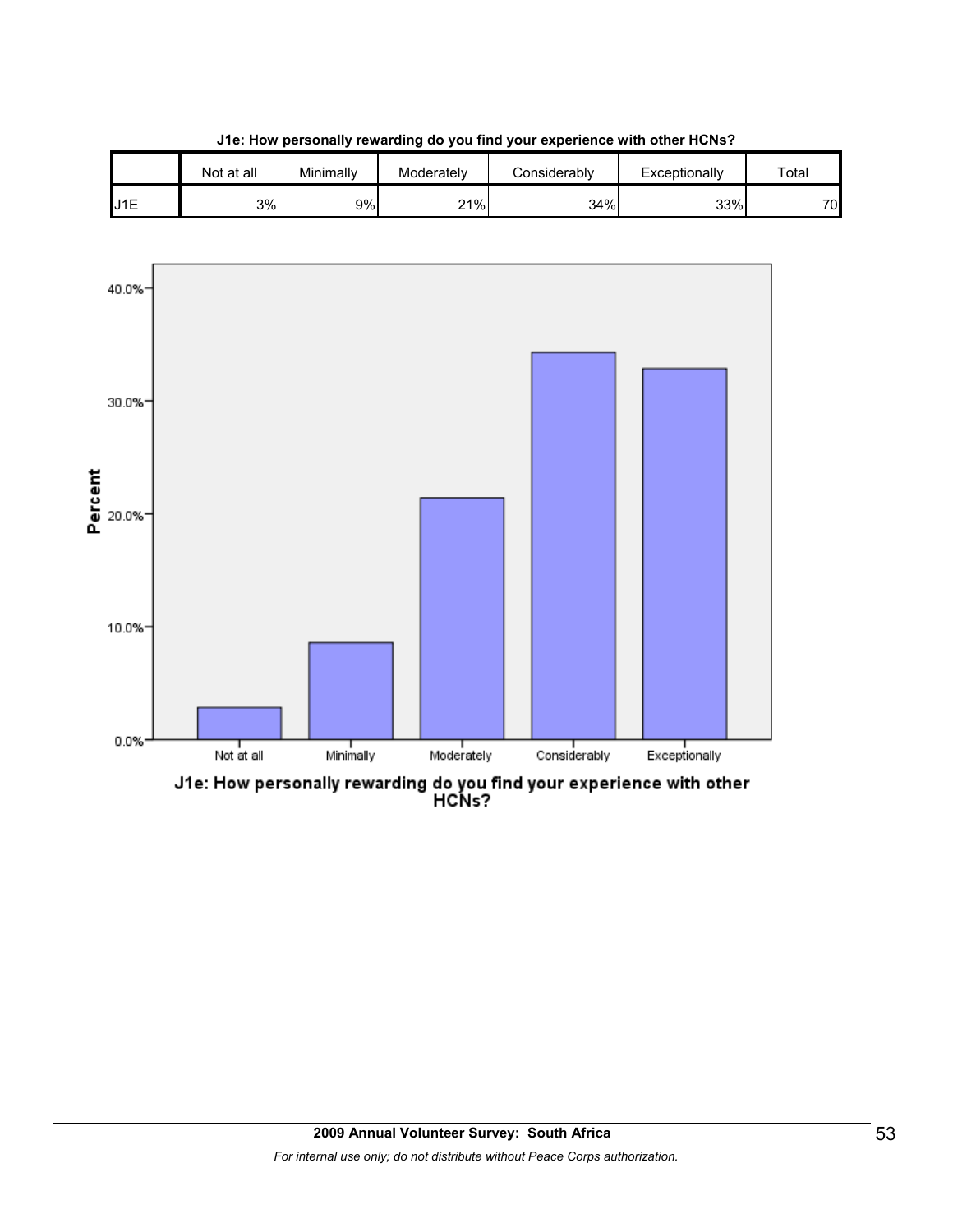

**J2a (PCVs at post 9 months+ months): Please rate how well you think you achieved Goal 1.**

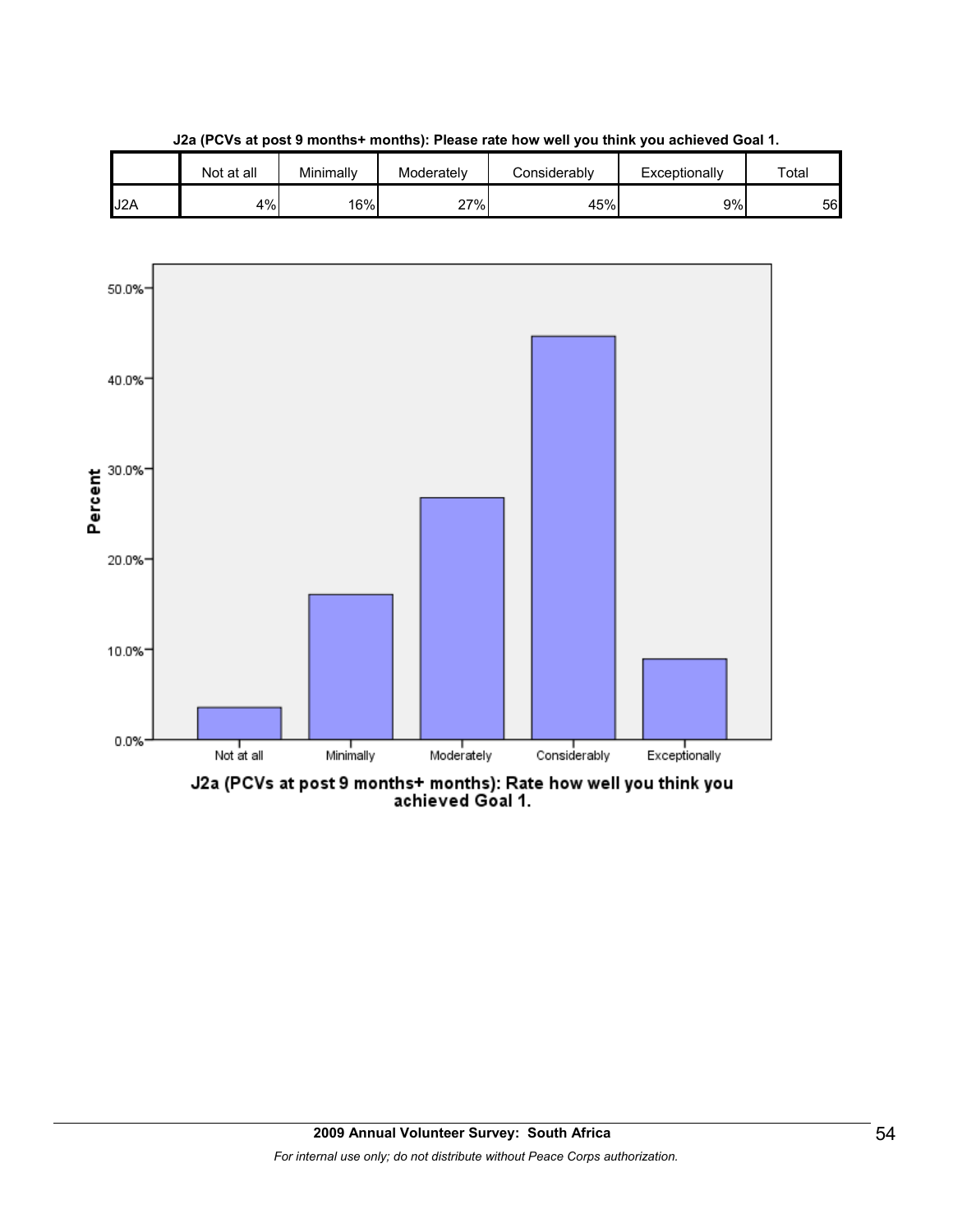

**J2b: (PCVs at post 9 months+ months): Please rate how well you think you achieved Goal 2.**



J2b (PCVs at post 9 months+ months): Rate how well you think you<br>achieved Goal 2.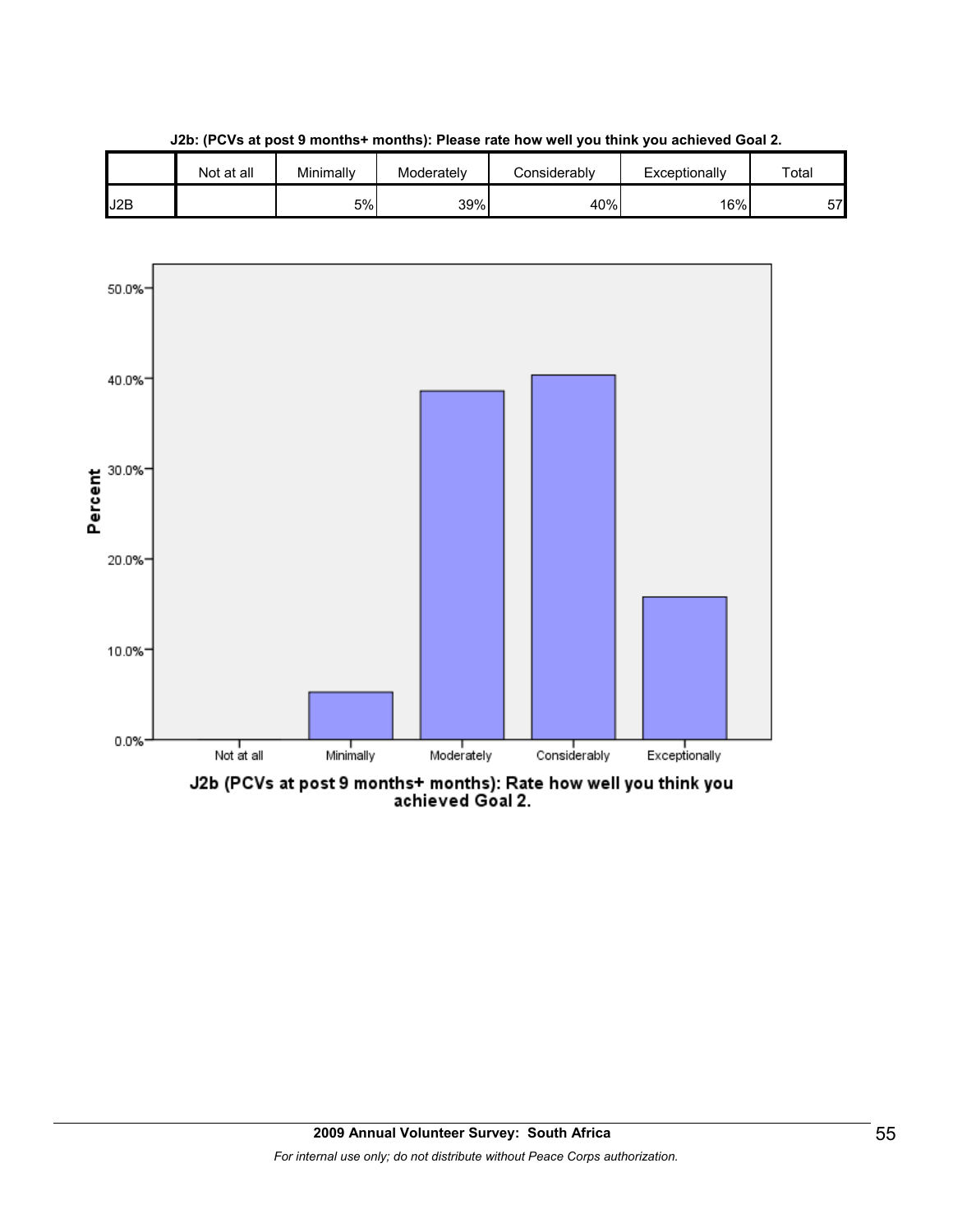

**J2c (PCVs at post 9 months+ months): Please rate how well you think you achieved Goal 3.**



J2c (PCVs at post 9 months+ months): Please rate how well you think you<br>achieved Goal 3.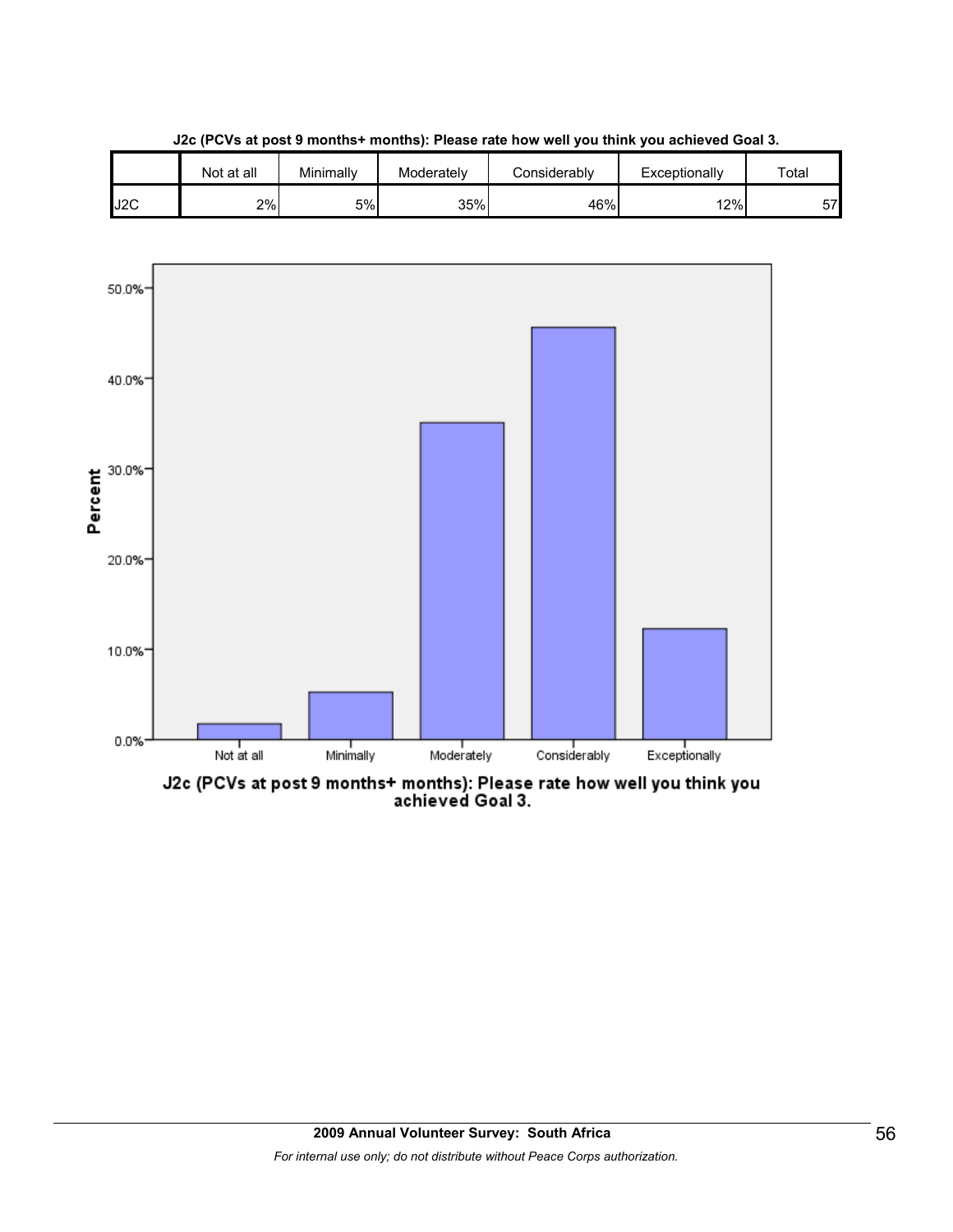**J3: Today, would you make the same decision to join the Peace Corps?**

|     | No | Not likely | Possibly | Probably | Definitely | Total |
|-----|----|------------|----------|----------|------------|-------|
| IJ3 |    | 4%         | 20%      | 10%      | 66%        | 70    |

**J4: Would you recommend Peace Corps service to others you think are qualified?**

|     | No | Not likely | Possibly | Probably | Definitely | Total |
|-----|----|------------|----------|----------|------------|-------|
| IJ4 |    | 4%         | 13%      | 30%      | 53%        | 70    |

**J5: Do you intend to complete your Peace Corps service?**

|    | Νo    | Not sure | Yes | Might extend | $\tau$ otal |
|----|-------|----------|-----|--------------|-------------|
| J5 | $1\%$ | 16%      | 64% | 19%          | 70          |

|  | J6: Would your host country benefit most if the Peace Corps program was---? |  |  |  |  |  |
|--|-----------------------------------------------------------------------------|--|--|--|--|--|
|--|-----------------------------------------------------------------------------|--|--|--|--|--|

|    |              |         | Refocused/redesig |                  |          |       |
|----|--------------|---------|-------------------|------------------|----------|-------|
|    | Discontinued | Reduced | ned               | Maintained as is | Expanded | Total |
| J6 | 4%           | 6%      | 64%               | 14%              | 11%      | 70    |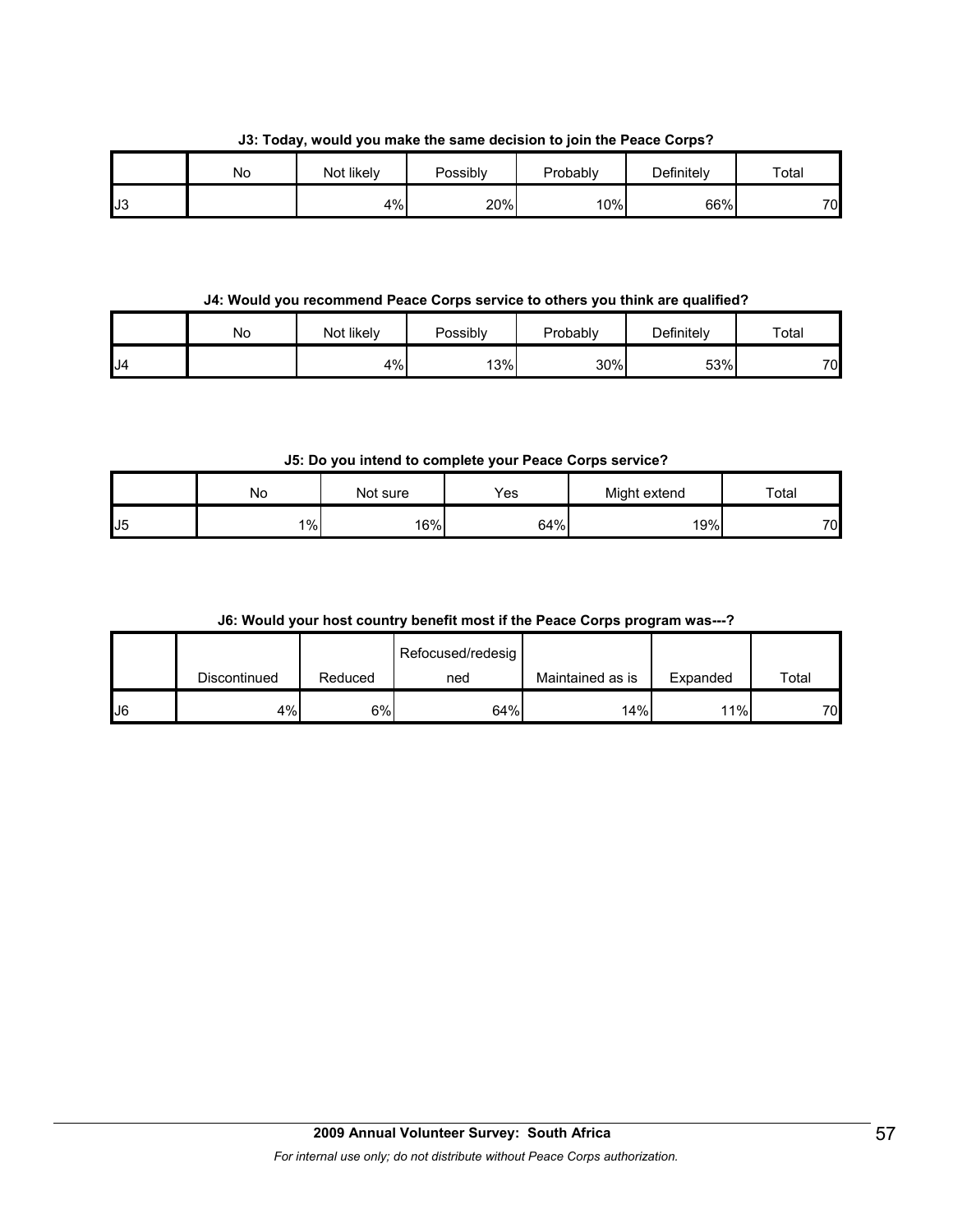## **K. Activities After Peace Corps Service**

*This section reports on Volunteers' plans for after they have completed their Peace Corps Service.* 

|               | Government           |                    |   |
|---------------|----------------------|--------------------|---|
| In the $U.S.$ | In your host country | In another country |   |
| 67%           | 33%                  | 33%                | 6 |

#### **K1a: What are your plans after your Peace Corps service? Work in government.**

\* Percent of cases was used. Percentages will be greater than 100 since Volunteers were asked to select all that applied.

#### **K1b: What are your plans after your Peace Corps service? Work in the private sector.**

| <b>Private Sector</b>                                            |     |    |   |  |  |
|------------------------------------------------------------------|-----|----|---|--|--|
| In the $U.S.$<br>In your host country<br>In another country<br>N |     |    |   |  |  |
| 100%                                                             | 0%l | 0% | 3 |  |  |

\* Percent of cases was used. Percentages will be greater than 100 since Volunteers were asked to select all that applied.

#### **K1c: What are your plans after your Peace Corps service? Work for an NGO.**

| <b>NGO</b>  |                      |                    |   |  |  |
|-------------|----------------------|--------------------|---|--|--|
| In the U.S. | In your host country | In another country | N |  |  |
| 40%         | 40%                  | 40%                | 5 |  |  |

\* Percent of cases was used. Percentages will be greater than 100 since Volunteers were asked to select all that applied.

#### **K1d: What are your plans after your Peace Corps service? Work for PC Response.**

| Peace Corps Response                                           |     |     |  |  |  |
|----------------------------------------------------------------|-----|-----|--|--|--|
| In the U.S.<br>In your host country<br>In another country<br>N |     |     |  |  |  |
| 43%                                                            | 29% | 71% |  |  |  |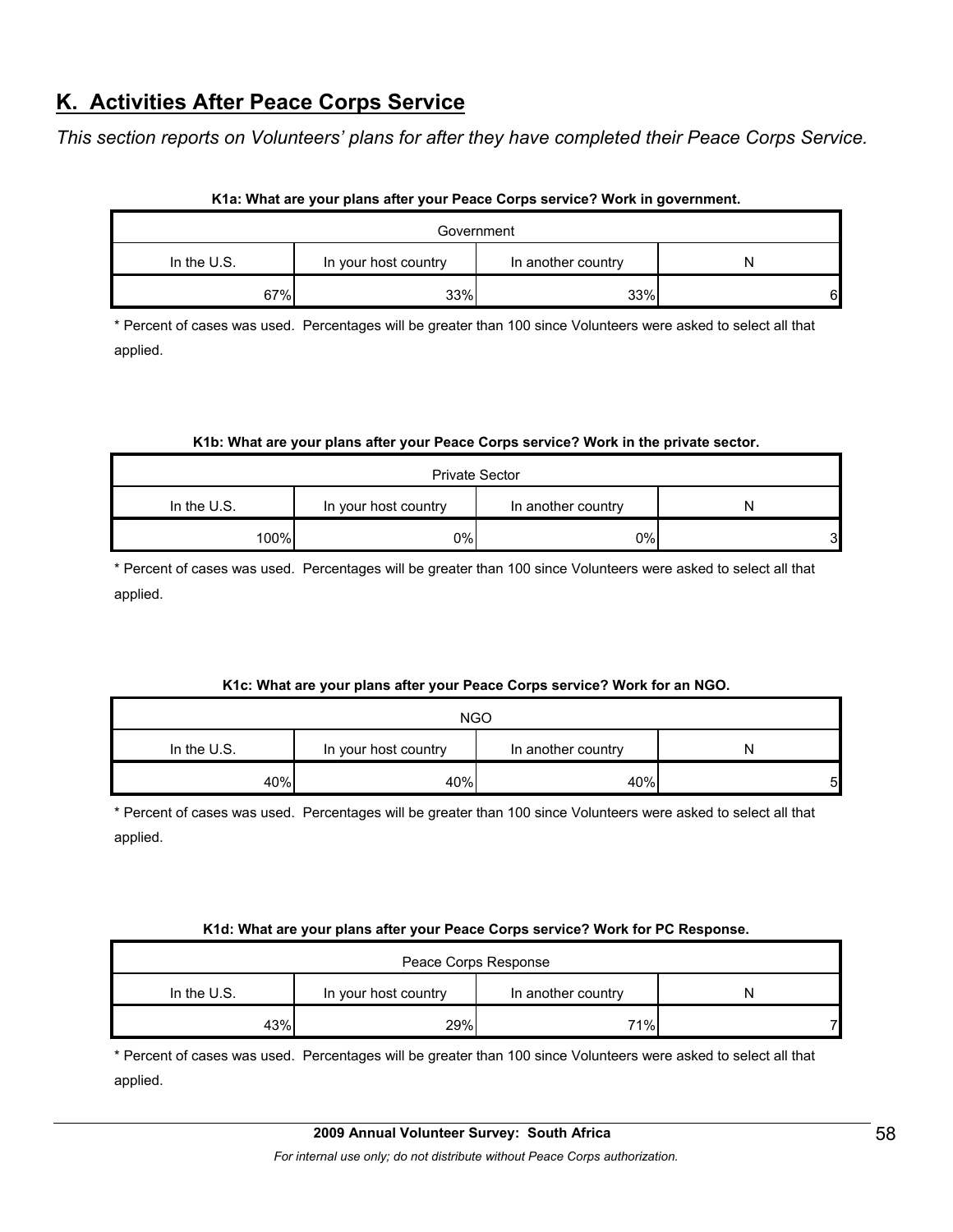#### **K1e: What are your plans after your Peace Corps service? Continue to participate in volunteer activities.**

| <b>Volunteer Activities</b>                                      |     |     |    |  |  |
|------------------------------------------------------------------|-----|-----|----|--|--|
| In the $U.S.$<br>In another country<br>In your host country<br>N |     |     |    |  |  |
| 77%                                                              | 15% | 46% | 13 |  |  |

\* Percent of cases was used. Percentages will be greater than 100 since Volunteers were asked to select all that applied.

#### **K1f: What are your plans after your Peace Corps service? Graduate school/academic credentialing.**

| Graduate School                                                |     |    |   |  |  |
|----------------------------------------------------------------|-----|----|---|--|--|
| In the U.S.<br>In your host country<br>In another country<br>N |     |    |   |  |  |
| 100%                                                           | 0%l | 0% | 9 |  |  |

\* Percent of cases was used. Percentages will be greater than 100 since Volunteers were asked to select all that applied.

#### **K1g: What are your plans after your Peace Corps service? Travel.**

| Travel                                                         |     |     |    |  |  |
|----------------------------------------------------------------|-----|-----|----|--|--|
| In the U.S.<br>In your host country<br>In another country<br>N |     |     |    |  |  |
| 60%                                                            | 40% | 60% | 10 |  |  |

\* Percent of cases was used. Percentages will be greater than 100 since Volunteers were asked to select all that applied.

#### **K1h: What are your plans after your Peace Corps service? Other.**

| Other         |                      |                    |   |  |  |
|---------------|----------------------|--------------------|---|--|--|
| In the $U.S.$ | In your host country | In another country | N |  |  |
| 60%           | 20%                  | 60%                | 5 |  |  |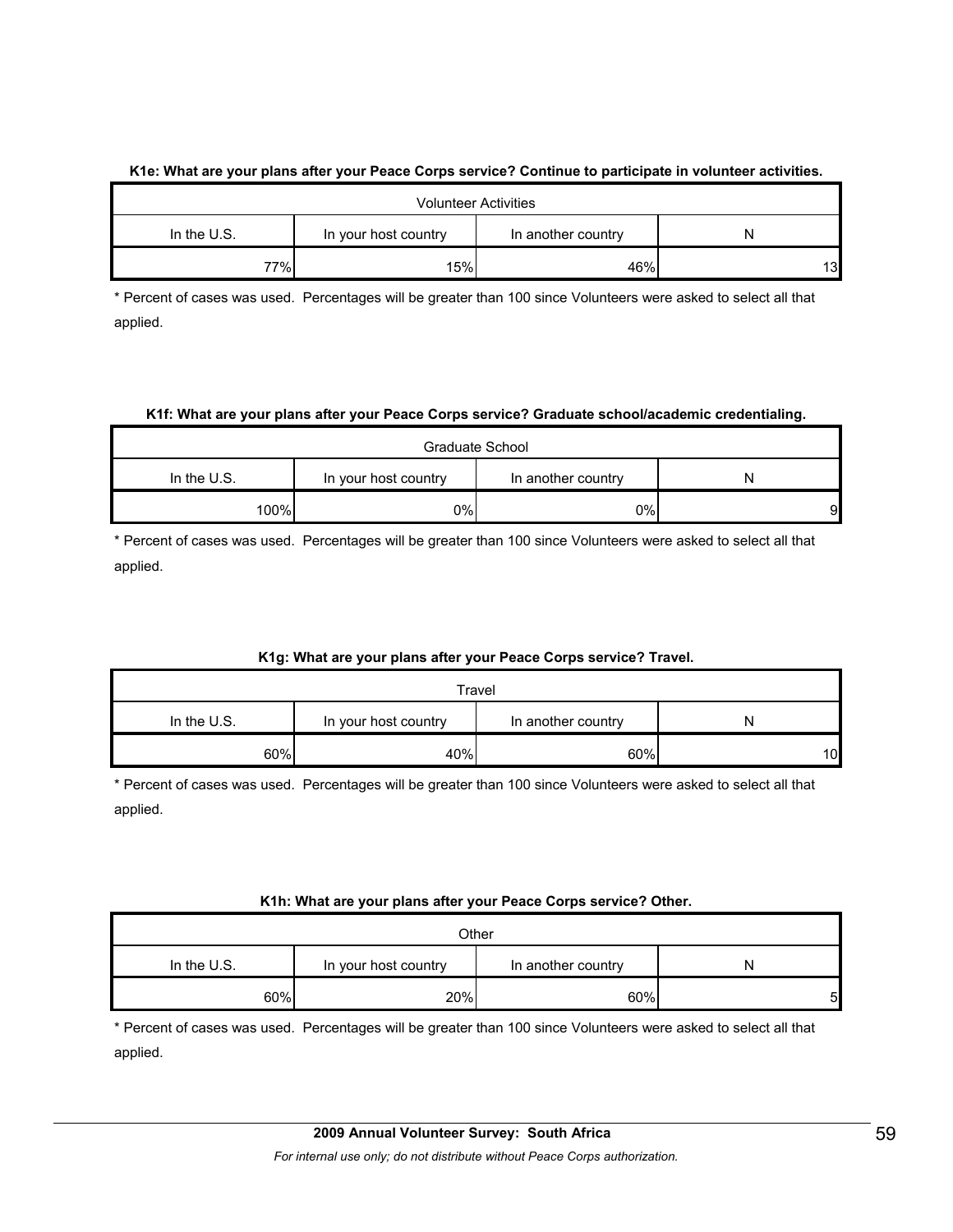#### **K2:How prepared do you feel to share your Peace Corps experience and knowledge of your host country with others in the United States when you return?**

|                                        | Not at all | Minimally | Moderately | Considerably | Total |
|----------------------------------------|------------|-----------|------------|--------------|-------|
| How prepared do you feel to share your | 0%         | 12%       | 33%        | 54%          |       |
| Peace Corps experience and             |            |           |            |              |       |
| knowledge of your host country with    |            |           |            |              |       |
| others in the United States when you   |            |           |            |              | 24    |
| return?                                |            |           |            |              |       |

#### **K3: How well do you feel Peace Corps has prepared you for life in the U. S. after you return?**

|                                    | Not at all | Minimally | Moderately | Considerably | Exceptionally | Total |
|------------------------------------|------------|-----------|------------|--------------|---------------|-------|
| How well do you feel Peace         | 4%l        | 17%       | 50%        | 25%          | 4%            |       |
| Corps has prepared you for life in |            |           |            |              |               |       |
| the U. S. after your return?       |            |           |            |              |               | 24    |

#### **K6: Have your life/career goals changed because of your Peace Corps service?**

|                                                     | No  | Yes | $\tau$ otal |
|-----------------------------------------------------|-----|-----|-------------|
| Have your life/career goals changed because of your | 25% | 75% |             |
| Peace Corps service?                                |     |     | 24          |

#### **K7: How well informed are you about the following opportunities for returned Volunteers:**

|                                           | Not informed | Somewhat informed | Well informed | N  |
|-------------------------------------------|--------------|-------------------|---------------|----|
| Peace Corps Response                      | 25%          | 58%               | 17%           | 24 |
| Peace Corps' Fellows/USA program          | 8%           | 50%               | 42%           | 24 |
| Noncompetitive eligibility                | 0%           | 29%               | 71%           | 24 |
| RPCV Career Center in Washington,<br>D.C. | 38%          | 42%               | 21%           | 24 |
| <b>Returned Volunteer Services</b>        | 25%          | 62%               | 12%           | 24 |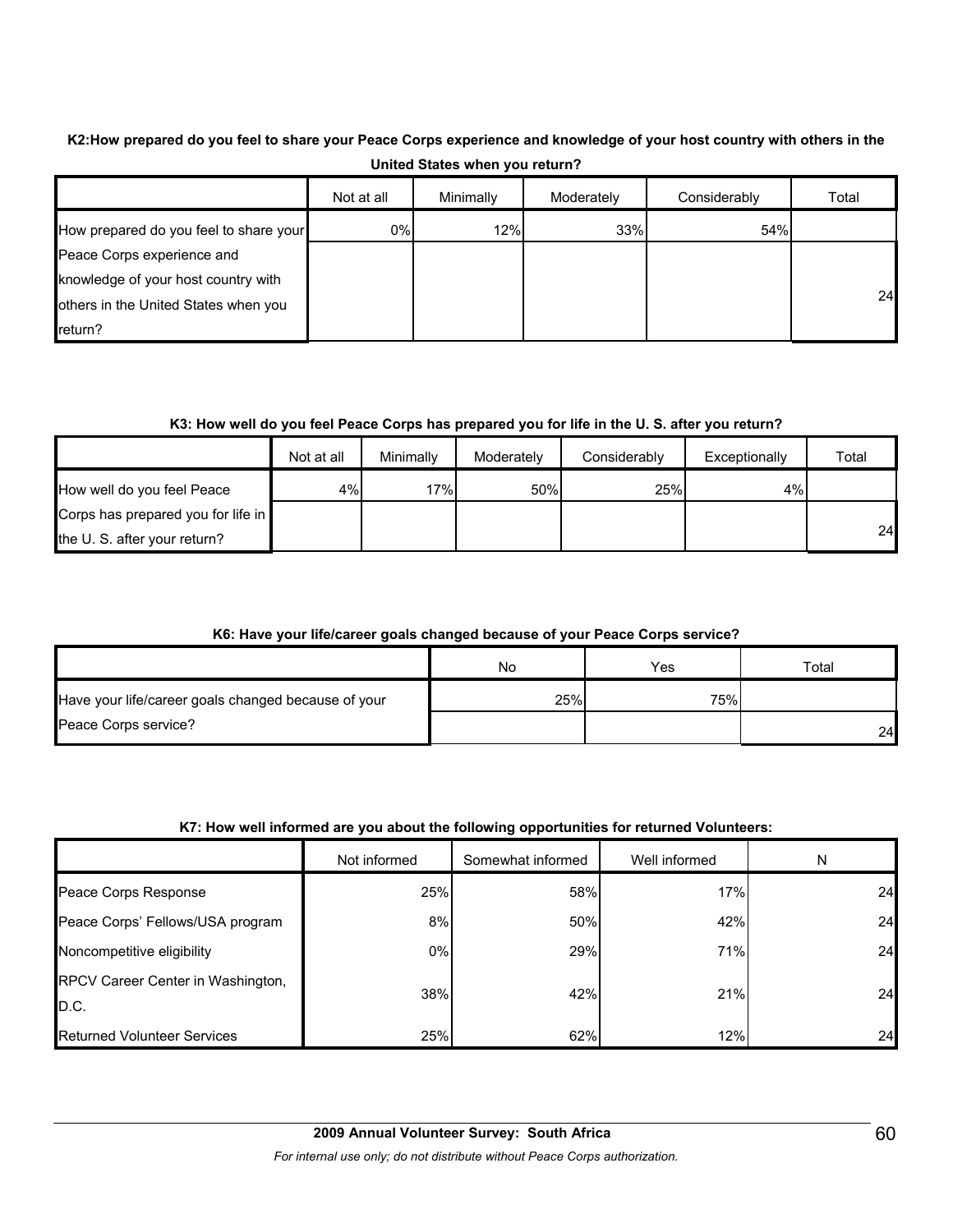| Learn about Fellows/USA program | PC Website                                 | 57%   |    |
|---------------------------------|--------------------------------------------|-------|----|
|                                 | Word of mouth                              | 29%   |    |
|                                 | From staff in the host country's PC office | 19%   |    |
|                                 | Other                                      | 19%   |    |
|                                 | At COS Conference                          | 14%   |    |
|                                 | From a recruiter                           | 10%   |    |
|                                 | At PST                                     | 5%    |    |
|                                 | At IST                                     | 5%    |    |
|                                 | Mid-service mailing from PC                | 5%    |    |
|                                 | Hotline                                    | $0\%$ |    |
|                                 | University website                         | $0\%$ |    |
|                                 | At post's information resource center      | $0\%$ |    |
|                                 | N                                          |       | 21 |

**K8: How did you first learn about the Fellows/USA program?**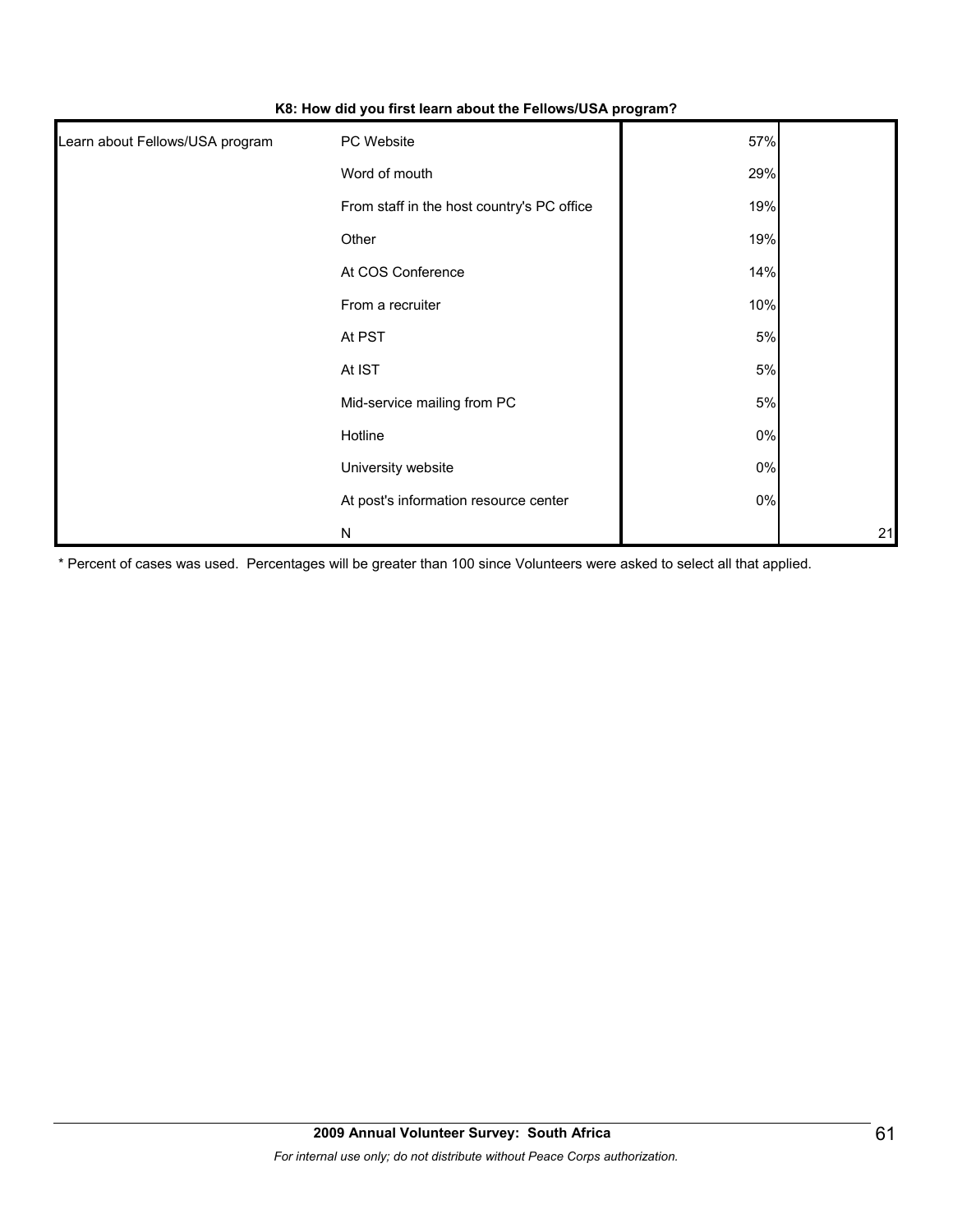| K9 Resources | <b>RPCV Handbook</b>                                                   | 71% |    |
|--------------|------------------------------------------------------------------------|-----|----|
|              | <b>Career Resource Manual</b>                                          | 58% |    |
|              | Guide to speaking about my PC service to others<br>(third goal)        | 50% |    |
|              | Applying to federal government with RPCV<br>noncompetitive eligibility | 46% |    |
|              | Electronic newsletter with job postings and career<br>advice           | 46% |    |
|              | Connection with RPCVs through a mentoring<br>program                   | 46% |    |
|              | Access to free job bulletins                                           | 46% |    |
|              | List of RPCVs willing to talk to me about their<br>careers             | 42% |    |
|              | RPCV career conferences                                                | 33% |    |
|              | Self-assessment software (SIGI 3)                                      | 29% |    |
|              | <b>NOT SURE</b>                                                        | 17% |    |
|              | RPCV job search webinars                                               | 12% |    |
|              | Other                                                                  | 4%  |    |
|              | N                                                                      |     | 24 |

#### **K9: Which of the following resources do you think will be helpful as you exit Peace Corps service?**